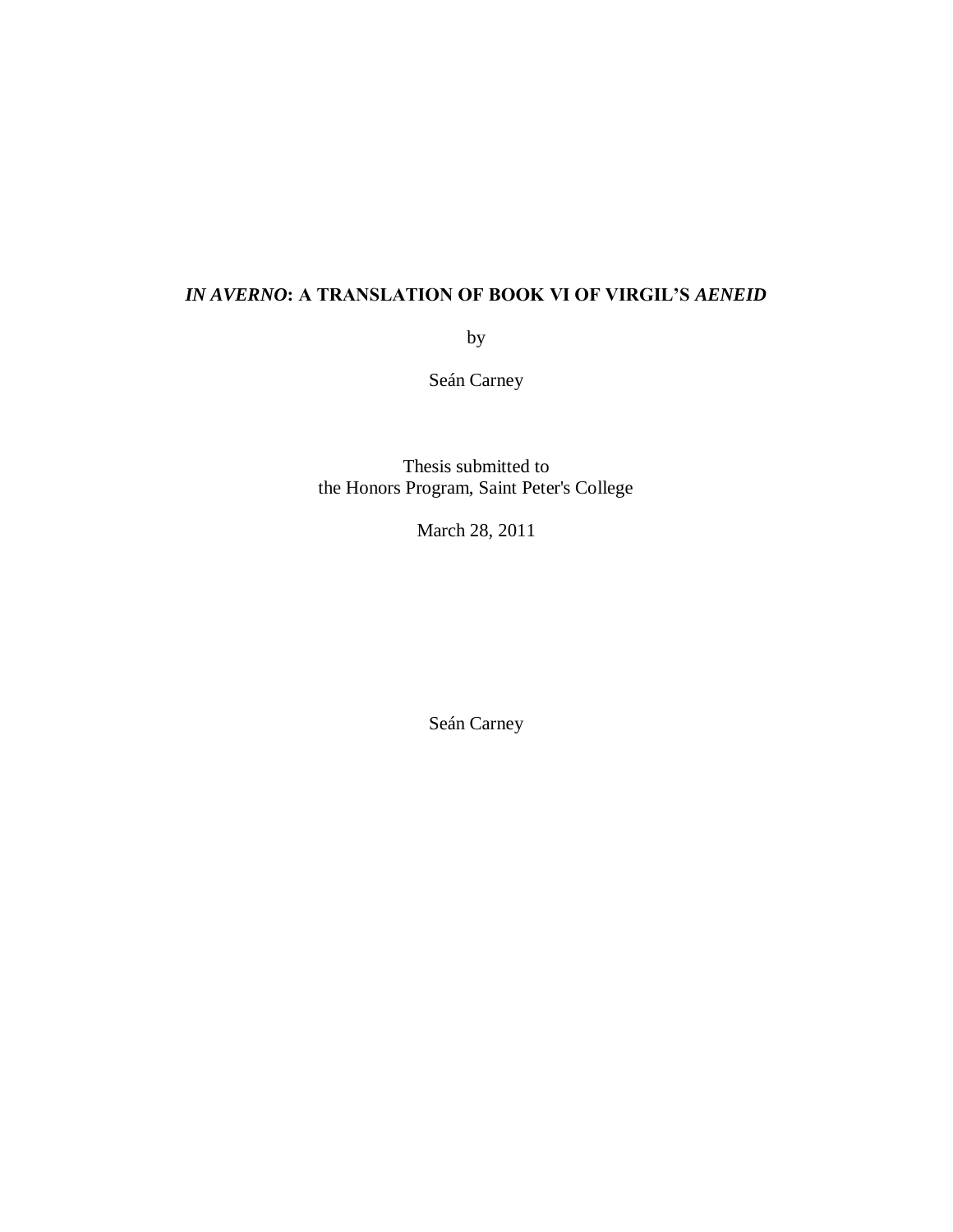# **DEDICATIONS**

# For Kristina Chew, PhD

For *Pius Aeneas* /pi:əs **1** □ni:əs/

For Myself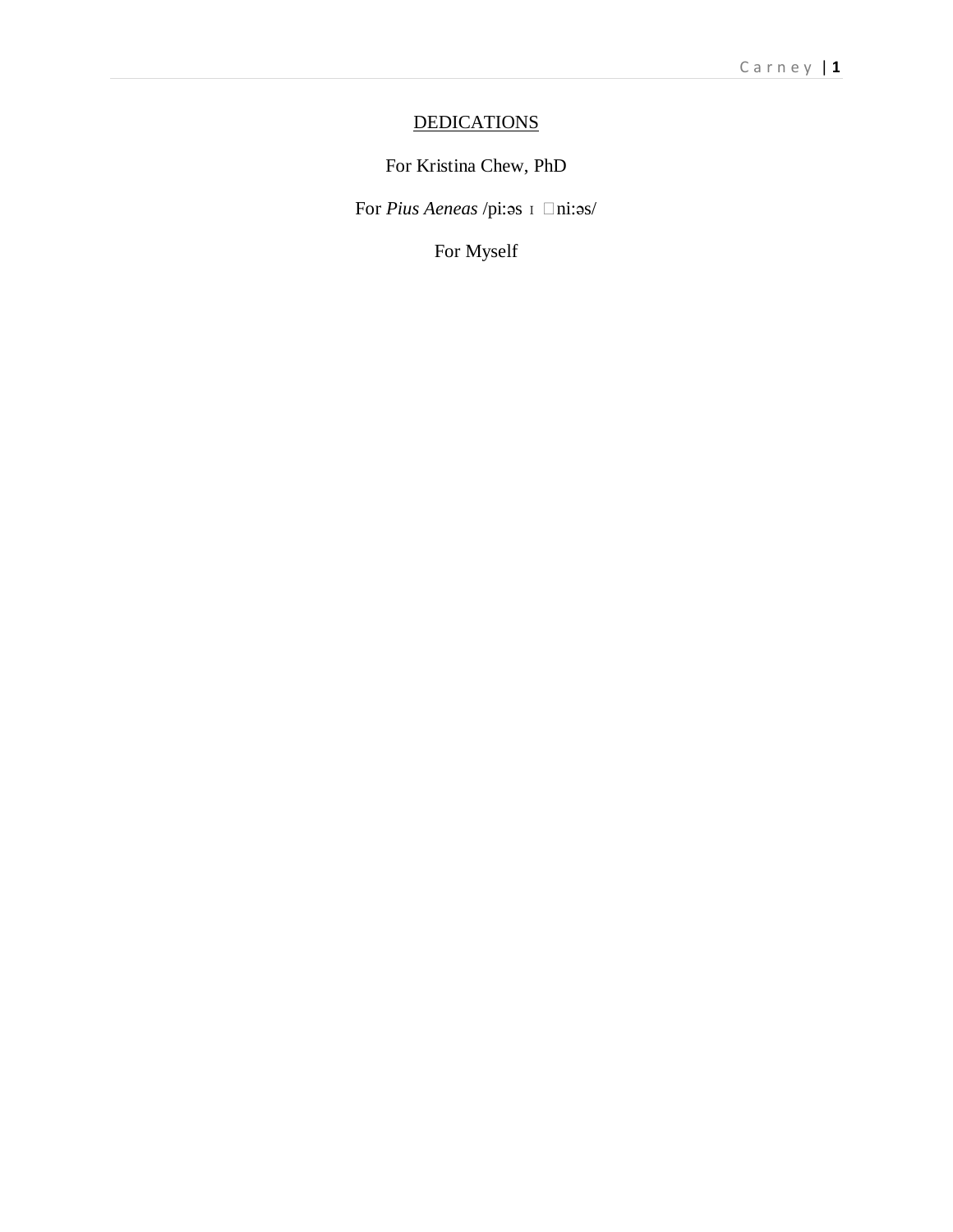## TABLE OF CONTENTS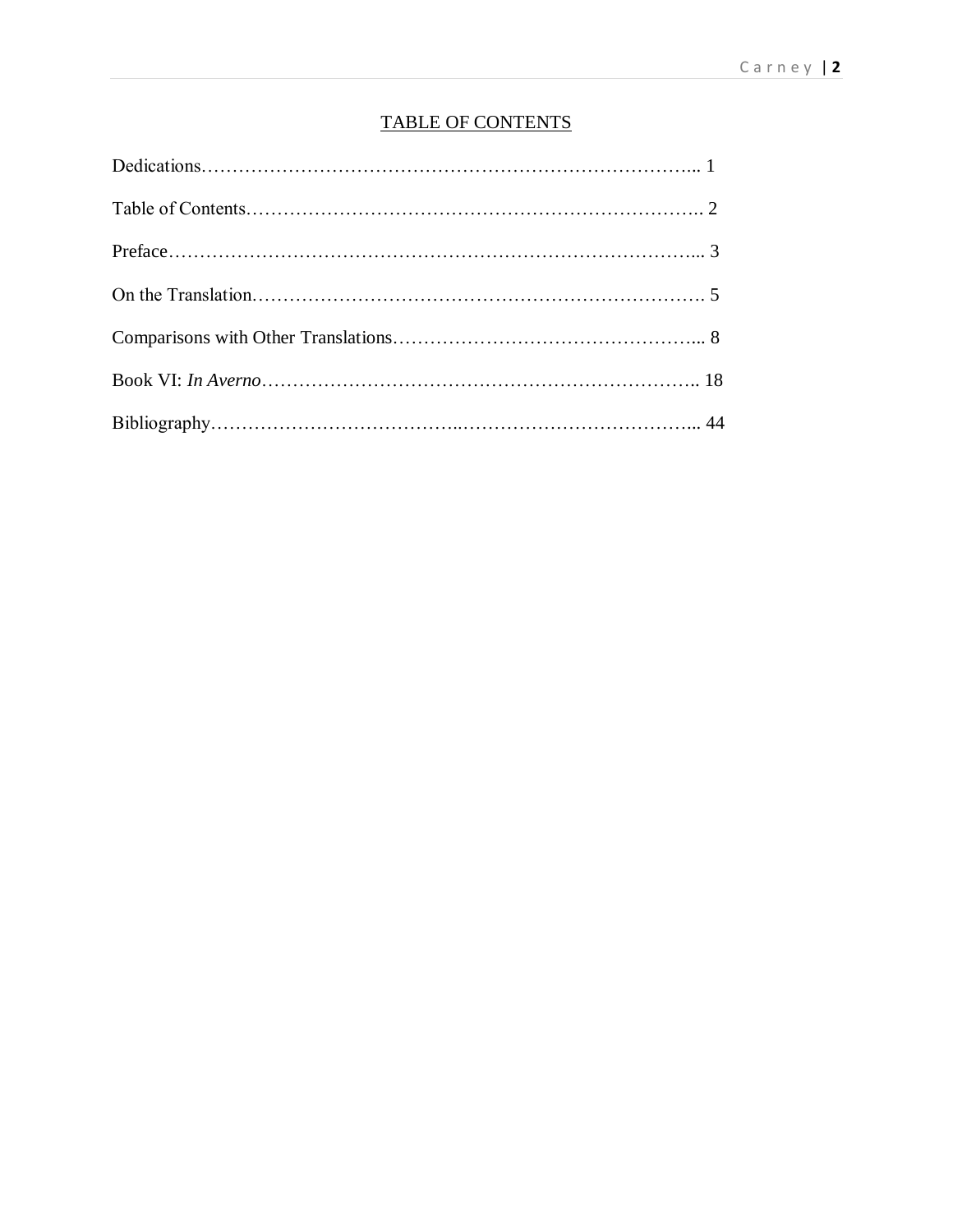#### PREFACE

My career in Latin, in theory, began at a very young age. I have a distinct memory of watching a television program at the age of seven about the mythology of ancient Egypt. As I sat there completely enthralled, eyes glued to the educational programming, I scribbled down the poorly spelt names of the gods and goddesses of the Egyptian pantheon and their corresponding domains on a notepad; these were, effectively, the first notes I would ever take. As the years passed, my interest in mythology only increased. I seized opportunities for my grade school book reports to be on C. S. Lewis' *The Chronicles of Narnia* or storybooks about various Greco-Roman or Nordic myths.

I attended high school at St. Peter's Prep in Jersey City, New Jersey. As a Jesuit institution, the school maintains a long-standing tradition of the study of Latin. As a fledgling freshman I, like every other student presumably, rolled my eyes in discontent at the prospect of two mandatory years of Latin. Latin, to me, was like any other subject. I understood the mechanics of declension and conjugation and, therefore, maintained high grades, but I was not captivated by it. When it came time to choose courses for junior year, one of the only choices available was whether to choose a science or Latin III as an elective. For some reason I was disinterested in the concept of having a free period and opted to take both. In Latin III my lifelong love for the *lingua Latina* was solidified. Not only was my budding interest in languages and linguistics beginning to take hold, but the subject matter chosen for the course was Ovid's *Metamorphoses*. In contrast to the bland introductory Latin texts and segments of Caesar's *De Bello Gallico*, I was at last translating something near and dear to my heart, mythology.

Coming to college, I knew that I would major in the Classics, and, after four years, that thought never once strayed from my mind. When it came time to write the Honors program's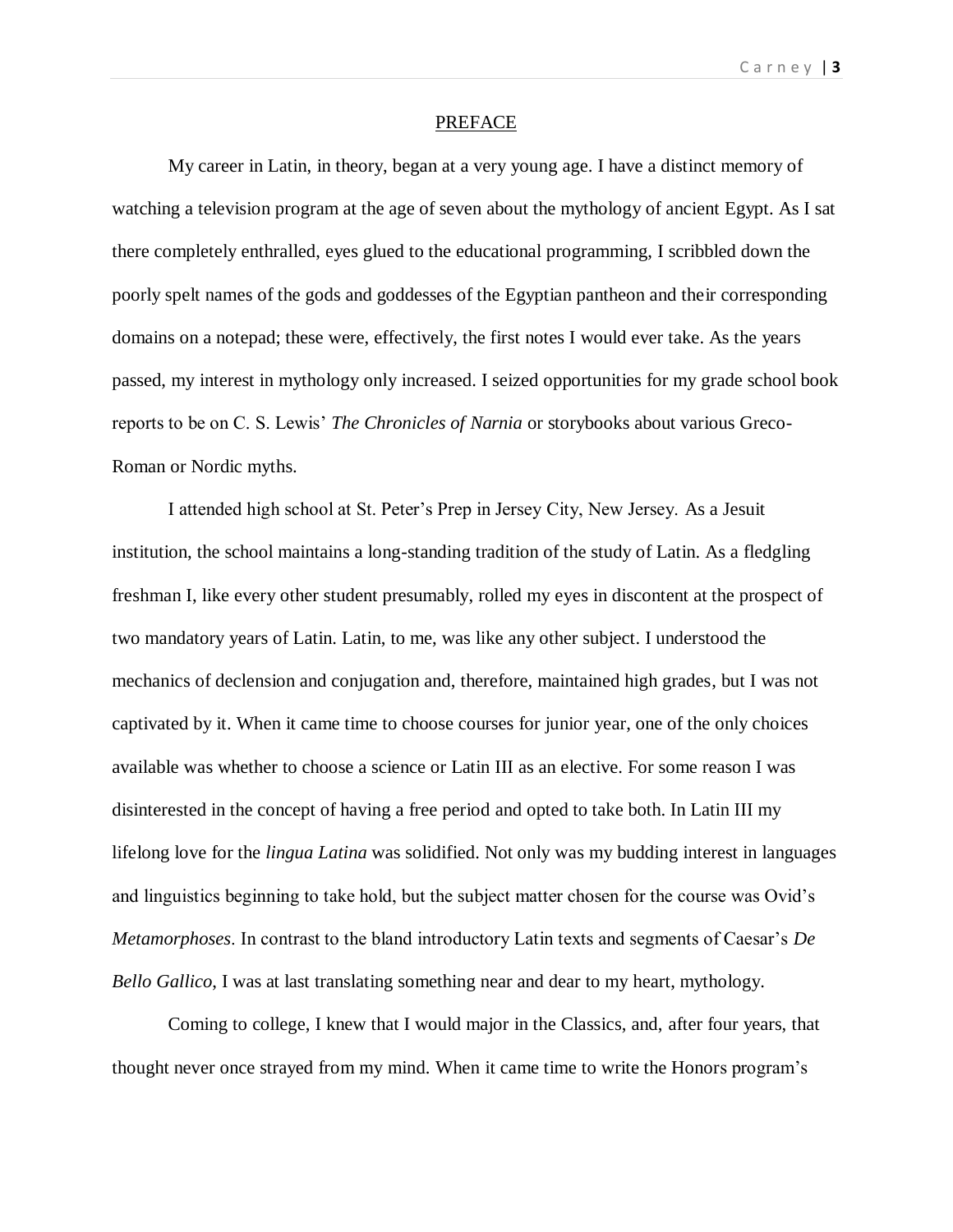senior thesis, I was elated to find that I could provide a Latin translation. Therefore, I chose to offer a translation of what I consider to be the most quintessential and important work of Latin mythology, the *Aeneid*.

After a bit of deliberation, I chose to translate Book VI. My favorite scene comes from Book I, wherein at Juno's request Aeolus unleashes the winds to devastate the Trojan fleet. I have translated Book I twice now for different classes and did not want to also devote my thesis to it. There are many other iconic scenes from the *Aeneid* that had crossed my mind, such as the sack of Troy in Book II or unrequited Dido's suicide in Book VI, yet I was drawn to the imagery of the underworld in Book VI. I would be able to translate Apollo speaking through the Sibyl, the landscape of the underworld, Anchises' description of the future of Rome, and the controversial gates of horn and ivory. Perhaps it was a memory from high school of translating the underworld and its more famous inhabitants in Book X of Ovid's *Metamorphoses*, but Book VI's allure made my choice quite simple.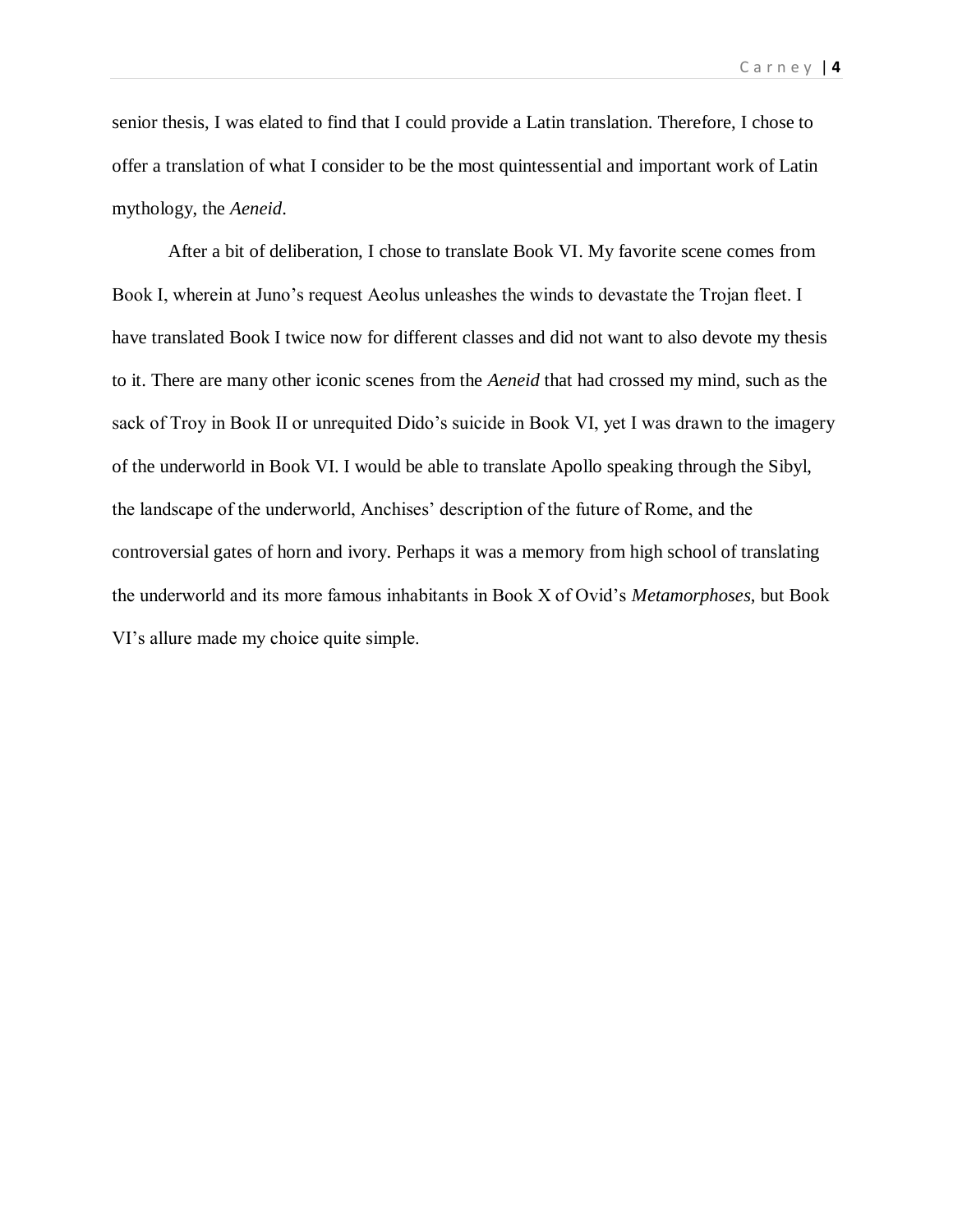#### ON THE TRANSLATION

The goal of translation is to make a work relatable to those who, due to language barriers, could not otherwise understand it. I feel that the most important and challenging aspect of translation is maintaining the essence and beauty of the work. Yet, doing so does not come without its fair share of obstacles. There will always be elements of the work "lost in the translation," so translators have to make important decisions about how to best preserve the essence of the work and to best minimize how much lost in the translation process.

My ultimate goal for this translation is to have Virgil's work be read and enjoyed by a modern reader. The first choice I had to make about my translation of the *Aeneid* was whether I should write in poetry or prose. The *Aeneid* is an epic poem, but written in a style that I find would be not easily related to in the English language. It is written in dactylic hexameter, wherein lines consist of six dactyls or spondees, yet English poetry is largely dominated by iambic pentameter. Many translators have offered poetic translation of the *Aeneid*, utilizing iambic pentameter or rhyming to preserve the notion that the *Aeneid* is, in fact, a poem.

I chose to translate the work into prose. My choice to not translate the work into poetry can be best summed up by Richard Caldwell in his translator's note to his translation of the *Aeneid*: ―A poetic translation may convey the idea that the *Aeneid* is a poem, but the translation itself would be another poem with another author" (Caldwell, xxii). I feel that dedication to the constraints of poetic meter limits the power of word choice, in that many words are lost or added or have their meanings warped to fit the skeleton of meter or rhyme. A poetic translation, then, becomes less about Virgil's word choice, but more about the translator's. My approach to the translation was to provide a descriptive narrative that captured the beauty and ideas of Virgil's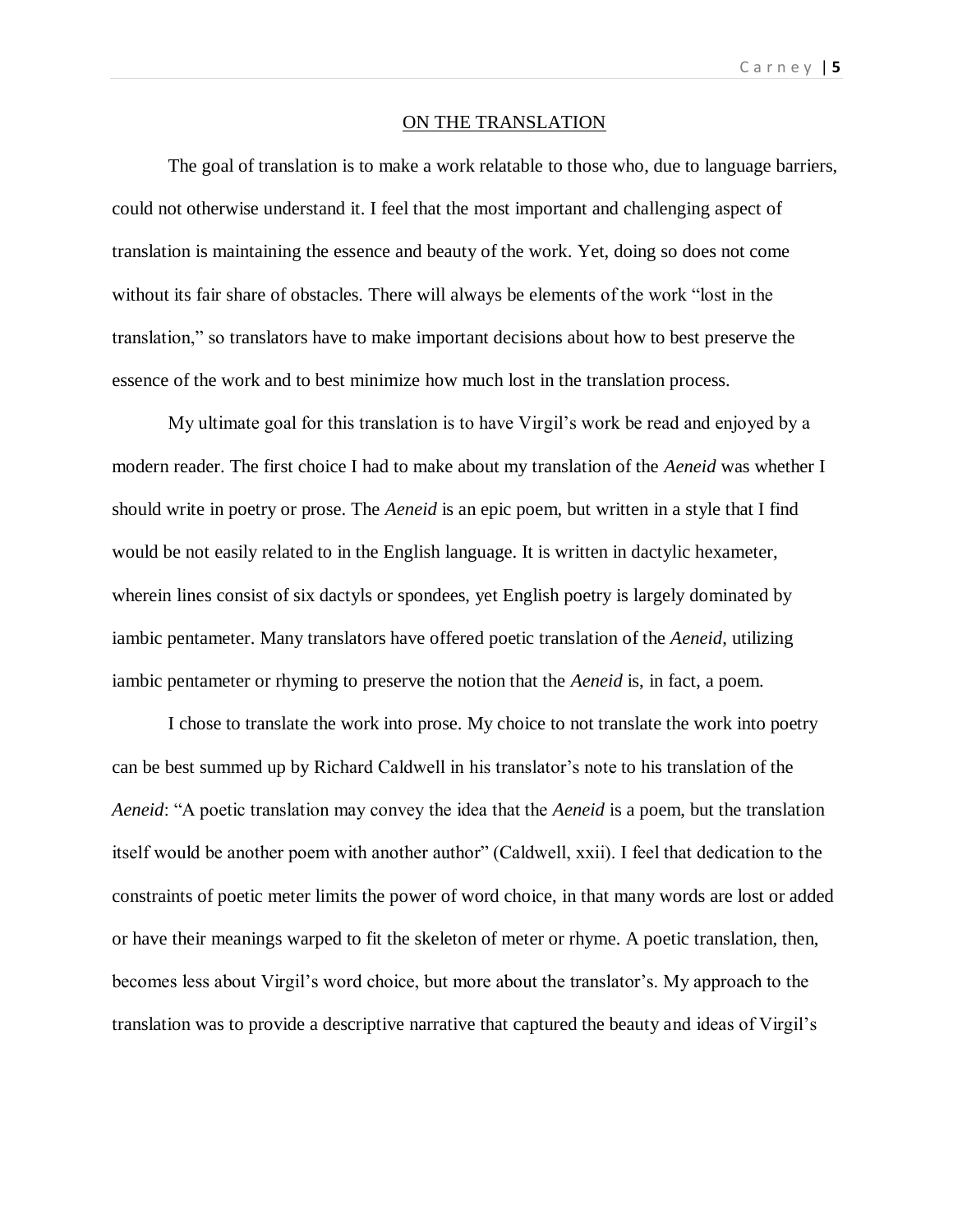work. His amazing word play seen in his use of alliteration and interlocking word order would be sacrificed in English, however, which is strict about word order and lacks grammatical case.

I wanted my translation to have the fluidity of a novel, but also to maintain the sense that an ancient work is being read. My idea for achieving this was to translate speech much more literally than the narrative. I translated the narrative with various liberties to fit the nuances of modern English grammar. Instances of speech, however, I translated more closely to the Latin grammar because I feel that the literal translation imbues in the reader a feeling that those talking were doing so thousands of years ago. Many examples of modern interpretations of the classical world in film or television have characters speaking with idiomatic "classicisms" in some attempt to capture the ancient setting. As such, I feel that translating a word extremely literally in speech, for example translating *his actis* as "with these things having been done," conveys an idea that this is "dated" to the modern reader. It would be very rare for a modern English-speaker to say "with these things having been done" in quotidian speech.

I did not want to take many liberties with the translation. I wanted the metaphors and imagery of Virgil to be maintained and enjoyed by the reader without confusion. It is a convention of epic and mythic works to contain many epithets and numerous names for the same people. As much as I want this translation to be accessible to anyone regardless of how familiar they might be with the classical world, I could not bring myself to change all of Virgil's words. This decision might cause a reader some confusion. For example, the words *Argives*, *Danaans*, and *Achaeans* all refer to those whom we would call "Greeks," yet I did not translate them all as ―Greeks.‖ Virgil chose to use all these words, and I chose to leave them all as they are. The same applies to other epithets and place names. In Latin *Inferno*, *Avernus*, *Dis*, etc. all refer to the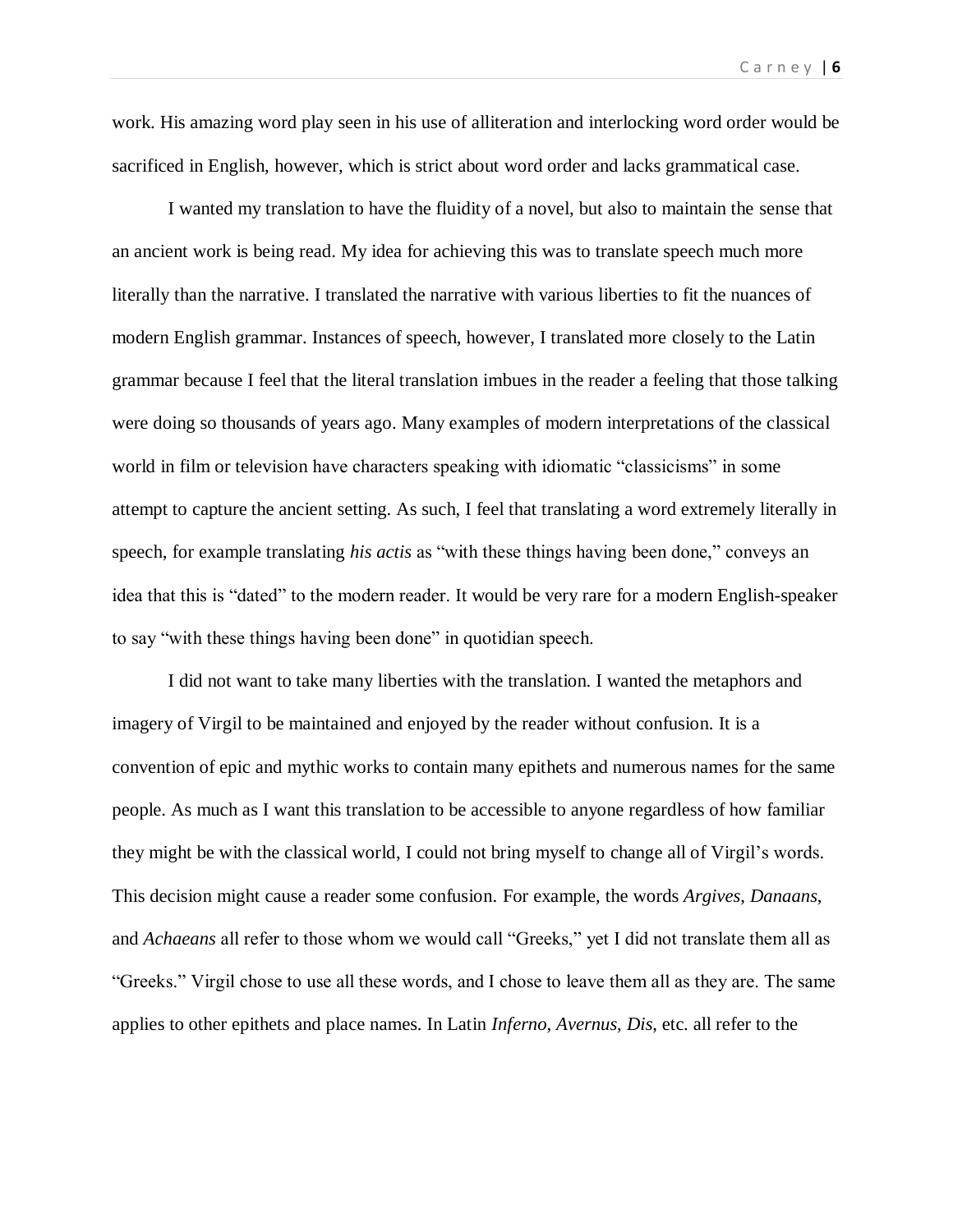underworld, yet they all have their slight differences and should not all be translated as "the underworld" to make things easier for the reader.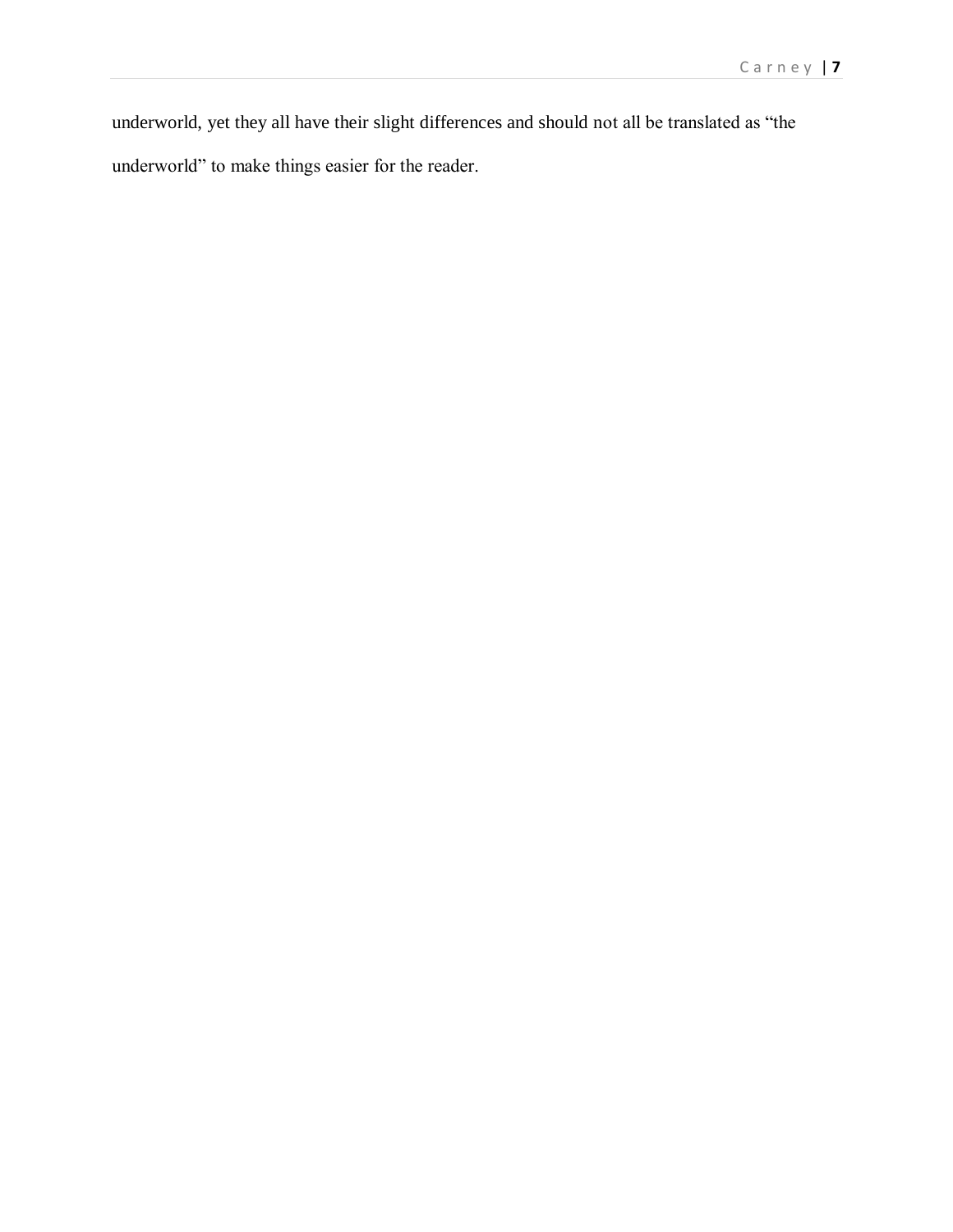#### COMPARISONS WITH OTHER TRANSLATIONS

To illustrate my translation process, I have chosen a few passages to compare to the translations of other translators. I am comparing my translation to four others in total, two in prose and two in poetry, from the works of Richard S. Caldwell (2004), Robert Fitzgerald (1990), Stanley Lombardo (2005), and David West (2003). I chose I will present the Latin text followed by my translation and the translations of other translators, before discussing the process.

**\_\_\_\_\_\_\_\_\_\_\_\_\_\_\_\_\_\_\_\_\_\_\_\_\_\_\_\_\_\_\_\_\_\_\_\_\_\_\_\_\_\_\_\_\_\_\_\_\_\_\_\_\_\_\_\_\_\_\_\_\_\_\_\_\_\_\_\_\_\_\_\_\_\_\_\_\_\_**

[Excisum](http://www.perseus.tufts.edu/hopper/morph?l=Excisum&la=la) [Euboicae](http://www.perseus.tufts.edu/hopper/morph?l=Euboicae&la=la&prior=Excisum) [latus](http://www.perseus.tufts.edu/hopper/morph?l=latus&la=la&prior=Euboicae) [ingens](http://www.perseus.tufts.edu/hopper/morph?l=ingens&la=la&prior=latus) [rupis](http://www.perseus.tufts.edu/hopper/morph?l=rupis&la=la&prior=ingens) [in](http://www.perseus.tufts.edu/hopper/morph?l=in&la=la&prior=rupis) [antrum,](http://www.perseus.tufts.edu/hopper/morph?l=antrum&la=la&prior=in) [quo](http://www.perseus.tufts.edu/hopper/morph?l=quo&la=la&prior=antrum) [lati](http://www.perseus.tufts.edu/hopper/morph?l=lati&la=la&prior=quo) [ducunt](http://www.perseus.tufts.edu/hopper/morph?l=ducunt&la=la&prior=lati) [aditus](http://www.perseus.tufts.edu/hopper/morph?l=aditus&la=la&prior=ducunt) [centum,](http://www.perseus.tufts.edu/hopper/morph?l=centum&la=la&prior=aditus) [ostia](http://www.perseus.tufts.edu/hopper/morph?l=ostia&la=la&prior=centum) [centum;](http://www.perseus.tufts.edu/hopper/morph?l=centum&la=la&prior=ostia) [unde](http://www.perseus.tufts.edu/hopper/morph?l=unde&la=la&prior=centum) [ruunt](http://www.perseus.tufts.edu/hopper/morph?l=ruunt&la=la&prior=unde) [totidem](http://www.perseus.tufts.edu/hopper/morph?l=totidem&la=la&prior=ruunt) [voces,](http://www.perseus.tufts.edu/hopper/morph?l=voces&la=la&prior=totidem) [responsa](http://www.perseus.tufts.edu/hopper/morph?l=responsa&la=la&prior=voces) [Sibyllae.](http://www.perseus.tufts.edu/hopper/morph?l=Sibyllae&la=la&prior=responsa) [Ventum](http://www.perseus.tufts.edu/hopper/morph?l=Ventum&la=la&prior=Sibyllae) [erat](http://www.perseus.tufts.edu/hopper/morph?l=erat&la=la&prior=Ventum) [ad](http://www.perseus.tufts.edu/hopper/morph?l=ad&la=la&prior=erat) [limen,](http://www.perseus.tufts.edu/hopper/morph?l=limen&la=la&prior=ad) [cum](http://www.perseus.tufts.edu/hopper/morph?l=cum&la=la&prior=limen) [virgo.](http://www.perseus.tufts.edu/hopper/morph?l=virgo&la=la&prior=cum) "Poscere [fata](http://www.perseus.tufts.edu/hopper/morph?l=fata&la=la&prior=Poscere) 45 tempus" [ait;](http://www.perseus.tufts.edu/hopper/morph?l=ait&la=la&prior=tempus) "deus, [ecce,](http://www.perseus.tufts.edu/hopper/morph?l=ecce&la=la&prior=deus) [deus!](http://www.perseus.tufts.edu/hopper/morph?l=deus&la=la&prior=ecce)" [Cui](http://www.perseus.tufts.edu/hopper/morph?l=Cui&la=la&prior=deus) [talia](http://www.perseus.tufts.edu/hopper/morph?l=talia&la=la&prior=Cui) [fanti](http://www.perseus.tufts.edu/hopper/morph?l=fanti&la=la&prior=talia) [ante](http://www.perseus.tufts.edu/hopper/morph?l=ante&la=la&prior=fanti) [fores](http://www.perseus.tufts.edu/hopper/morph?l=fores&la=la&prior=ante) [subito](http://www.perseus.tufts.edu/hopper/morph?l=subito&la=la&prior=fores) [non](http://www.perseus.tufts.edu/hopper/morph?l=non&la=la&prior=subito) [voltus,](http://www.perseus.tufts.edu/hopper/morph?l=voltus&la=la&prior=non) [non](http://www.perseus.tufts.edu/hopper/morph?l=non&la=la&prior=voltus) [color](http://www.perseus.tufts.edu/hopper/morph?l=color&la=la&prior=non) [unus,](http://www.perseus.tufts.edu/hopper/morph?l=unus&la=la&prior=color) [non](http://www.perseus.tufts.edu/hopper/morph?l=non&la=la&prior=unus) [comptae](http://www.perseus.tufts.edu/hopper/morph?l=comptae&la=la&prior=non) [mansere](http://www.perseus.tufts.edu/hopper/morph?l=mansere&la=la&prior=comptae) [comae;](http://www.perseus.tufts.edu/hopper/morph?l=comae&la=la&prior=mansere) [sed](http://www.perseus.tufts.edu/hopper/morph?l=sed&la=la&prior=comae) [pectus](http://www.perseus.tufts.edu/hopper/morph?l=pectus&la=la&prior=sed) [anhelum,](http://www.perseus.tufts.edu/hopper/morph?l=anhelum&la=la&prior=pectus) [et](http://www.perseus.tufts.edu/hopper/morph?l=et&la=la&prior=anhelum) [rabie](http://www.perseus.tufts.edu/hopper/morph?l=rabie&la=la&prior=et) [fera](http://www.perseus.tufts.edu/hopper/morph?l=fera&la=la&prior=rabie) [corda](http://www.perseus.tufts.edu/hopper/morph?l=corda&la=la&prior=fera) [tument;](http://www.perseus.tufts.edu/hopper/morph?l=tument&la=la&prior=corda) [maiorque](http://www.perseus.tufts.edu/hopper/morph?l=maiorque&la=la&prior=tument) [videri,](http://www.perseus.tufts.edu/hopper/morph?l=videri&la=la&prior=maiorque) [nec](http://www.perseus.tufts.edu/hopper/morph?l=nec&la=la&prior=videri) [mortale](http://www.perseus.tufts.edu/hopper/morph?l=mortale&la=la&prior=nec) [sonans,](http://www.perseus.tufts.edu/hopper/morph?l=sonans&la=la&prior=mortale) [adflata](http://www.perseus.tufts.edu/hopper/morph?l=adflata&la=la&prior=sonans) [est](http://www.perseus.tufts.edu/hopper/morph?l=est&la=la&prior=adflata) [numine](http://www.perseus.tufts.edu/hopper/morph?l=numine&la=la&prior=est) [quando](http://www.perseus.tufts.edu/hopper/morph?l=quando&la=la&prior=numine) 50 [iam](http://www.perseus.tufts.edu/hopper/morph?l=iam&la=la&prior=quando) [propiore](http://www.perseus.tufts.edu/hopper/morph?l=propiore&la=la&prior=iam) [dei.](http://www.perseus.tufts.edu/hopper/morph?l=dei&la=la&prior=propiore) "Cessas [in](http://www.perseus.tufts.edu/hopper/morph?l=in&la=la&prior=Cessas) [vota](http://www.perseus.tufts.edu/hopper/morph?l=vota&la=la&prior=in) [precesque,](http://www.perseus.tufts.edu/hopper/morph?l=precesque&la=la&prior=vota) Tros" [ait](http://www.perseus.tufts.edu/hopper/morph?l=ait&la=la&prior=Tros) "Aenea? [Cessas?](http://www.perseus.tufts.edu/hopper/morph?l=Cessas&la=la&prior=Aenea) [Neque](http://www.perseus.tufts.edu/hopper/morph?l=Neque&la=la&prior=Cessas) [enim](http://www.perseus.tufts.edu/hopper/morph?l=enim&la=la&prior=Neque) [ante](http://www.perseus.tufts.edu/hopper/morph?l=ante&la=la&prior=enim) [dehiscent](http://www.perseus.tufts.edu/hopper/morph?l=dehiscent&la=la&prior=ante) [attonitae](http://www.perseus.tufts.edu/hopper/morph?l=attonitae&la=la&prior=dehiscent) [magna](http://www.perseus.tufts.edu/hopper/morph?l=magna&la=la&prior=attonitae) [ora](http://www.perseus.tufts.edu/hopper/morph?l=ora&la=la&prior=magna) [domus.](http://www.perseus.tufts.edu/hopper/morph?l=domus&la=la&prior=ora)‖ [Et](http://www.perseus.tufts.edu/hopper/morph?l=Et&la=la&prior=domus) [talia](http://www.perseus.tufts.edu/hopper/morph?l=talia&la=la&prior=Et) [fata](http://www.perseus.tufts.edu/hopper/morph?l=fata&la=la&prior=talia) [conticuit.](http://www.perseus.tufts.edu/hopper/morph?l=conticuit&la=la&prior=fata) [Gelidus](http://www.perseus.tufts.edu/hopper/morph?l=Gelidus&la=la&prior=conticuit) [Teucris](http://www.perseus.tufts.edu/hopper/morph?l=Teucris&la=la&prior=Gelidus) [per](http://www.perseus.tufts.edu/hopper/morph?l=per&la=la&prior=Teucris) [dura](http://www.perseus.tufts.edu/hopper/morph?l=dura&la=la&prior=per) [cucurrit](http://www.perseus.tufts.edu/hopper/morph?l=cucurrit&la=la&prior=dura) [ossa](http://www.perseus.tufts.edu/hopper/morph?l=ossa&la=la&prior=cucurrit) [tremor,](http://www.perseus.tufts.edu/hopper/morph?l=tremor&la=la&prior=ossa) [funditque](http://www.perseus.tufts.edu/hopper/morph?l=funditque&la=la&prior=tremor) [preces](http://www.perseus.tufts.edu/hopper/morph?l=preces&la=la&prior=funditque) [rex](http://www.perseus.tufts.edu/hopper/morph?l=rex&la=la&prior=preces) [pectore](http://www.perseus.tufts.edu/hopper/morph?l=pectore&la=la&prior=rex) [ab](http://www.perseus.tufts.edu/hopper/morph?l=ab&la=la&prior=pectore) [imo:](http://www.perseus.tufts.edu/hopper/morph?l=imo&la=la&prior=ab) 55

> "The enormous flank of that Euboean cliff was carved into a cave, in which there were a hundred doorways and a hundred mouths, from which tumbled a hundred voices, the echoes of the Sibyl. The men had come to the threshold when the virgin spoke, "It is time to demand your destinies. The god! Behold the god!" At that moment, as she spoke before the gate, her visage and complexion transfigured, her combed hair fell into disarray, and her breast heaved as her feral heart grew in frenzy. She seemed to have grown in stature and she spoke no longer as a mortal, for she had been touched by the power, now closer to the god. "You are slow in your prayers and vows, Trojan Aeneas," she resounded. "Do you hesitate? For the great mouths of this thunderstruck palace will not open but as dumb until you have prayed." Having spoken, she fell silent. An icy tremor ran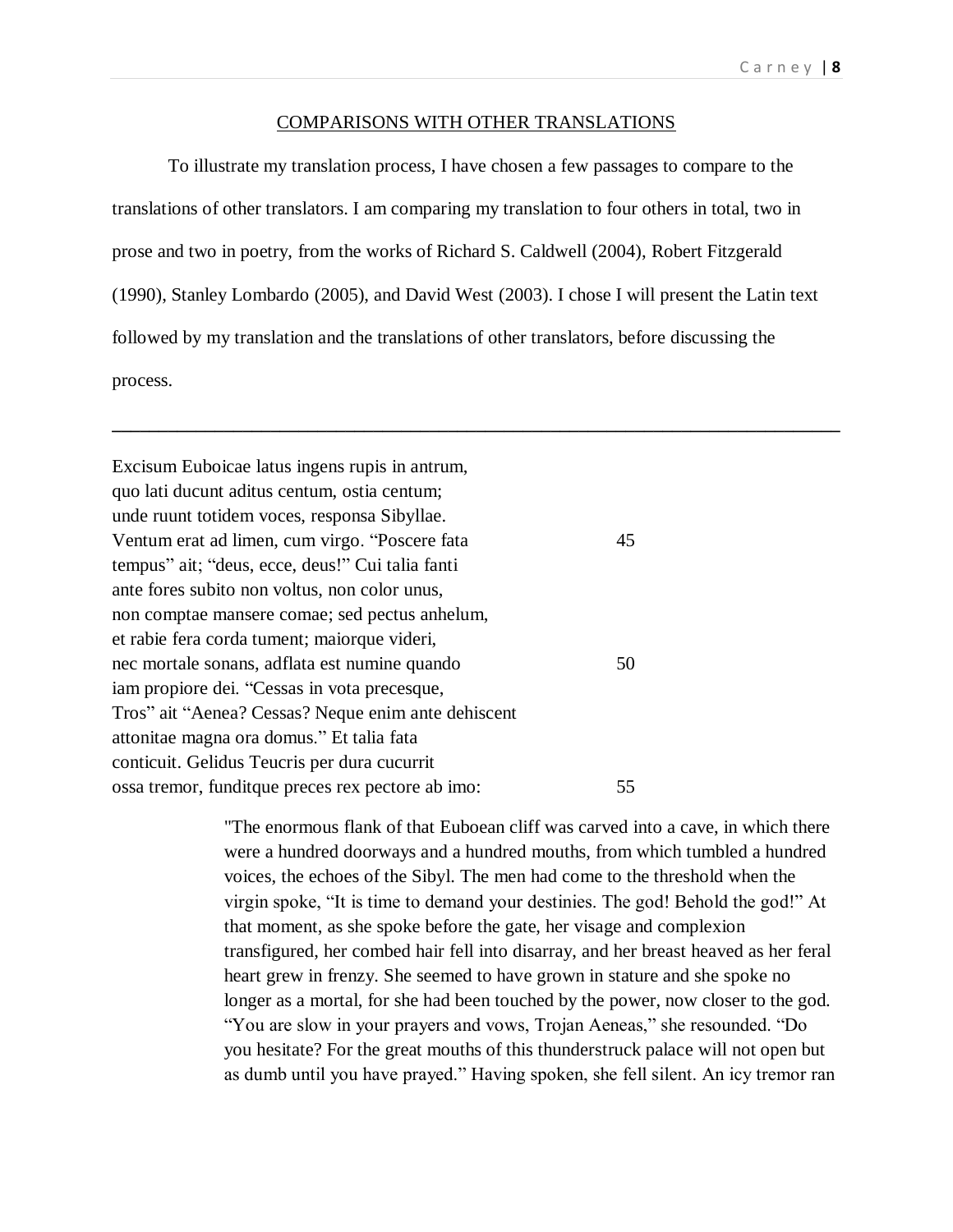though the men's hardened bones, but their king poured forth the prayers from the depths of his soul" (Carney).

―The flank of that Euboean cliff was carved Into a hundred cavernous mouths, gaping orifices That roar the Sibyl's oracular responses. The virgin priestess greeted them at the threshold: ‗It is time to demand your destiny. The god! Behold, The god!' And as she spoke there before the gates Her color changed, her hair spread out Into fiery points, she panted for air, And her breast heaved with feral madness. She was larger than life now, and her voice Was no longer human, as the god's power Took possession of her: ‗You hesitate To pray, hesitate, Aeneas of Troy? The great mouths of this thunderstruck hall Will not open until you pray.'And she was silent. Fear seeped like icy water through the Trojan's bones, And their lord poured forth his heart in prayer" (Lombardo,  $11\,52-63$ )

―The cliff's huge flank is honeycombed, cut out In a cavern perforated a hundred times, Having a hundred mouths, with rushing voices Carrying the responses of the Sibyl. Here, as the men approached the entrance way, The Sibyl cried out: 'Now is the time to ask Your destinies!' And then: 'The god! Look there! The god!' And as she spoke neither her face Nor hue went untransformed, nor did her hair Stay neatly bound: her breast heaved, her wild heart Grew large with passion. Taller to their eyes And sounding now no longer like a mortal Since she had felt the god's power breathing near, She cried: 'Slow, are you, in your vows and prayers? Trojan Aeneas, are you slow? Be quick, The great mouths of the god's house, thunderstruck, Will never open until you pray.' Her lips Closed tight on this. A chill ran through the bones Of the tough Teucrians, but their king poured out Entreaties from his deepest heart" (Fitzgerald, 1166-91)

For this section, Lombardo takes multiple liberties, while Fitzgerald, on the other hand, is

more similar to my translation in regards to his preservation of the Latin. Lombardo offers a very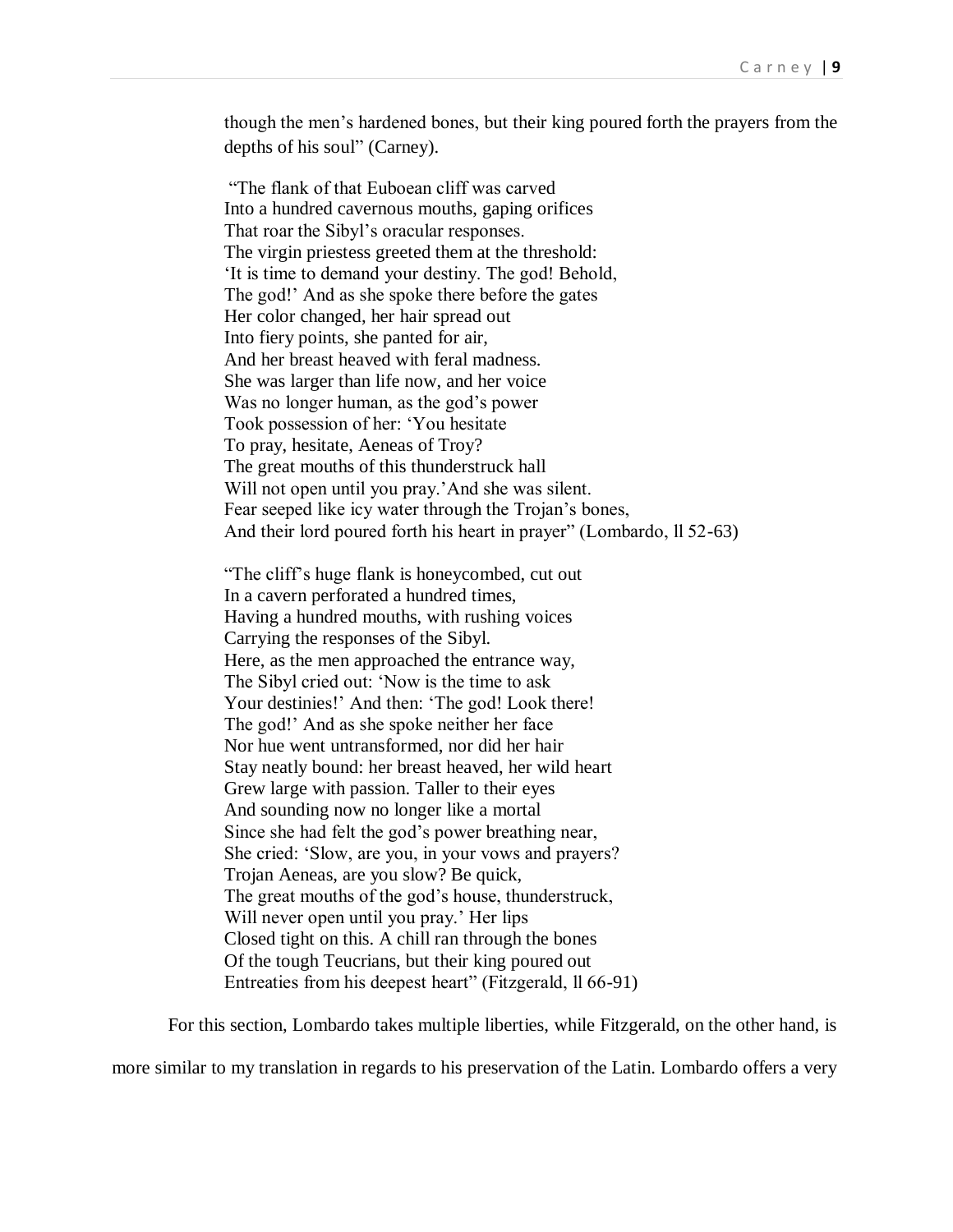liberal translation of line 45, for example. He decides to translate the verb as "greets." In doing so, he then provides *virgo* as the subject of it, despite the feminine noun disagreeing with the participle *ventum*. The motion implied in the accusative construction of *ad limen* changes to the locative "at the threshold," and the arguably removable temporal *cum* is neglected. Fitzgerald's translation of line 45 is quite close to mine. We both provide "the men" as the absent subject of *ventum erat*, although it demands an accusative singular subject. The main difference in structure comes in the temporal use of *cum*. Both he and I use *cum* to emphasize the difference in tense between the pluperfect *ventum erat* and the perfect *ait* in the next line and accent that the men came then the priestess spoke.

In lines 50-51, Lombardo decides to reverse the passive aspect of the verb, making *numine* the subject and the Sibyl the object. He then offers a strong translation for the verb using ―took possession,‖ which I very much like in that I feel it offers a very strong image of Apollo permeating and possessing the oracle. He is translating a poetic meaning of the text but not translating the words directly, which lends to a beautiful imagery. I am particularly fond of his translation for lines 54-55. While Fitzgerald and I relate literally the tremor "running" through the bones, Lombardo chooses to add the word "fear," absent in the Latin though somewhat implied, and have it "seep like icy water" rather than run.

Fitzgerald uses the verb quite interestingly. *Adflata*, from *afflare*, primarily means to "blow" or "breathe on," yet he uses *adflata est* here initially as "had felt," ignoring the passive voice implied by the construction, while the ablative *numine* is used as a direct object. However, he then ties in the blowing sense of *afflare* as a compliment to the god's power (*numine dei*) in describing it as breathing near. I decided to ignore the blowing sense of *adflata* and translate it as a vaguer "touched." While I believe that the Latin constructions for *numine* and *dei* are more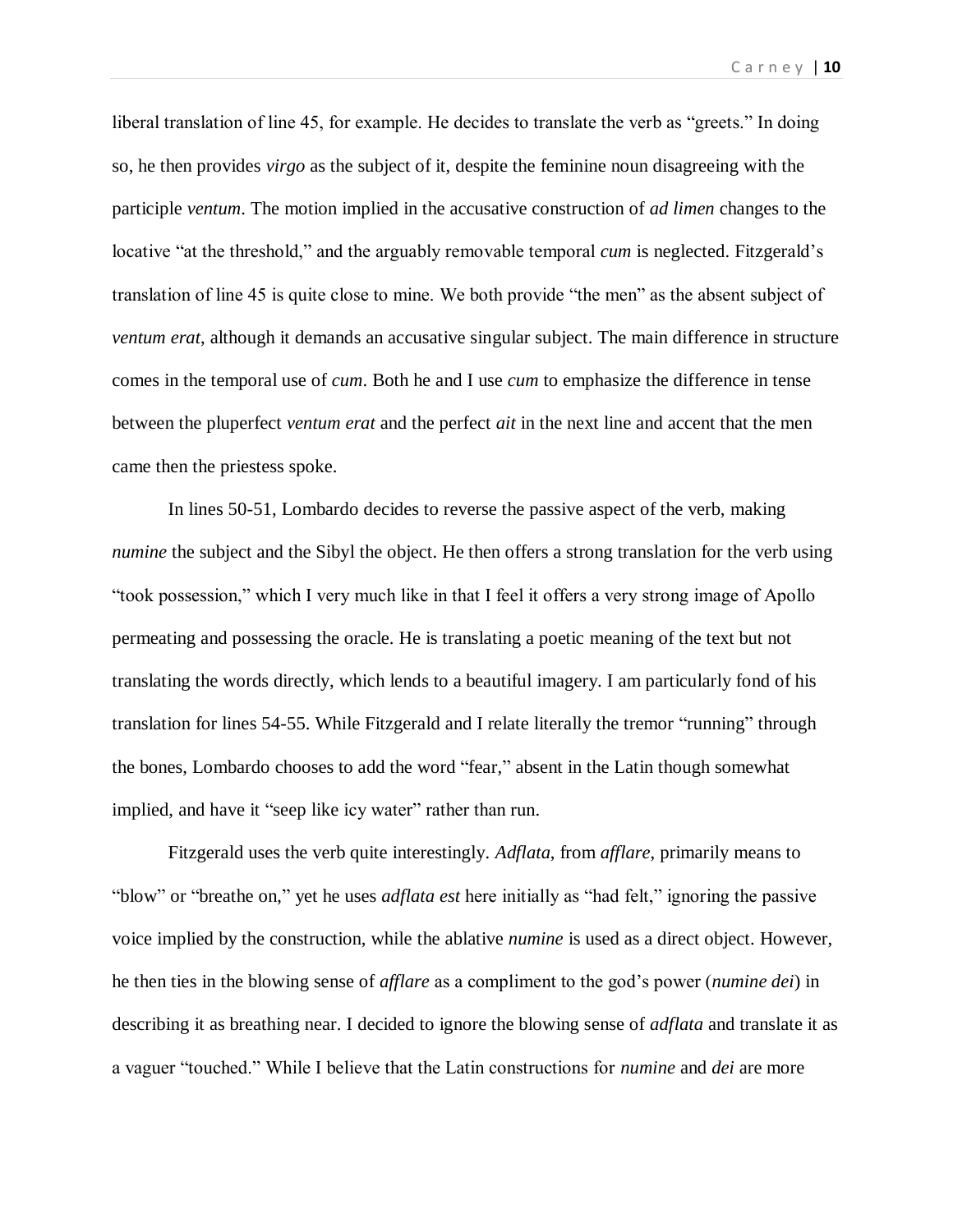similar to Fitzgerald's translation of "the god's power," I decided to use *dei* in conjunction with *propiore*. With *propiore* in the comparative, I wanted to emphasize not only that the oracle is being touched by the power of the god because of his presence, but that through this "contact" she herself has moved toward the god and become somewhat more preternatural, as evidenced in the previous lines describing the near-metamorphosis resulting from her union with the deity.

**\_\_\_\_\_\_\_\_\_\_\_\_\_\_\_\_\_\_\_\_\_\_\_\_\_\_\_\_\_\_\_\_\_\_\_\_\_\_\_\_\_\_\_\_\_\_\_\_\_\_\_\_\_\_\_\_\_\_\_\_\_\_\_\_\_\_\_\_\_\_\_\_\_\_\_\_\_\_**

[Spelunca](http://www.perseus.tufts.edu/hopper/morph?l=Spelunca&la=la&prior=Sibyllae) [alta](http://www.perseus.tufts.edu/hopper/morph?l=alta&la=la&prior=Spelunca) [fuit](http://www.perseus.tufts.edu/hopper/morph?l=fuit&la=la&prior=alta) [vastoque](http://www.perseus.tufts.edu/hopper/morph?l=vastoque&la=la&prior=fuit) [immanis](http://www.perseus.tufts.edu/hopper/morph?l=immanis&la=la&prior=vastoque) [hiatu,](http://www.perseus.tufts.edu/hopper/morph?l=hiatu&la=la&prior=immanis) [scrupea,](http://www.perseus.tufts.edu/hopper/morph?l=scrupea&la=la&prior=hiatu) [tuta](http://www.perseus.tufts.edu/hopper/morph?l=tuta&la=la&prior=scrupea) [lacu](http://www.perseus.tufts.edu/hopper/morph?l=lacu&la=la&prior=tuta) [nigro](http://www.perseus.tufts.edu/hopper/morph?l=nigro&la=la&prior=lacu) [nemorumque](http://www.perseus.tufts.edu/hopper/morph?l=nemorumque&la=la&prior=nigro) [tenebris,](http://www.perseus.tufts.edu/hopper/morph?l=tenebris&la=la&prior=nemorumque) [quam](http://www.perseus.tufts.edu/hopper/morph?l=quam&la=la&prior=tenebris) [super](http://www.perseus.tufts.edu/hopper/morph?l=super&la=la&prior=quam) [haud](http://www.perseus.tufts.edu/hopper/morph?l=haud&la=la&prior=super) [ullae](http://www.perseus.tufts.edu/hopper/morph?l=ullae&la=la&prior=haud) [poterant](http://www.perseus.tufts.edu/hopper/morph?l=poterant&la=la&prior=ullae) [impune](http://www.perseus.tufts.edu/hopper/morph?l=impune&la=la&prior=poterant) [volantes](http://www.perseus.tufts.edu/hopper/morph?l=volantes&la=la&prior=impune) [tendere](http://www.perseus.tufts.edu/hopper/morph?l=tendere&la=la&prior=volantes) [iter](http://www.perseus.tufts.edu/hopper/morph?l=iter&la=la&prior=tendere) [pennis—](http://www.perseus.tufts.edu/hopper/morph?l=pennis&la=la&prior=iter)[talis](http://www.perseus.tufts.edu/hopper/morph?l=talis&la=la&prior=pennis) [sese](http://www.perseus.tufts.edu/hopper/morph?l=sese&la=la&prior=talis) [halitus](http://www.perseus.tufts.edu/hopper/morph?l=halitus&la=la&prior=sese) [atris](http://www.perseus.tufts.edu/hopper/morph?l=atris&la=la&prior=halitus) 240 [faucibus](http://www.perseus.tufts.edu/hopper/morph?l=faucibus&la=la&prior=atris) [effundens](http://www.perseus.tufts.edu/hopper/morph?l=effundens&la=la&prior=faucibus) [supera](http://www.perseus.tufts.edu/hopper/morph?l=supera&la=la&prior=effundens) [ad](http://www.perseus.tufts.edu/hopper/morph?l=ad&la=la&prior=supera) [convexa](http://www.perseus.tufts.edu/hopper/morph?l=convexa&la=la&prior=ad) [ferebat:](http://www.perseus.tufts.edu/hopper/morph?l=ferebat&la=la&prior=convexa) [\[unde](http://www.perseus.tufts.edu/hopper/morph?l=unde&la=la&prior=ferebat) [locum](http://www.perseus.tufts.edu/hopper/morph?l=locum&la=la&prior=unde) [Grai](http://www.perseus.tufts.edu/hopper/morph?l=Grai&la=la&prior=locum) [dixerunt](http://www.perseus.tufts.edu/hopper/morph?l=dixerunt&la=la&prior=Grai) [nomine](http://www.perseus.tufts.edu/hopper/morph?l=nomine&la=la&prior=dixerunt) [Aornon.](http://www.perseus.tufts.edu/hopper/morph?l=Aornon&la=la&prior=nomine)] [quattuor](http://www.perseus.tufts.edu/hopper/morph?l=quattuor&la=la&prior=Aornon) [hic](http://www.perseus.tufts.edu/hopper/morph?l=hic&la=la&prior=quattuor) [primum](http://www.perseus.tufts.edu/hopper/morph?l=primum&la=la&prior=hic) [nigrantis](http://www.perseus.tufts.edu/hopper/morph?l=nigrantis&la=la&prior=primum) [terga](http://www.perseus.tufts.edu/hopper/morph?l=terga&la=la&prior=nigrantis) [iuvencos](http://www.perseus.tufts.edu/hopper/morph?l=iuvencos&la=la&prior=terga) [constituit,](http://www.perseus.tufts.edu/hopper/morph?l=constituit&la=la&prior=iuvencos) [frontique](http://www.perseus.tufts.edu/hopper/morph?l=frontique&la=la&prior=constituit) [invergit](http://www.perseus.tufts.edu/hopper/morph?l=invergit&la=la&prior=frontique) [vina](http://www.perseus.tufts.edu/hopper/morph?l=vina&la=la&prior=invergit) [sacerdos;](http://www.perseus.tufts.edu/hopper/morph?l=sacerdos&la=la&prior=vina) [et](http://www.perseus.tufts.edu/hopper/morph?l=et&la=la&prior=sacerdos) [summas](http://www.perseus.tufts.edu/hopper/morph?l=summas&la=la&prior=et) [carpens](http://www.perseus.tufts.edu/hopper/morph?l=carpens&la=la&prior=summas) [media](http://www.perseus.tufts.edu/hopper/morph?l=media&la=la&prior=carpens) [inter](http://www.perseus.tufts.edu/hopper/morph?l=inter&la=la&prior=media) [cornua](http://www.perseus.tufts.edu/hopper/morph?l=cornua&la=la&prior=inter) [saetas](http://www.perseus.tufts.edu/hopper/morph?l=saetas&la=la&prior=cornua) 245 [ignibus](http://www.perseus.tufts.edu/hopper/morph?l=ignibus&la=la&prior=saetas) [imponit](http://www.perseus.tufts.edu/hopper/morph?l=imponit&la=la&prior=ignibus) [sacris,](http://www.perseus.tufts.edu/hopper/morph?l=sacris&la=la&prior=imponit) [libamina](http://www.perseus.tufts.edu/hopper/morph?l=libamina&la=la&prior=sacris) [prima,](http://www.perseus.tufts.edu/hopper/morph?l=prima&la=la&prior=libamina) [voce](http://www.perseus.tufts.edu/hopper/morph?l=voce&la=la&prior=prima) [vocans](http://www.perseus.tufts.edu/hopper/morph?l=vocans&la=la&prior=voce) [Hecaten,](http://www.perseus.tufts.edu/hopper/morph?l=Hecaten&la=la&prior=vocans) [Caeloque](http://www.perseus.tufts.edu/hopper/morph?l=Caeloque&la=la&prior=Hecaten) [Ereboque](http://www.perseus.tufts.edu/hopper/morph?l=Ereboque&la=la&prior=Caeloque) [potentem.](http://www.perseus.tufts.edu/hopper/morph?l=potentem&la=la&prior=Ereboque)

> ―There was a cave deep and profound with a jagged, yawning mouth, sheltered by a black lake and the gloomy shade of the grove, above which no winged creature was able to safely make a journey in flight – so deadly were the exhalations breathed out from the coal-black throats above into the sky (the Greeks, therefore, called this place by the name "Without Birds"). Here the priestess first placed four young, black bulls, pouring wine upon their brow and plucking the topmost bristles from between their horns. She then set them on the sacred fire as the first libations, invoking in prayer Hecate, so mighty in both heaven and hell" (Carney).

―The cavern was profound, wide-mouthed, and huge, Rough underfoot, defined by dark pool And gloomy forest. Overhead, flying things Could never safely take their way, such deathly Exhalations rise from the black gorge Into the dome of heaven. The priestess here Placed four black bullocks, wet their brows with wine, Plucked bristles from between the horns and laid them As her first offerings on the holy fire, Calling aloud to Hecatë, supreme In heaven and Erebus." (Fitzgerald, 11 331-341)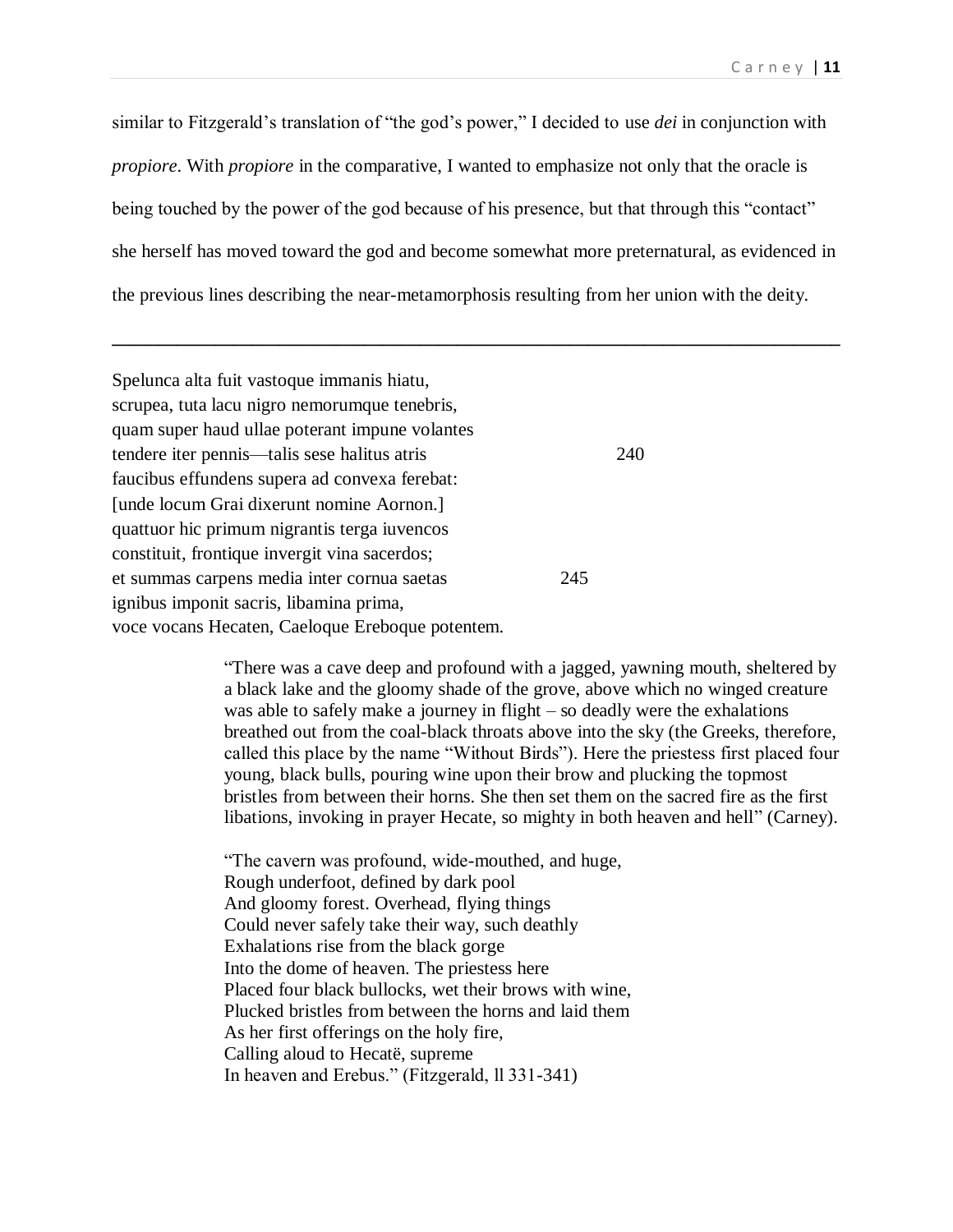―There was a huge, deep cave with jagged pebbles underfoot and a gaping mouth guarded by dark woods and the black waters of a lake. No bird could wing its flight over this cave and live, so deadly was the breath that steamed out of that black throat and up into the vault of heaven. Hence the Greek name, 'Aornos,' ‗the place without birds'. Here first of all the priestess stood four black-baked bullocks and poured wine upon their foreheads. She then plucked the bristles from the peak of their foreheads between their horns to lay upon the altar fires as first offering and lifted up her voice to call Hecate, mighty in the sky and mighty in Erebus." (West, pp 121-122)

Both translators take some interesting liberties with lines 239-240. The verb *tendere* is usually translated as "to stretch" or "to extend," but in conjunction with *iter* it takes on the sense of "to aim" or "to direct (oneself)." Instead of translating *tendere iter pennis* literally as "to direct a journey with wings," West decides to use "wing" as a verb and *iter* as flight more specifically instead of a mere "journey," resulting in the beautiful "wing its flight." Another such example of his wordplay comes from his use of *impune*. Adverbially, *impune* means "without punishment" or "without impunity." Both Fitzgerald and I use the word "safely," yet West offers the stronger translation of "and live." I find that this strongly indicates just how lethal the fumes are made out to be. Fitzgerald devises an interesting use for *haud*. While West and I take it with *ullae* to mean "not any" or "no," Fitzgerald chooses to translate it more by its "by no means" connotation in "never." I think that the use of "never" accentuates the toxicity of the fumes released from the cavern.

I found it very important to maintain the imagery offered by *halitus* and *faucibus*, as ―breath‖ and ―throat‖ respectively. Both translators translate *halitus* as more breath-like than as vapor, yet Fitzgerald decides to forego the pharyngeal representation of *faucibus*, using "gorge" instead. I decided to take the metaphor one step further by translating *effundens* as "breathe" rather than a less biological term like "steamed" or "poured out."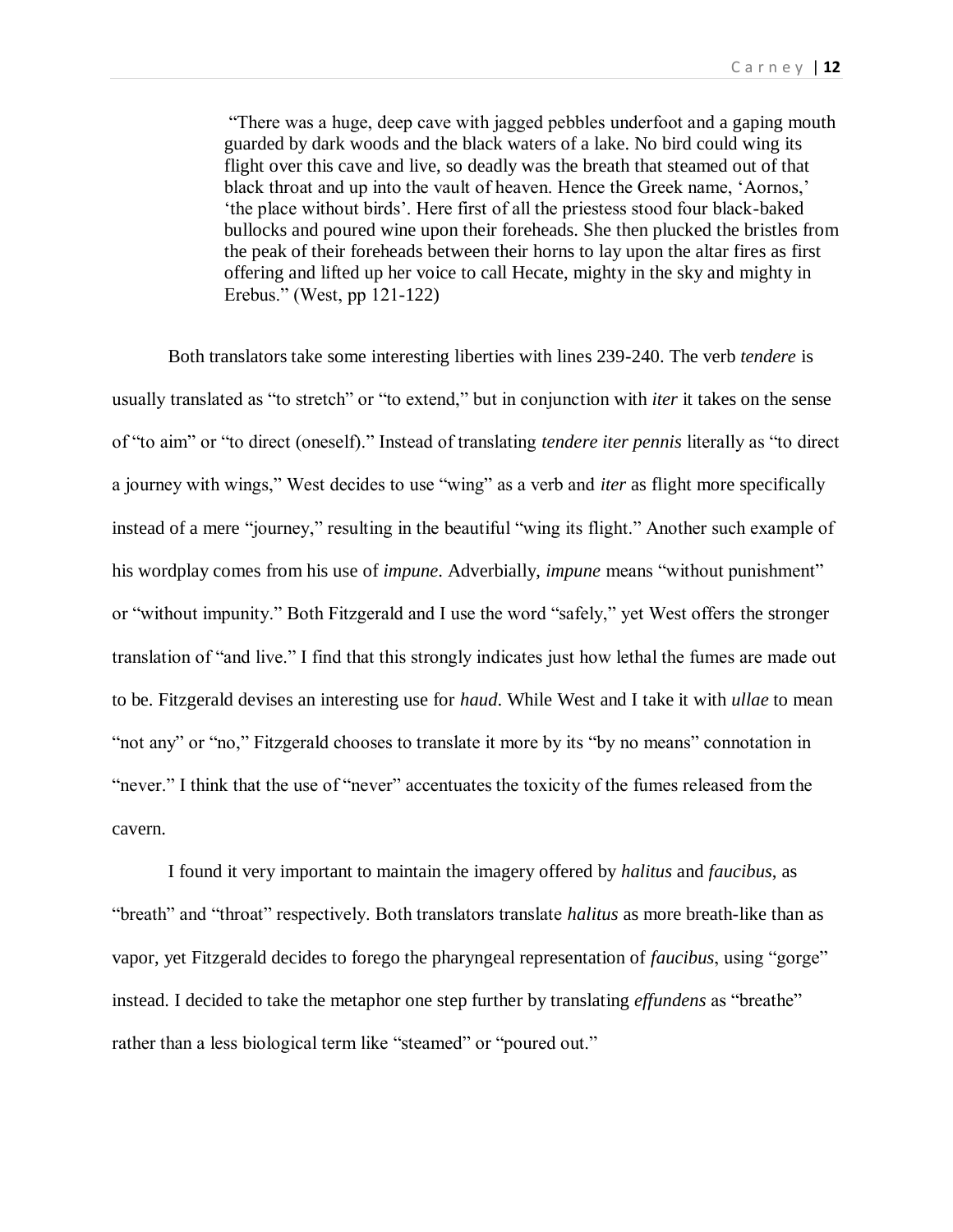Unlike Fitzgerald and West, I decided to translate *Erebo* in line 247 as "hell," rather than let it stay as a place's proper name. I decided that to a modern reader the phrase "heaven and hell" would offer a stronger metaphysical contrast than "heaven and Erebus." To me, the distinction of *Caelo* and *Erebo* is that of two, different physical locations: the sky and a region of the underworld. Hecate is a chthonic deity associated with witchcraft and curses. The Latin is stating that she is powerful both above and below the underworld, but I wanted to place an emphasis on the nature of that power regardless of where she is. Therefore, I used the modern idea of heaven and hell with its good-evil connotation instead of preserving Erebus as a specific location.

**\_\_\_\_\_\_\_\_\_\_\_\_\_\_\_\_\_\_\_\_\_\_\_\_\_\_\_\_\_\_\_\_\_\_\_\_\_\_\_\_\_\_\_\_\_\_\_\_\_\_\_\_\_\_\_\_\_\_\_\_\_\_\_\_\_\_\_\_\_\_\_\_\_\_\_\_\_\_**

[quam](http://www.perseus.tufts.edu/hopper/morph?l=quam&la=la&prior=magna) [Troius](http://www.perseus.tufts.edu/hopper/morph?l=Troius&la=la&prior=quam) [heros](http://www.perseus.tufts.edu/hopper/morph?l=heros&la=la&prior=Troius)

| ut primum iuxta stetit adgnovitque per umbras     |     |
|---------------------------------------------------|-----|
| obscuram, qualem primo qui surgere mense          |     |
| aut videt, aut vidisse putat per nubila lunam,    |     |
| demisit lacrimas, dulcique adfatus amore est:     | 455 |
| "Infelix Dido, verus mihi nuntius ergo            |     |
| venerat exstinctam, ferroque extrema secutam?     |     |
| Funeris heu tibi causa fui? Per sidera iuro,      |     |
| per superos, et si qua fides tellure sub ima est, |     |
| invitus, regina, tuo de litore cessi.             | 460 |
| Sed me iussa deum, quae nunc has ire per umbras,  |     |
| per loca senta situ cogunt noctemque profundam,   |     |
| imperiis egere suis;                              |     |

―The Trojan hero stood nearby and recognized her obscure form through the shadows, as faint as the newborn moon one sees, or thinks to have seen, rising through the haze. He broke down into tears and spoke with a saccharine love, "So the message sent to me was true, forlorn Dido, that you were dead, that you sought your own end with steel. Oh! Was I the cause of your demise? I swear by the stars, by the powers above, by whatever faith might exist beneath this most deep earth, my queen, that I departed from your shores unwilling. It was the command of the gods, which, in being set forth, now summon me to go through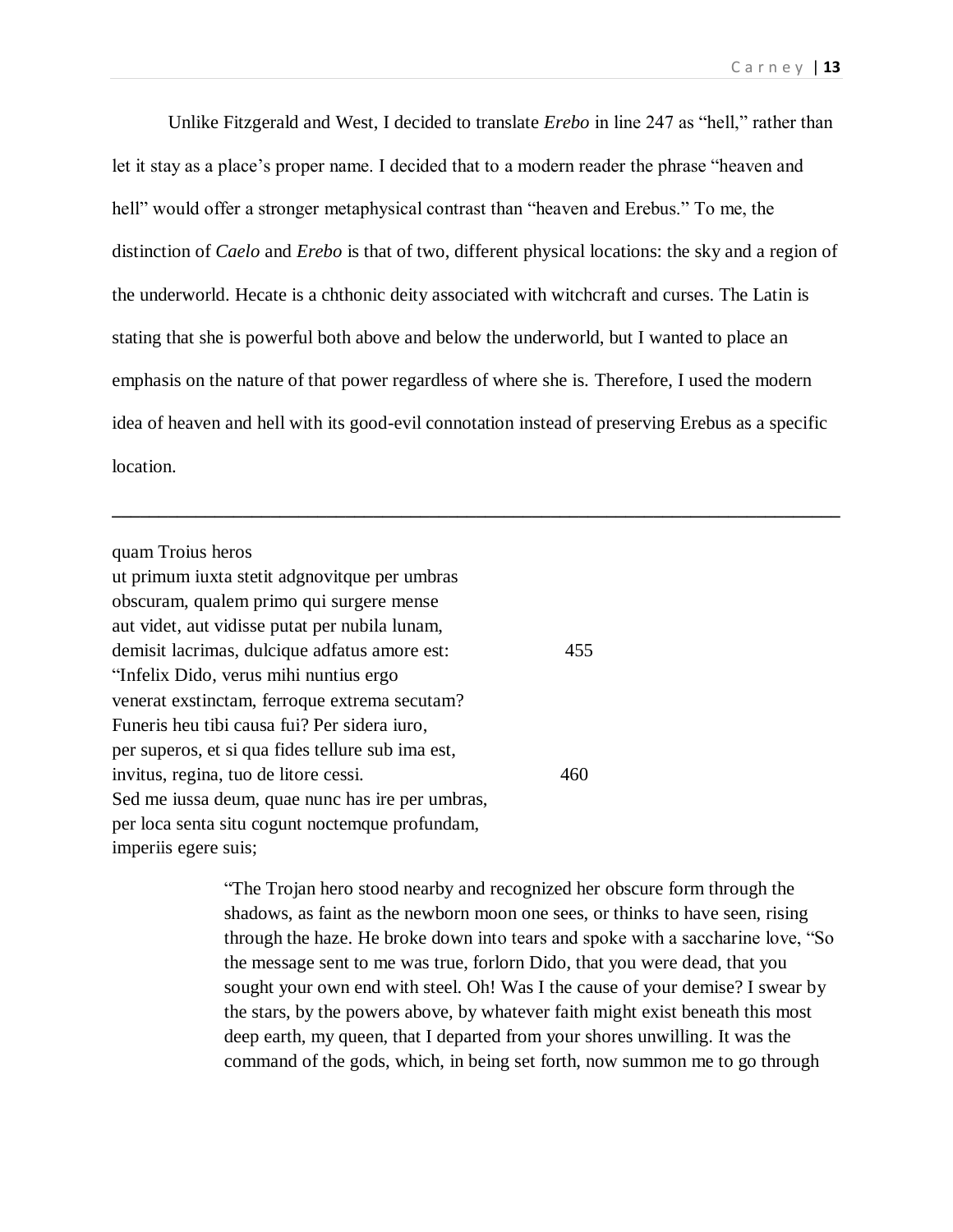these shadows, these brutal places, this profound night; those commands drove me with their divine injunctions" (Carney).

―As soon as the Trojan hero recognized her dimly in the darkness (as one sees, or thinks he sees, the new moon rise at month's beginning), he wept and said with love, 'Poor Dido, the message then was true that you had killed yourself by the sword. Was I the cause of your death? I swear by the stars, by the gods, by any faith that's here under the earth, that I did not leave your land by my own free will. Gods' orders drove me from you, just as they now force me to go through these shadows and moldy thorns and deepest night." (Caldwell, 106)

―When the Trojan hero stopped beside her, recognizing her dim form in the darkness, like a man who sees or thinks he has seen the new moon rising through the clouds at the beginning of the month, in that instant he wept and spoke sweet words of love to her: 'So the news they brought me was true, unhappy Dido? They told me you were dead and had ended your life with the sword. Alas! Alas! Was I the cause of your dying? I swear by the stars, by the gods above, by whatever there is to swear by in the depths of the earth, it was against my will, O queen, that I left your shore. It was the stern authority of the commands of the gods that drove me on, as it drives me now through the shades of this dark night in this foul and mouldering place.'" (West, 127-128)

I deviated from the translations of Caldwell and West of line 453. They took *primo* and *mense* as "at the beginning of the month / at month's beginning," using *primo* as an adverb, not as the adjective "first," and changing *mense* to a more genitive meaning to better suit English. I decided to take the poetic liberty to instead supply the adjective "newborn" describing the moon. The Kalends, or the first day of the month, signified the beginning of a new lunar cycle. Both translators supply the attribute "new" to the moon, but I felt that, because of how the Roman calendar was organized, the imagery of the newborn moon was stronger than that of the moon at the beginning of the month, even if someone is not necessarily aware of how the months correspond to the lunar cycle.

One line in particular that I found to be very interesting is 459. Aeneas swears by the stars and by the gods, but then he swears "*et si qua fides tellure sub ima est*." Caldwell translates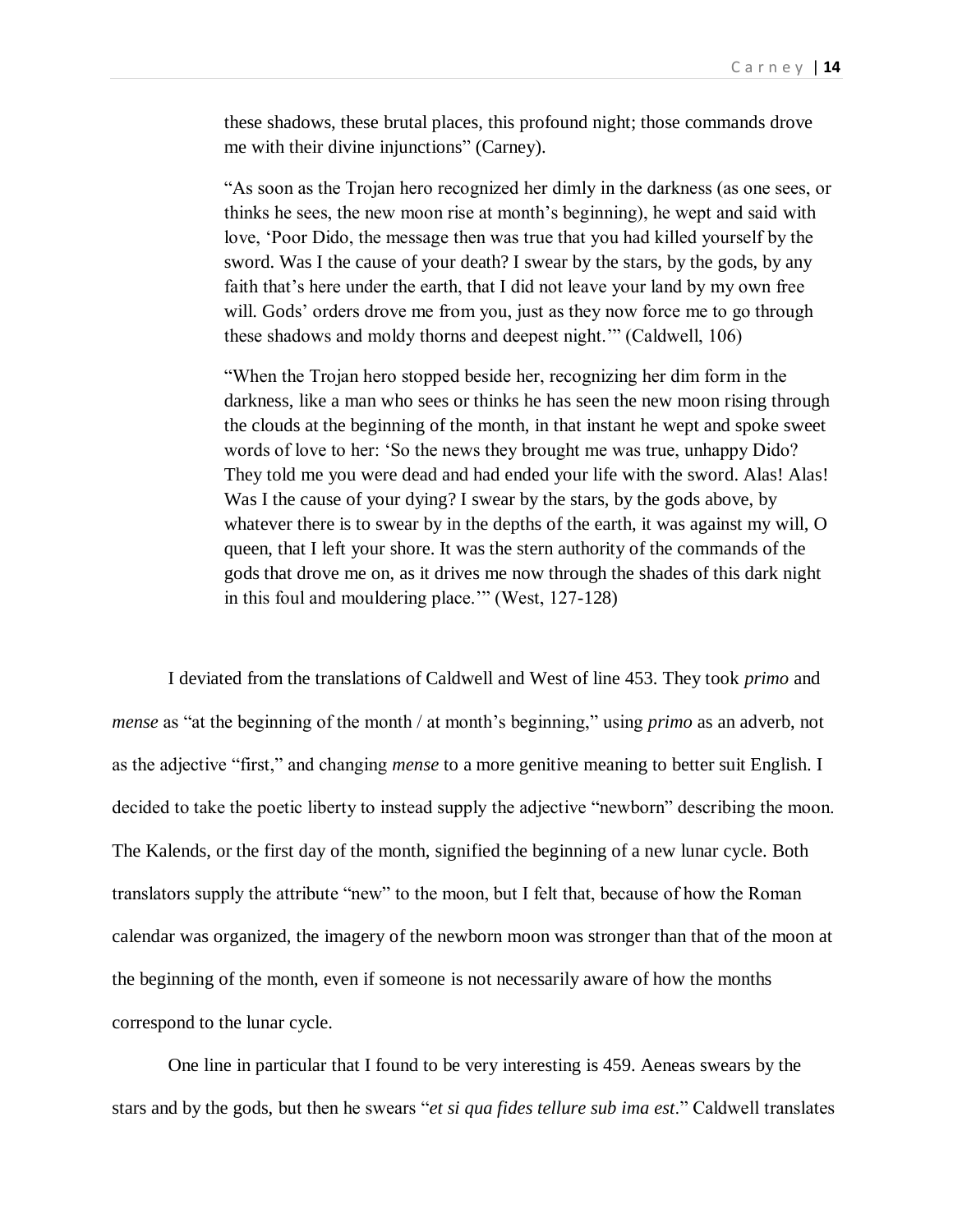this as "by any faith that's here under the earth," a simple and fairly literal translation, despite ignoring the adjective *ima*. The other thing he ignored, however, was *si*, which I find to be very important to the meaning. *Si* implies that there might not be any faith beneath the earth to swear by. I do not translate *si* as "if" but I do employ the conditional "might." West, on the other hand, omits *fides* altogether and accents the relative *qua*. In doing so he also recognizes the implication that there might not be any faith, but he also adds the implication that these empty, solemn depths might have nothing to swear by with the use of "whatever." I interpret this "whatever" as Aeneas saying that he would swear by anything, that is, if there is anything of worth to be found.

Caldwell then offers a very nice translation of *invitus* in line 460. I take the adjective directly as "unwilling," and West takes it more adverbially to better suit English colloquialism as "against my will." Caldwell translates the word as "not... by my own free will." Though I am not certain whether or not he intended to do this, I feel as though his inclusion of the word "free" creates a stronger feeling in a modern reader because of the Biblical concept of free will. In contrast to free will, classical mythology is laden with the concept that one's fate is unavoidable and fixed. Invoking the idea of free will serves to stress that Aeneas was forced by the gods to leave and, indeed, had no choice in the matter.

**\_\_\_\_\_\_\_\_\_\_\_\_\_\_\_\_\_\_\_\_\_\_\_\_\_\_\_\_\_\_\_\_\_\_\_\_\_\_\_\_\_\_\_\_\_\_\_\_\_\_\_\_\_\_\_\_\_\_\_\_\_\_\_\_\_\_\_\_\_\_\_\_\_\_\_\_\_\_**

[Sunt](http://www.perseus.tufts.edu/hopper/morph?l=Sunt&la=la) [geminae](http://www.perseus.tufts.edu/hopper/morph?l=geminae&la=la&prior=Sunt) [Somni](http://www.perseus.tufts.edu/hopper/morph?l=Somni&la=la&prior=geminae) [portae,](http://www.perseus.tufts.edu/hopper/morph?l=portae&la=la&prior=Somni) [quarum](http://www.perseus.tufts.edu/hopper/morph?l=quarum&la=la&prior=portae) [altera](http://www.perseus.tufts.edu/hopper/morph?l=altera&la=la&prior=quarum) [fertur](http://www.perseus.tufts.edu/hopper/morph?l=fertur&la=la&prior=altera) [cornea,](http://www.perseus.tufts.edu/hopper/morph?l=cornea&la=la&prior=fertur) [qua](http://www.perseus.tufts.edu/hopper/morph?l=qua&la=la&prior=cornea) [veris](http://www.perseus.tufts.edu/hopper/morph?l=veris&la=la&prior=qua) [facilis](http://www.perseus.tufts.edu/hopper/morph?l=facilis&la=la&prior=veris) [datur](http://www.perseus.tufts.edu/hopper/morph?l=datur&la=la&prior=facilis) [exitus](http://www.perseus.tufts.edu/hopper/morph?l=exitus&la=la&prior=datur) [umbris;](http://www.perseus.tufts.edu/hopper/morph?l=umbris&la=la&prior=exitus) [altera](http://www.perseus.tufts.edu/hopper/morph?l=altera&la=la&prior=umbris) [candenti](http://www.perseus.tufts.edu/hopper/morph?l=candenti&la=la&prior=altera) [perfecta](http://www.perseus.tufts.edu/hopper/morph?l=perfecta&la=la&prior=candenti) [nitens](http://www.perseus.tufts.edu/hopper/morph?l=nitens&la=la&prior=perfecta) [elephanto,](http://www.perseus.tufts.edu/hopper/morph?l=elephanto&la=la&prior=nitens) 895 [sed](http://www.perseus.tufts.edu/hopper/morph?l=sed&la=la&prior=elephanto) [falsa](http://www.perseus.tufts.edu/hopper/morph?l=falsa&la=la&prior=sed) [ad](http://www.perseus.tufts.edu/hopper/morph?l=ad&la=la&prior=falsa) [caelum](http://www.perseus.tufts.edu/hopper/morph?l=caelum&la=la&prior=ad) [mittunt](http://www.perseus.tufts.edu/hopper/morph?l=mittunt&la=la&prior=caelum) [insomnia](http://www.perseus.tufts.edu/hopper/morph?l=insomnia&la=la&prior=mittunt) [Manes.](http://www.perseus.tufts.edu/hopper/morph?l=Manes&la=la&prior=insomnia) [His](http://www.perseus.tufts.edu/hopper/morph?l=His&la=la&prior=Manes) [ubi](http://www.perseus.tufts.edu/hopper/morph?l=ubi&la=la&prior=His) [tum](http://www.perseus.tufts.edu/hopper/morph?l=tum&la=la&prior=ubi) [natum](http://www.perseus.tufts.edu/hopper/morph?l=natum&la=la&prior=tum) [Anchises](http://www.perseus.tufts.edu/hopper/morph?l=Anchises&la=la&prior=natum) [unaque](http://www.perseus.tufts.edu/hopper/morph?l=unaque&la=la&prior=Anchises) [Sibyllam](http://www.perseus.tufts.edu/hopper/morph?l=Sibyllam&la=la&prior=unaque) [prosequitur](http://www.perseus.tufts.edu/hopper/morph?l=prosequitur&la=la&prior=Sibyllam) [dictis,](http://www.perseus.tufts.edu/hopper/morph?l=dictis&la=la&prior=prosequitur) [portaque](http://www.perseus.tufts.edu/hopper/morph?l=portaque&la=la&prior=dictis) [emittit](http://www.perseus.tufts.edu/hopper/morph?l=emittit&la=la&prior=portaque) [eburna,](http://www.perseus.tufts.edu/hopper/morph?l=eburna&la=la&prior=emittit)

> "There are two gates of Sleep. One, they say, is horn, by which easy exit is given for true shades. The other glistens with brilliant, unflawed ivory, but through it the Manes send false dreams to the world above. Anchises with these words escorted his son and the Sibyl here and sent them through the ivory gate" (Carney).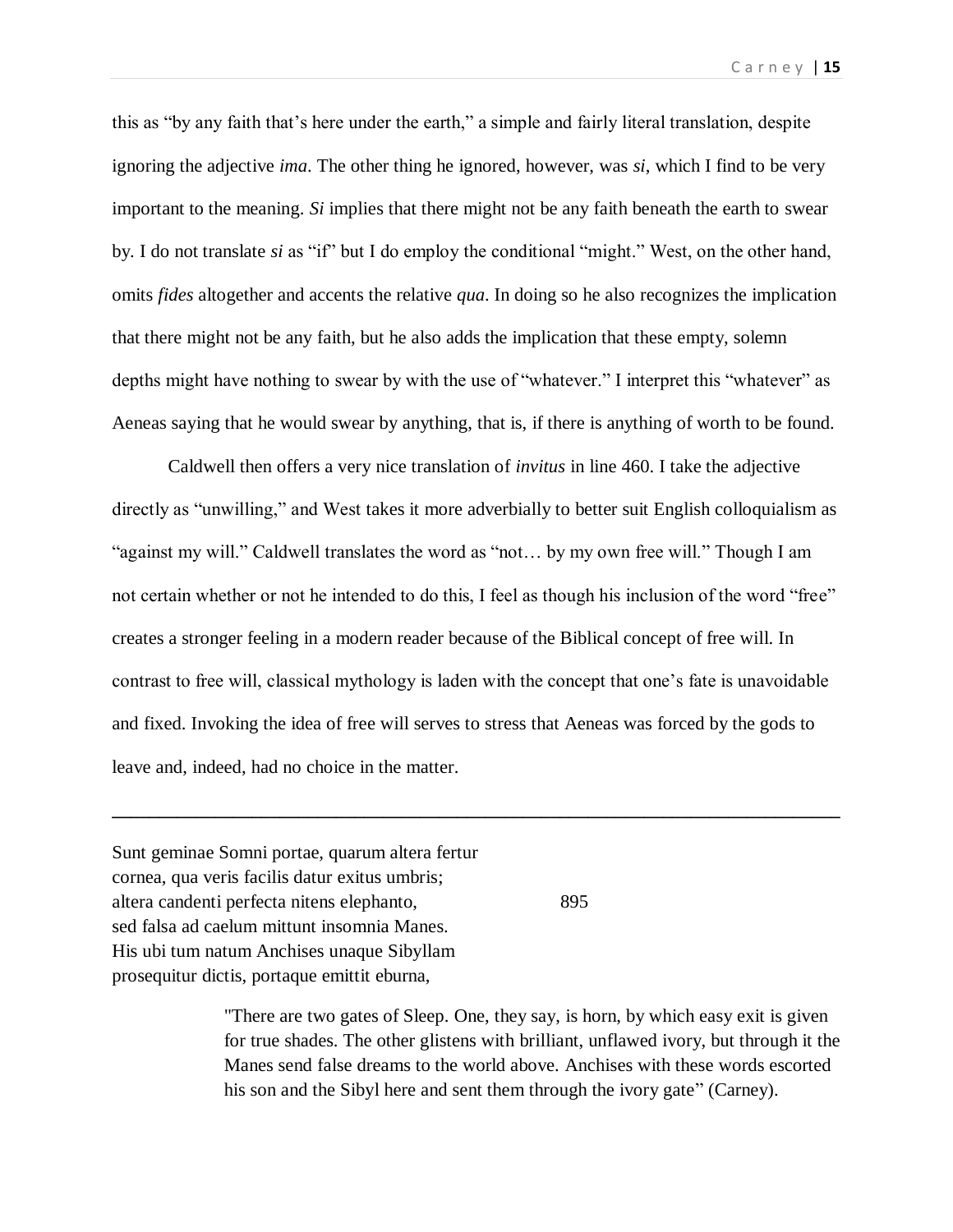"There are twin gates of sleep. One is said to be made of horn, an easy exit for true ghosts. The other is made of shining ivory, but here the dead send false dreams above. Anchises, having finished his account, took his son and the Sibyl to the ivory gate and sent them through it" (Caldwell, 116).

―There are two gates of sleep: one is called the Gate of Horn and it is an easy exit for true shades; the other is made all in gleaming white ivory, but through it the powers of the underworld send false dreams up toward the heavens. There on that night did Anchises walk with his son and with the Sibyl and spoke such words to them as he sent them on their journey through the Gate of Ivory" (West, 140).

Here are the controversial lines concerning the Gates of Horn and Ivory. The earliest reference to the gates comes from Book XIX of Homer's *Odyssey*. The use of horn and ivory comes from an instance of Greek wordplay which is sadly lost in both English and Latin. The word *κέρας*, "horn," plays upon the word *κραίνω*, "fulfill," as *έλέφας*, "ivory," plays upon ἐ *λεφαίρομαι*, "deceive." There is no clear reason why Aeneas returns through the false Gate of Ivory instead of the Gate of Horn. Arguments for a reason why range from Anchises' prophesies being lies to the Virgil trying to say that the reality we inhabit is a lie. Not being particularly drawn to any one theory, I tried to preserve the ambiguity found in the Latin.

Comparing the other translations, I found the use of *Manes* to be interesting. The Manes were chthonic deities, the deified spirits of the dead, who were worshiped in various cults and often offered blood sacrifice. Caldwell, like many other translators, translates the word simply as "the dead," which I feel underplays their deification. I chose to leave the word untranslated as a proper noun. The Manes refer to specific deities and, in my opinion, should not necessarily need to be translated. West decides to translate the word, but I like how he does so. He translates it as "the powers of the underworld." Although this does not specifically refer to the Manes, I feel that "the powers of the underworld" at least relates their divinity as more than those of mere shades.

In translating, often various particles and conjunctions need to be added to make the English polished and neat. I think that West's translation of 897-898, however, illustrate how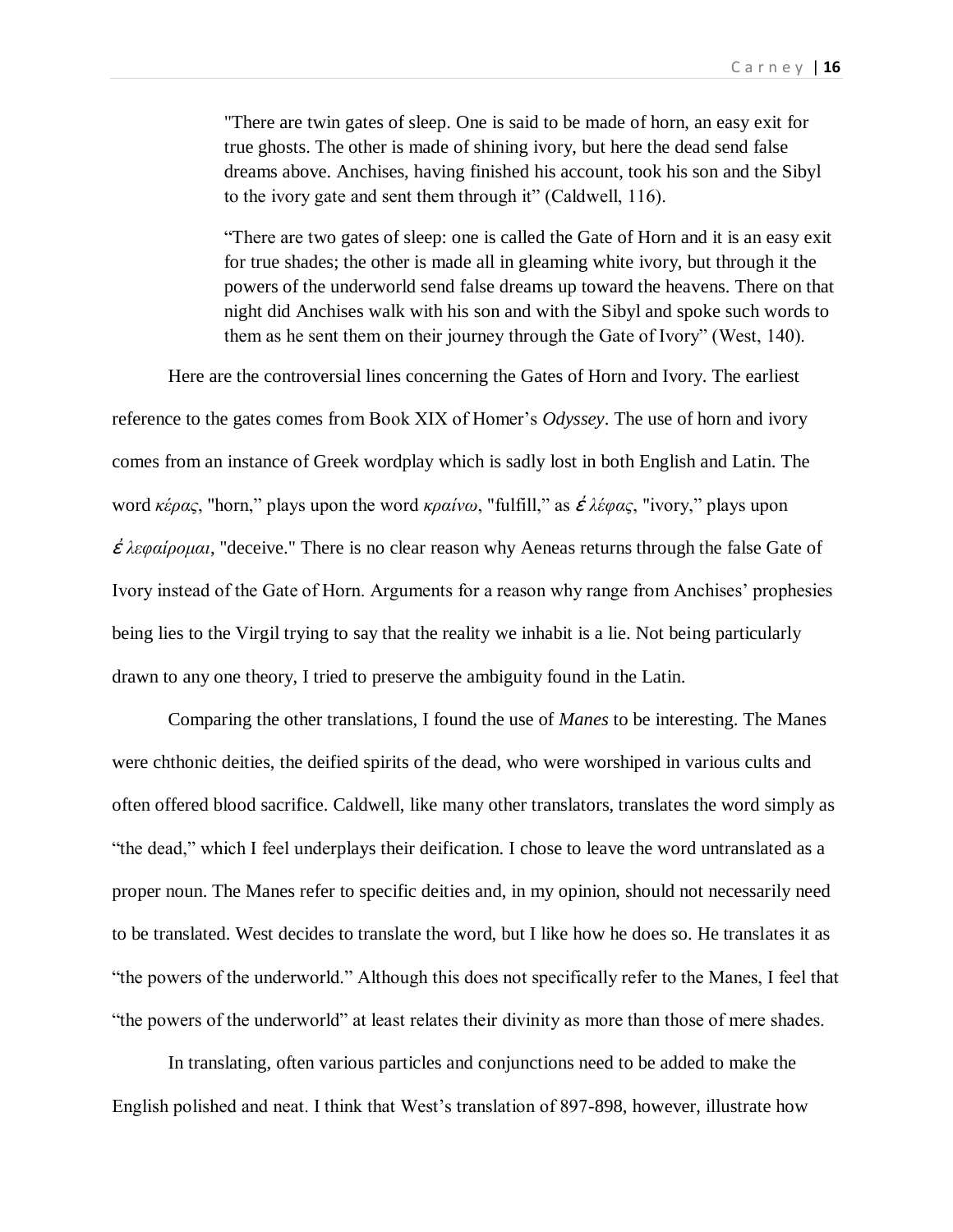these additions can change the meaning. Anchises leads Aeneas and the Sibyl to the gate and "spoke such words to them as he sent them on their journey through the Gate of Ivory." His decision to use the word "as" implies that Anchises had been speaking while they were departing through the gate. This idea that both actions happened at the same time could be an attempt to imply that all that Anchises had said to his son was false, for he was saying it as he was sending his son through the gate of lies. Both Caldwell and I use the word "and" to link two, separate actions.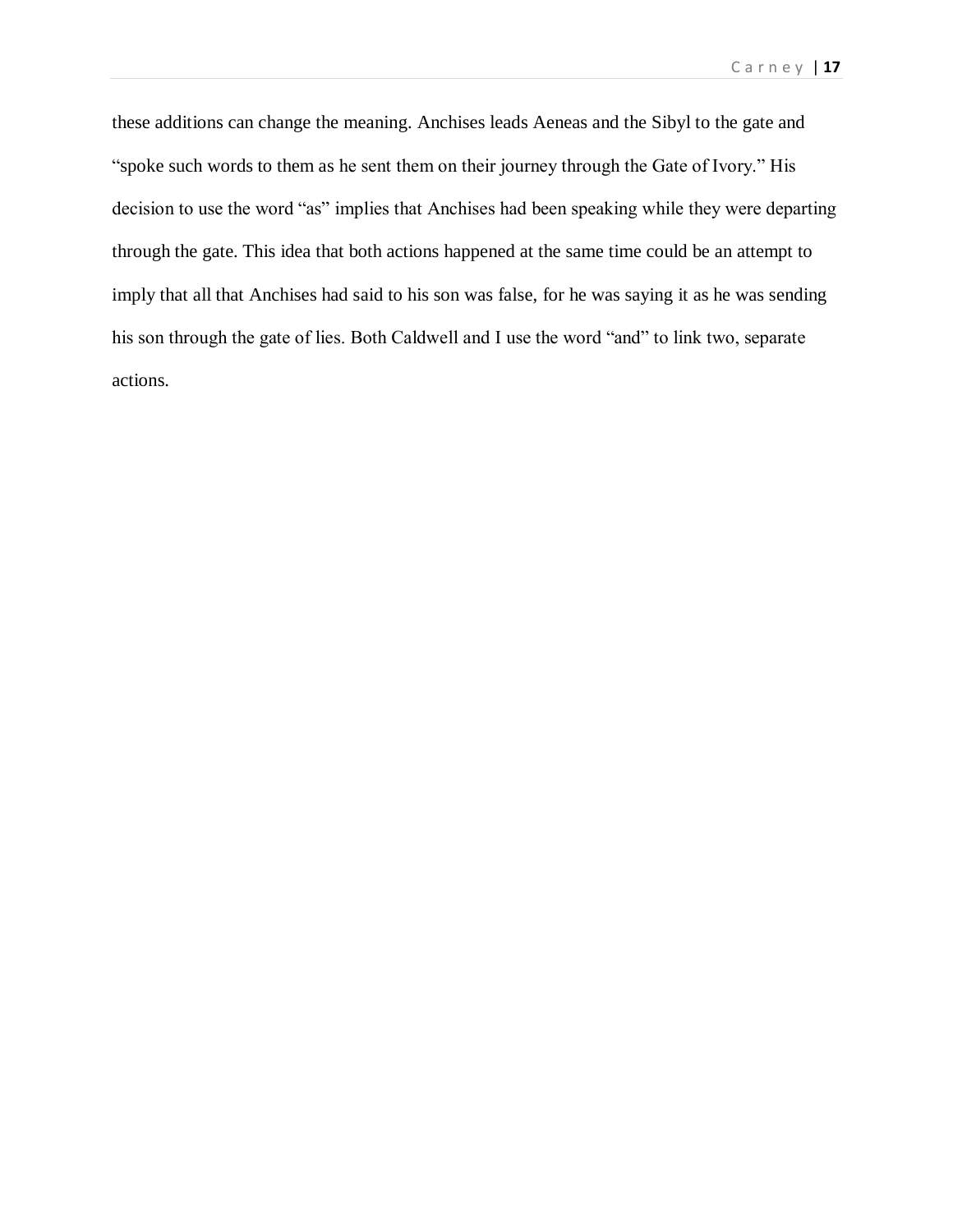## **Book VI:** *In Averno*

Weeping as he spoke, Aeneas tempered the lines and, at long last, glided toward the shores of Euboean Cumae. As the anchor hitched the ships with its clasping cusped, the curved sterns fringed upon the strand, turning the prows seaward. A throng of yearning, young men thence surged onto the shore of Hesperia. Some sought the veiled seeds of flame in the veins of their flint; others harvested the dense forests for timber and discovered newfound streams. Yet pious Aeneas sought those places in which high and holy Apollo presides, the far off cave therein, home of the awful Sibyl, to whom the Delian prophet, inspiring her mind and soul, lays bare the future. They soon entered under gilded canopies into the sacred grove of Trivia. [1-13]

It is said that Daedalus, fleeing the Minoan kingdom, dared to entrust himself to the skies. He escaped through that untrodden path toward the Big and Little Bears and ultimately landed lightly upon this Chalcidian peak. Restored to these lands first, he dedicated his feathered oars to you, Phoebus, and established this vast temple. Depicted upon the doors was the death of Androgeus and the lamentable reparations weighed out for the Athenians. The urn stands waiting with the lots drawn; the lofty earth of Gnosis responds across the sea: Pasiphaë's fierce love of a bull set forth in secret, and its child, the Minotaur, the mixed stock, biformed progeny, a monument to atrocious lust. Here, too, was that labor of the house of Minos, that inextricable labyrinth. Here Daedalus, himself, having pitied the great love of the princess, unraveled the maze and led blind footsteps with a string. [14-30]

You too, Icarus, would have had your great place in that magnum opus, if your father's grief had allowed it. Twice an effort was made to illustrate your fall in gold, yet twice your father's hands regressed. Aeneas would have canvassed further, gazing upon every detail, yet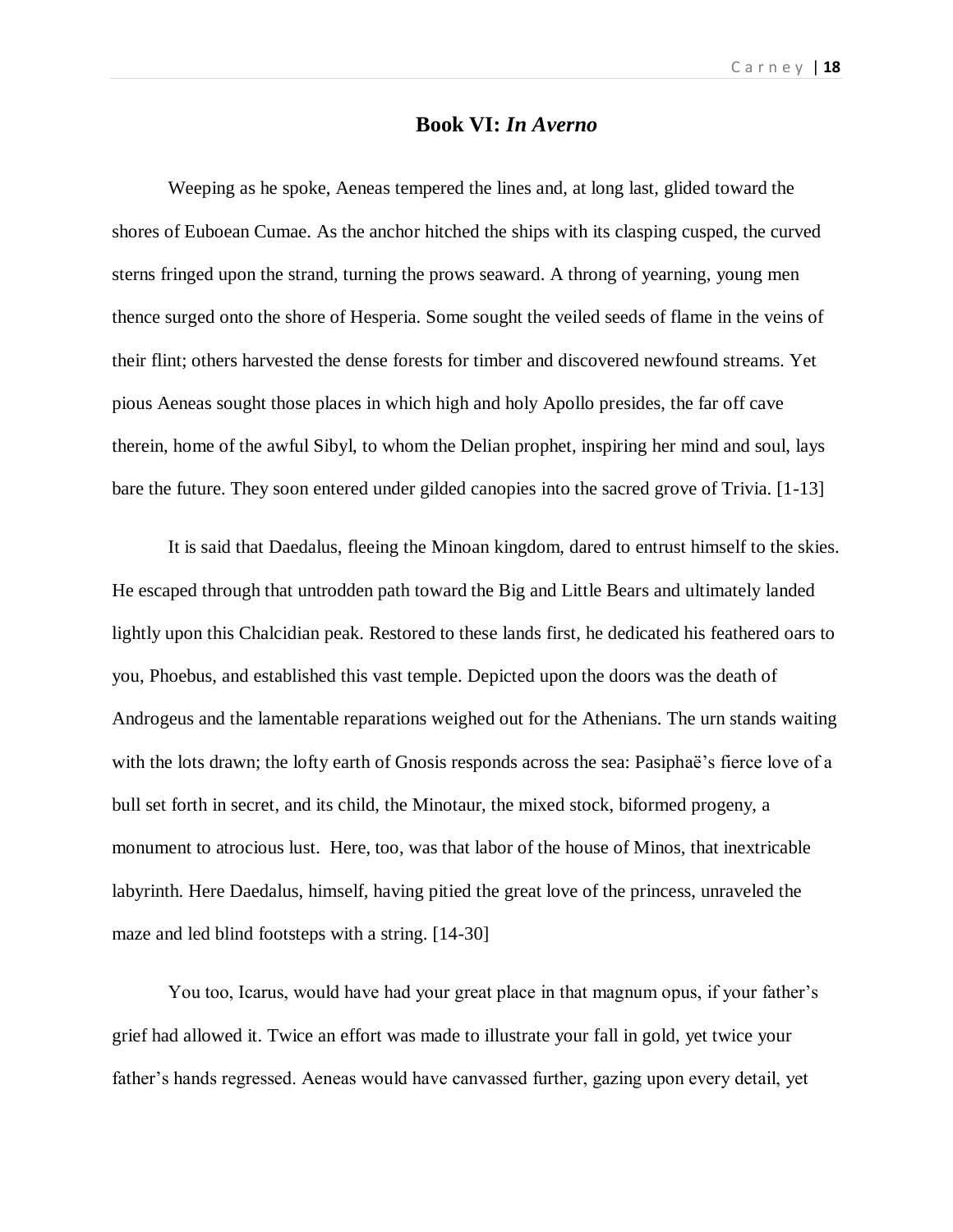Achates, dispatched earlier, had now returned. Present with him was Deiphobe, daughter of Glaucus, a priestess of Phoebus and Trivia, who addressed the kin, "This moment does not call for sightseeing. Rather, it would be favorable for you to sacrifice seven young bulls from an unmarred herd and seven well-chosen sheep as well, as ritual prescribes.‖ She spoke, and Aeneas' men were expedient in carrying out these sacred orders. Afterward, the priestess called the Trojans into her holy shrine. [31-41]

The enormous flank of that Euboean cliff was carved into a cave, in which there were a hundred doorways and a hundred mouths, from which tumbled a hundred voices, the echoes of the Sibyl. Aeneas had come to the threshold when the virgin said, "It is time to demand your destinies. The god! Behold the god!" At that moment, as she spoke before the gate, her visage and complexion transfigured, her combed hair fell into disarray, and her breast heaved as her feral heart grew in frenzy. She seemed to have grown in stature and she spoke no longer as a mortal, for she had been touched by the power, now closer to the god. "You are slow in your prayers and vows, Trojan Aeneas," she resounded. "Do you hesitate? For the great mouths of this thunderstruck palace will not open but as dumb until you have prayed." Having spoken, she fell silent. An icy tremor ran though the men's hardened bones, but their king poured forth the prayers from the depths of his soul. [42-55]

―Phoebus Apollo, who guided Paris' hand and the Dardanian shaft into the body of Achilles, you have always taken pity on the grave labors of Troy. Led by you, I sailed so many seas and came upon great lands, from deep within the secluded Massylian tribes to the extended plains of the Syrtes. Now, at long last, we seize the fleeing shores of Italy, if only the fortune of Troy would not follow to this point. You, too, you gods and goddesses, whom the great glory of Ilium opposed, it is now permissible to spare the house of Pergamum. And you, most sacred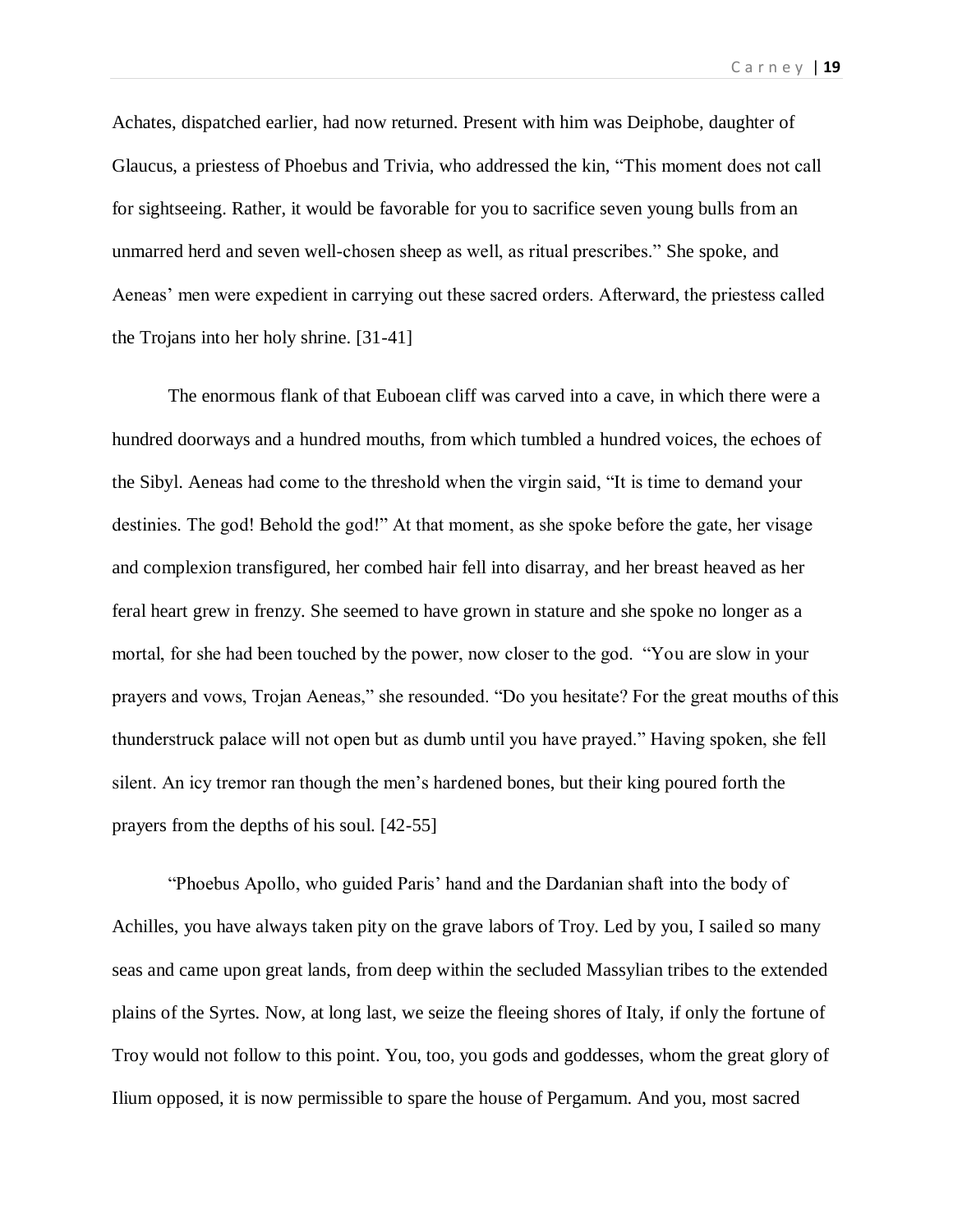diviner, foreknowing of those things that will come, I beg you, render only the kingdom indebted to me by the Fates. Allow the Trojans to settle in Latium with the homeless gods and harried powers of Troy. Then, I would establish a temple of solid marble to Phoebus and Trivia and hold feasting days in Phoebus' name. For you as well, a great shrine awaits in our kingdom, in which I shall set forth the prophesies and arcane declarations announced to my people and I shall consecrate your elite men. But do not commit such poetry to the leaves, such disorderly playthings that would fly in the seizing winds; sing them aloud I pray of you." [56-76]

She was not yet submitting of the god and convulsed like a maenad in the cave, immense and rabid, as if she would be able to cast the great god out of her breast. Yet, all the more, he fatigued her rabid mouth, domesticated her feral heart, and molded her with his pressure. The hundred huge mouths of the cavern opened of their own accord and bore the oracle's response through the air: ―You are rid at last of the great dangers of the sea, yet on land await dangers greater still. The sons of Dardanus shall come into the kingdoms of Lavinia – dismiss that care from your heart – though they will wish they had never come. I see war, horrible war, the Tiber foaming with blood. You will find a Simois and a Xanthus and Doric camps there. A second Achilles has been born in Latium, himself progeny of a goddess. Juno will not stray from her afflictions on the Trojans, while you, destitute, would beg favor as a supplicant from cities and tribes throughout all of Italy. The cause of such misfortune will again be a wife foreign to Teucrian blood, an alien marriage once more. Do not yield; venture all the more boldly, in the way your Fortune will allow. The path to safety will unfold where you expect it least, from a Greek city." [77-97]

In these words the Cumaean Sibyl sang her supernatural ambiguities from the sanctuary, enveloping truth in obscurity, as Apollo, in her frenzy, shook the reins and wrenched the goad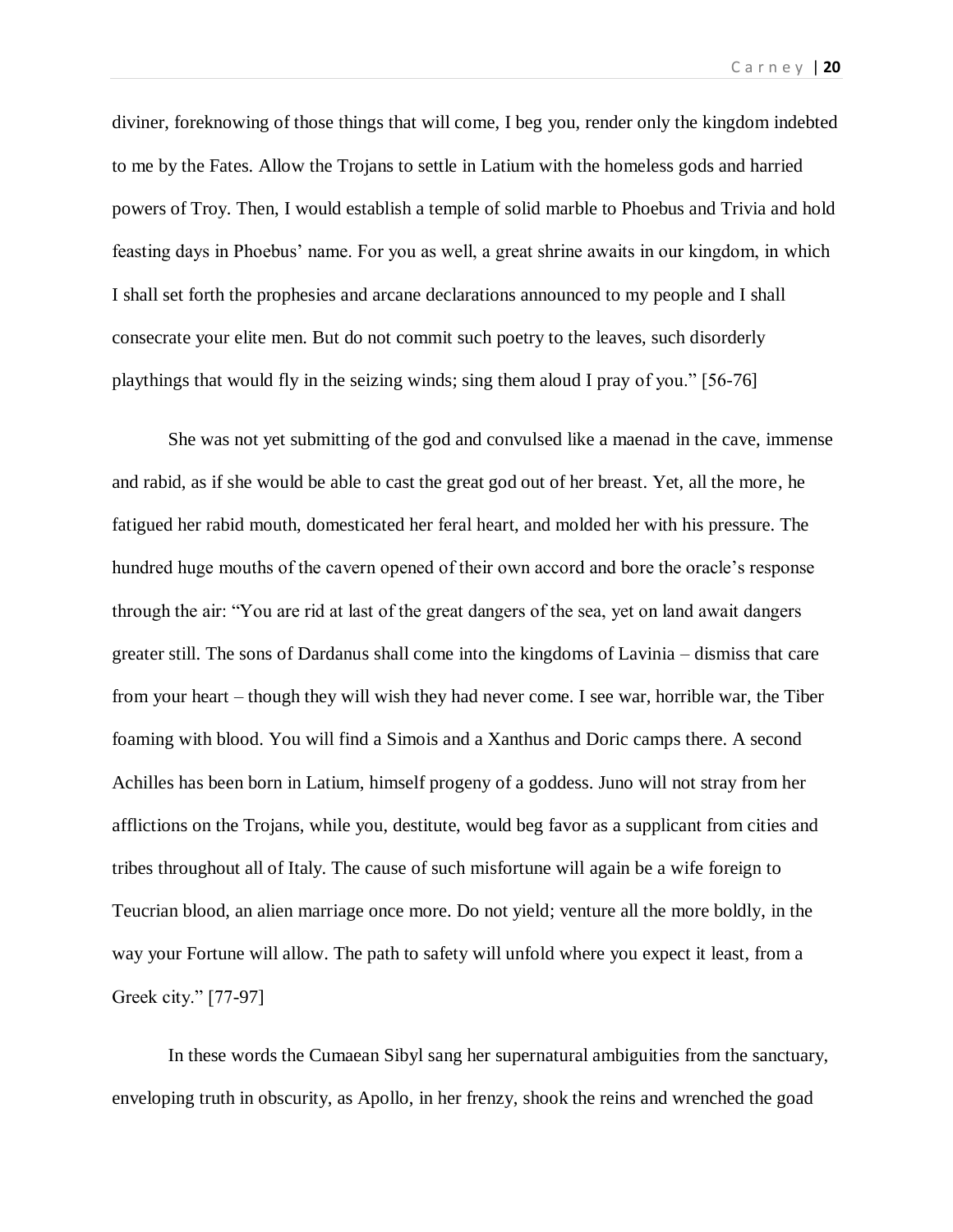beneath her breast. When her fit had ceased and her raving mouth had come to rest, the hero Aeneas began: "No new form of hardship stands as a surprise to me, O virgin. I have foreseen all and worked things through in my mind. I ask but one thing. It is said that here is the gateway of the infernal realm, the swamp from the overflow of gloomy Acheron. It would befall me to go to the sight and the words of my dear father, if you would show the way and unbar the sacred doors. I rescued him through the flames and thousand pursuing spears on these shoulders, rescued him from amidst the enemy. He accompanied me on my journey, with me through all the seas, bearing every peril from the sea and sky, decrepit as he was, beyond the strength and lot of an old man. Praying, he gave me the charge that I would aim for and come to these shores as a supplicant to you. I implore you, gracious one, to pity father and son. You have power over all, and it was not in vain that Hecate gave you authority over the Avernal groves. Orpheus was able to summon the shade of his wife, relying on the chords of melody from his Thracian cithern. Pollux ransomed his brother with interchanging death, going and return so often. And why would I mention Perseus or mighty Hercules? I, too, am from the stock of most high Jove." [98-123]

Aeneas was still praying these words and embracing the altars when the prophetess began to speak: "Oh Trojan son of Anchises, sewn from the blood of the gods, the descent to Avernus is easy. Day and night the coal black gateway of Dis stands open, but to retrace your steps and to come out into the upper air, this is the deed, this is the labor. Few, whom righteous Jupiter has favored, or whom argent virtue has lifted up into the heavens, born from gods, were able. Forests comprise all the middle regions, and Cocytus encompasses it, flowing with its murky curves. But if your soul has such a yearning, such a lecherous ambition to twice float upon the Stygian waters, to twice gaze upon obsidian Tartarus, if it helps to regale in this mad endeavor, understand what must be accomplished first. A golden bough lies hidden in the shadows of a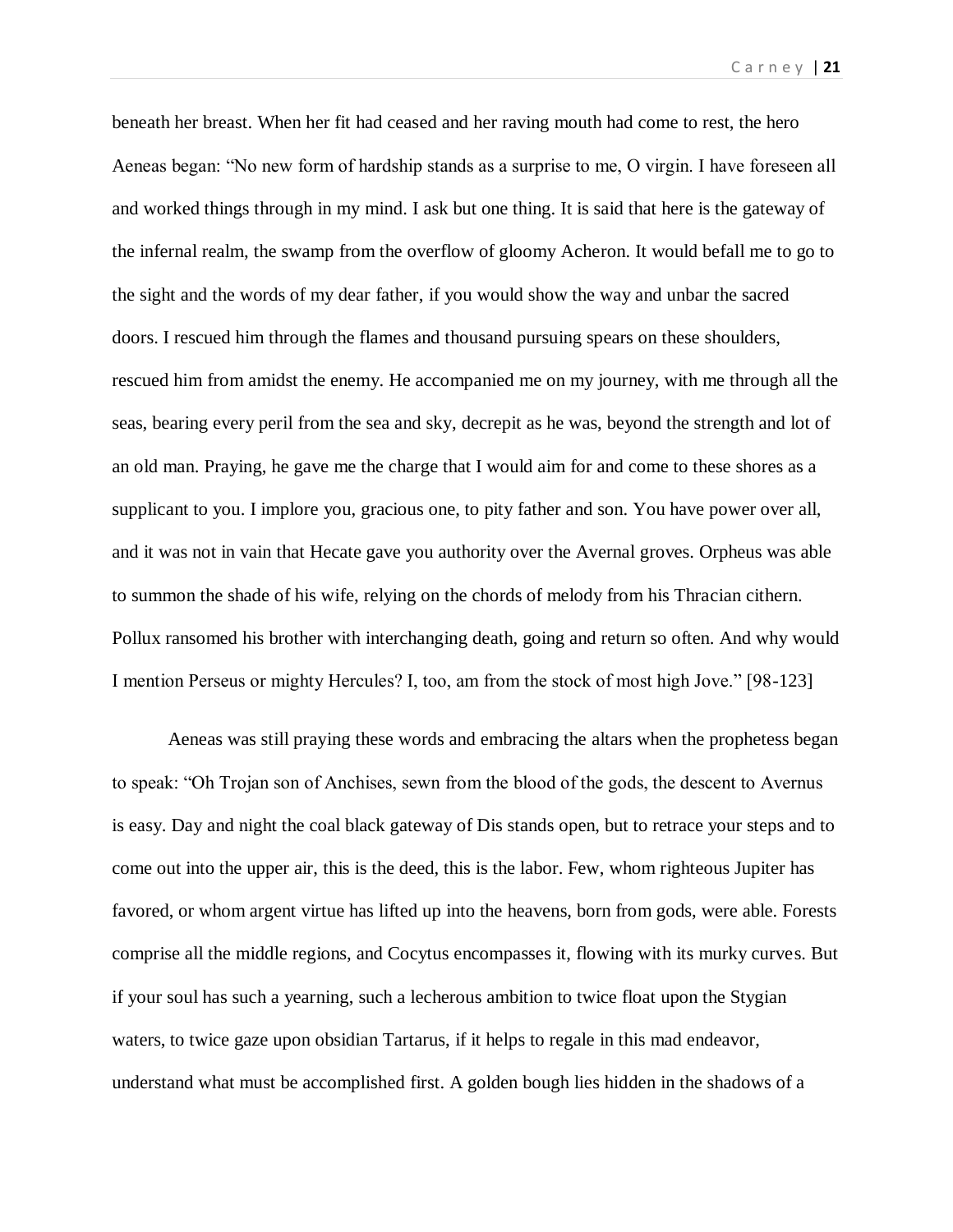tree, golden in leaves and of limber branch, said to be sacred to the Juno of the lower world. A hallowed grove conceals it on all sides, and shadows imprison it in a dusky valley. No one may enter the depths of the earth before he will have plucked the golden foliage from the tree. Fair Proserpina decrees this, her tribute, be brought to her. After the first is snatched away, another golden bough sprouts and the branch grows leaves of the same metal. So scour for it with your lofty gaze and duly pluck the discovery with your hands. It will come easily, itself willing, if the Fates call you. Otherwise, you will not overcome it with any other force; you will not be able to wrest it with hardened iron. Further, lies the lifeless body of your friend – ah you do not know – polluting the whole fleet with his death, while you seek counsel and linger upon our threshold. First, bring him to his resting place and bury him in the sepulcher. Then lead black cattle here; they will be your first sin-offerings, for not until then will you behold the Stygian groves and the kingdoms untrodden by the living." She spoke and, with closed lips, fell silent. [124-155]

Aeneas, then, proceeded forth, leaving the cave with eyes downcast and a solemn visage, and contemplated these mysterious fortunes. His companion, faithful Achates, went with him stride for stride and with equal worries. They exchanged much between themselves in varying discourse. Who was the lifeless ally the seer spoke of? Which body was to be buried? As they came to the shore, they saw on the dry strand Misneus, taken by an undeserving death, son of Aeolus, to whom no other man was equal in rousing the men with brazen trumpet's call and setting Mars aflame. He had been a companion of mighty Hector, going forth to combat at Hector's side, as remarkable with a spear as with his horn. After the vanquisher Achilles had stripped Hector of his life, this stalwart hero joined himself to Dardanian Aeneas, not following any ally inferior. But one day he powerfully rattled the seas with a hollowed conch and, demented as he was, he called the gods into contest with his song. Envious Triton - if this is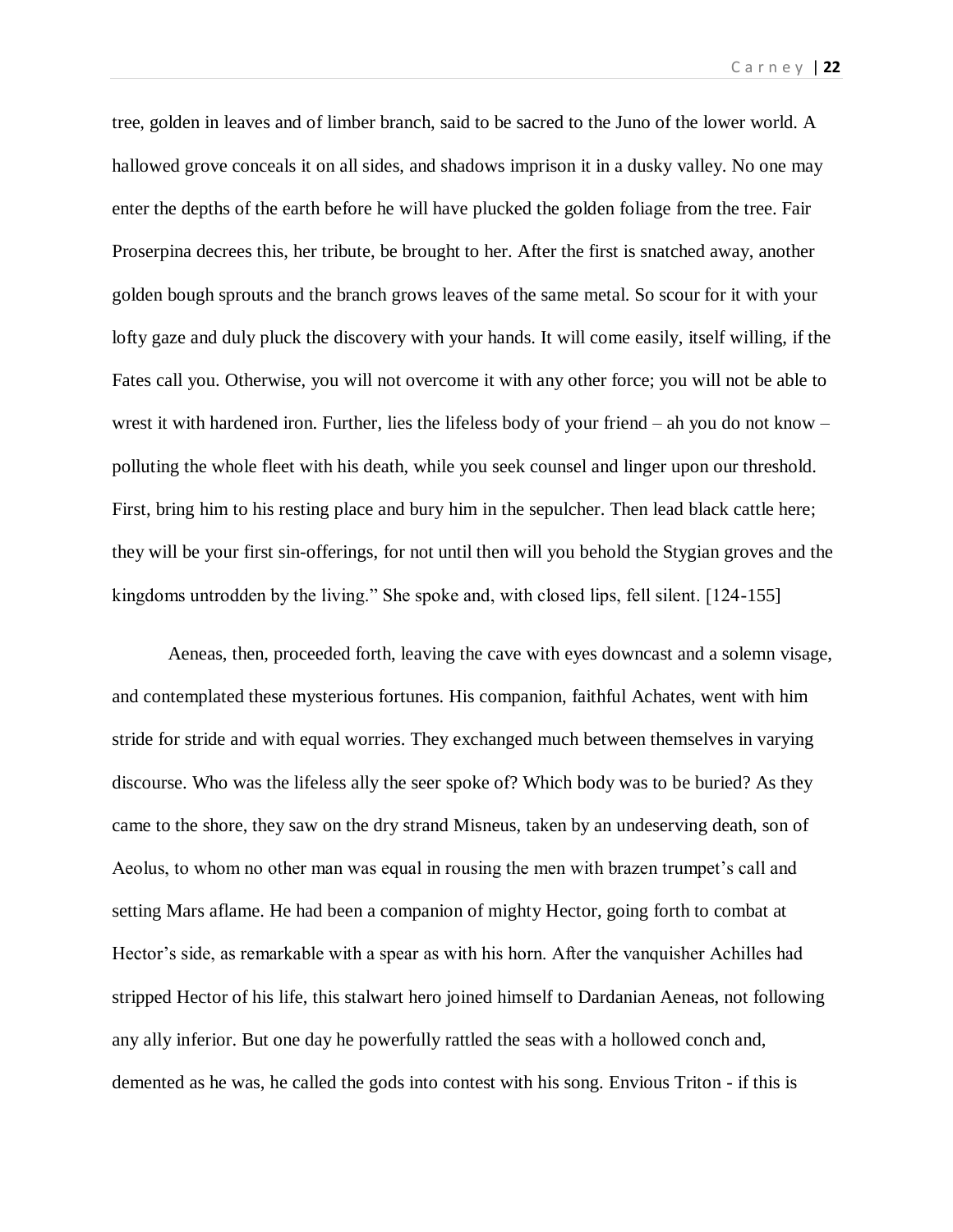worthy of believing - had drowned the man betwixt the rocks with foamy undulation. And so, they all clamored around his body with a great wailing, pious Aeneas in particular. Then, with no delay to the Sibyl's ordinances, they hastened in tears to heap up a sepulchral altar of trees and vied to raise it into the heavens. Into primordial forest, the deep abodes of wild creatures, they went. Pines fell down; the holm oak rang, struck with axes. Ashen timbers and split oak-wood were cleaved with wedges, and they rolled huge mountain ash trunks down the slopes. [156-182]

Aeneas urged on his comrades, armed with equal tools, himself first amongst such labors. Yet he contemplated in his melancholy heart, gazing upon the boundless forest, and said aloud in prayer: "Let now this golden bough reveal itself to us from its tree in such woodland. About you, the prophetess had spoken everything true, Misneus. Alas, she spoke too true." No sooner had he spoken, when twin doves had come flying, as if by chance, from the sky before his very eyes and settled upon the grassy ground. Yet, the magnificent hero recognized the birds as his mothers and, rejoicing, he prayed: "Be my guide if there is some way. Take wing on your course through the airs and into the forest, where the precious bough shadows the fertile ground. You, O goddess and mother, do not desert me in such dubious times." Thus spoken, he followed their path, observing what signs they would bear and to where they would continue to endeavor. The doves flew forth, foraging only so far as eyes would be able to maintain the pursuit. When they came to the rotting throat of Avernus, the swift birds ascended, gliding through the lucid air, and settled side-by-side upon their chosen perch above a tree, from which the noticeably-hued gleam of gold glistened amongst the branches. Just as in the woods in frigid winter mistletoe is accustomed to effloresce with young foliage and entwine the shapely trunks with its yellow spawn, the parasite of a tree not sewn from its own, such was the appearance of blossoming gold on the shadowy oak, the metallic foil rustling in the gentle breeze. Aeneas seized it immediately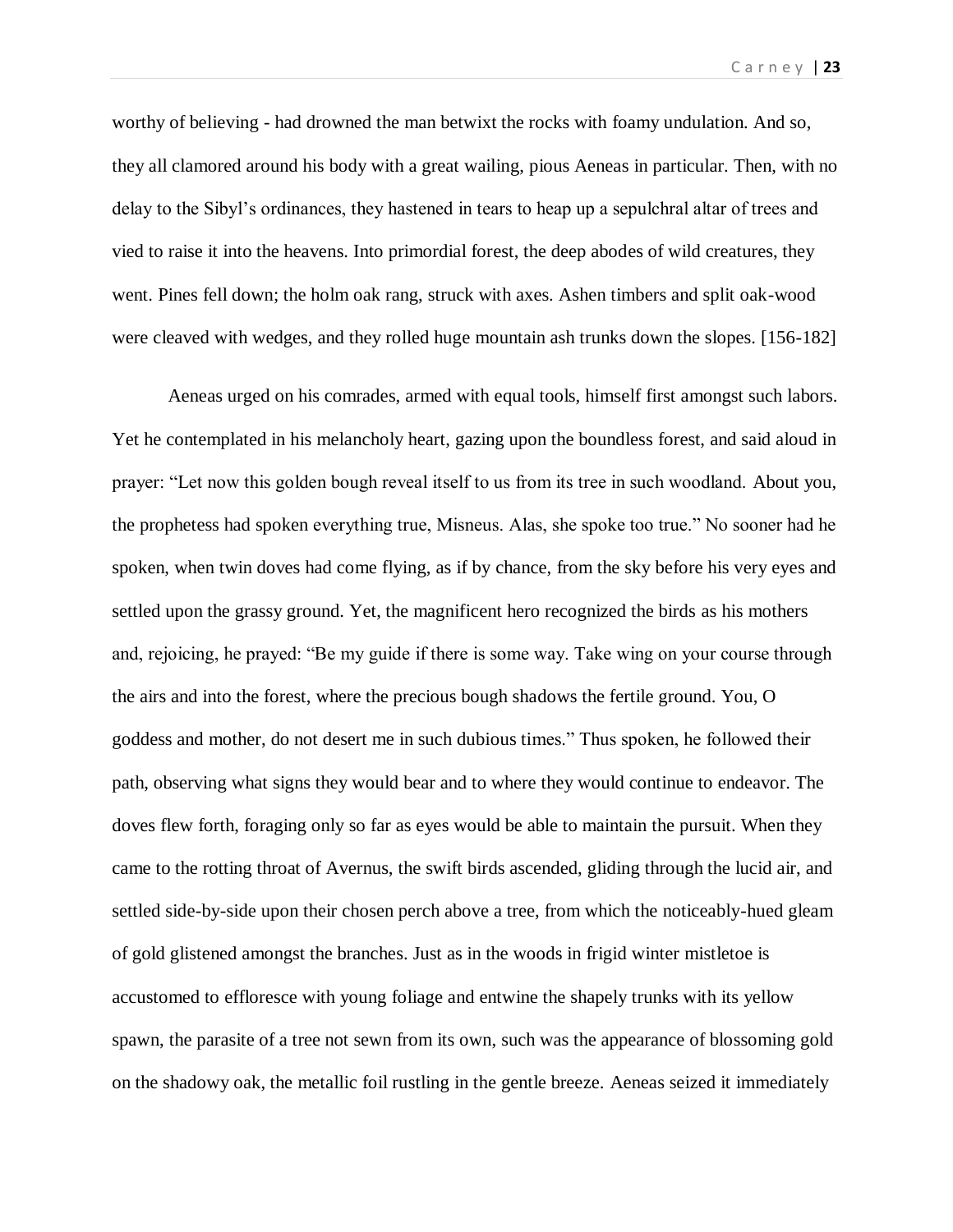and eagerly broke off the stubborn bough to bring it to the home of the Sibylline prophetess. [183-211]

Meanwhile, the Trojans were still lamenting Misneus on the shore, performing last rites for thankless ash. First they constructed a huge pyre, dense with pitch-pine and split oak, and surrounded its sides with grim foliage. Then, they placed funeral cypresses before it and adorned the top with shimmering arms. Some prepared boiling water in bronze in order to clean and anoint the cold body. A cry then resounded. Then, they placed the lamented body on a couch and draped purple robes, his recognizable vestments, upon it. A group bore up the large bier, a sad duty, and, with eyes averted in our ancient manner, the torch was held below. The gifts heaped upon the pyre were consumed with flame – frankincense, bowls of poured olive oil, and the sacrificial feast. After the cinders collapsed and the flame died down, they bated the remains and thirsty embers with wine. Corynaeus sheltered the gathered bones within a bronze urn. He then thrice circled the group with pure water, sprinkling them with light drops, as dew from an olive branch, and said the final words. Pious Aeneas built an immense burial mound – the man's arms, horn and oar – beneath a soaring mountain, which was thus called Misneus by them, and it will bear that eternal name through the ages. [212-235]

With the rites now performed, Aeneas hastened to carry out the Sibyl's orders. There was a cave deep and profound with a jagged, yawning mouth, sheltered by a black lake and the gloomy shade of the grove, above which no winged creature was able to safely make a journey in flight – so deadly were the exhalations breathed out from the coal-black throats above into the sky (the Greeks, therefore, called this place by the name "Without Birds"). Here the priestess first placed four young, black bulls, pouring wine upon their brow and plucking the topmost bristles from between their horns. She then set them on the sacred fire as the first libations,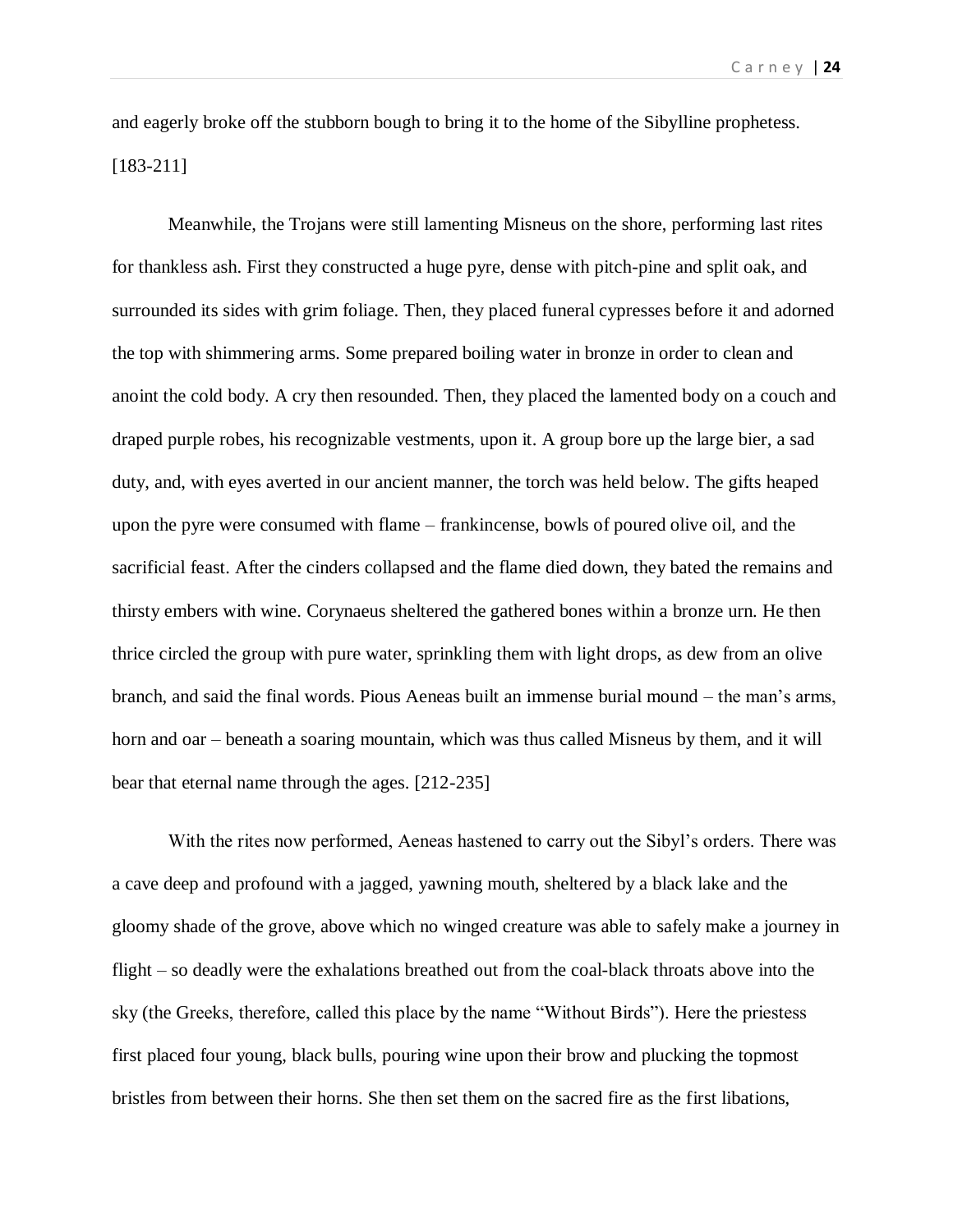invoking in prayer Hecate, so mighty in both heaven and hell. Others drew knives beneath the bulls and caught the still-warm blood in saucers. Aeneas himself sacrificed by sword an ewe of black fleece to the mother of the Furies, Night, and her great sister, Earth. To you, Proserpina, was sacrificed a barren heifer. Then to the Stygian Lord he began the nocturnal altars and placed entire carcasses of the bulls on the flames, pouring rich oil upon the blazing entrails. But look, under the first light of the rising sun, the wooded ridges crumbled, underfoot the ground rumbled, and the dogs howled forth through the shadows as the goddess approached.

"Be gone! Oh, be gone, you unholy!" bewailed the seer. "Vacate from all the sacred grove! And you, Aeneas, rush the path and unsheathe your sword! Now is the time for the resolution of your courage in that steadfast heart!" Having said this, she plunged herself, raving, into the bare cave; fearless, Aeneas matched his coursing guide in stride. [236-263]

Gods of the realm of fallen souls, silent shades, Chaos and Phlegethon, the soundless regions in the wide night, let me be granted the right to say what I have heard and, by your will, divulge the events immersed in the gloom deep in the earth.

They went on, shrouded in the desolate night, through the shadows, through the vacant dwelling of Dis and his hollow dominion. As is the path in the woods under the pale light of the obscured moon, when Jupiter has drowned the sky in shadow, and black night has stolen color from the world. Just before the entrance, in the jaws of Orcus, Grief and the avenging Cares had their beds. Pale Diseases dwell there, sad Senility, Dread, the temptress Hunger, and putrid Poverty, shapes all terrible to be seen: Death and Toil, and Death's kin Sleep, and the evil joys of the mind. On the threshold opposite stood War, bringer of death, the iron chambers of the Furies, and demented Discord, her serpentine hair bound with blood-stained filets. In the middle an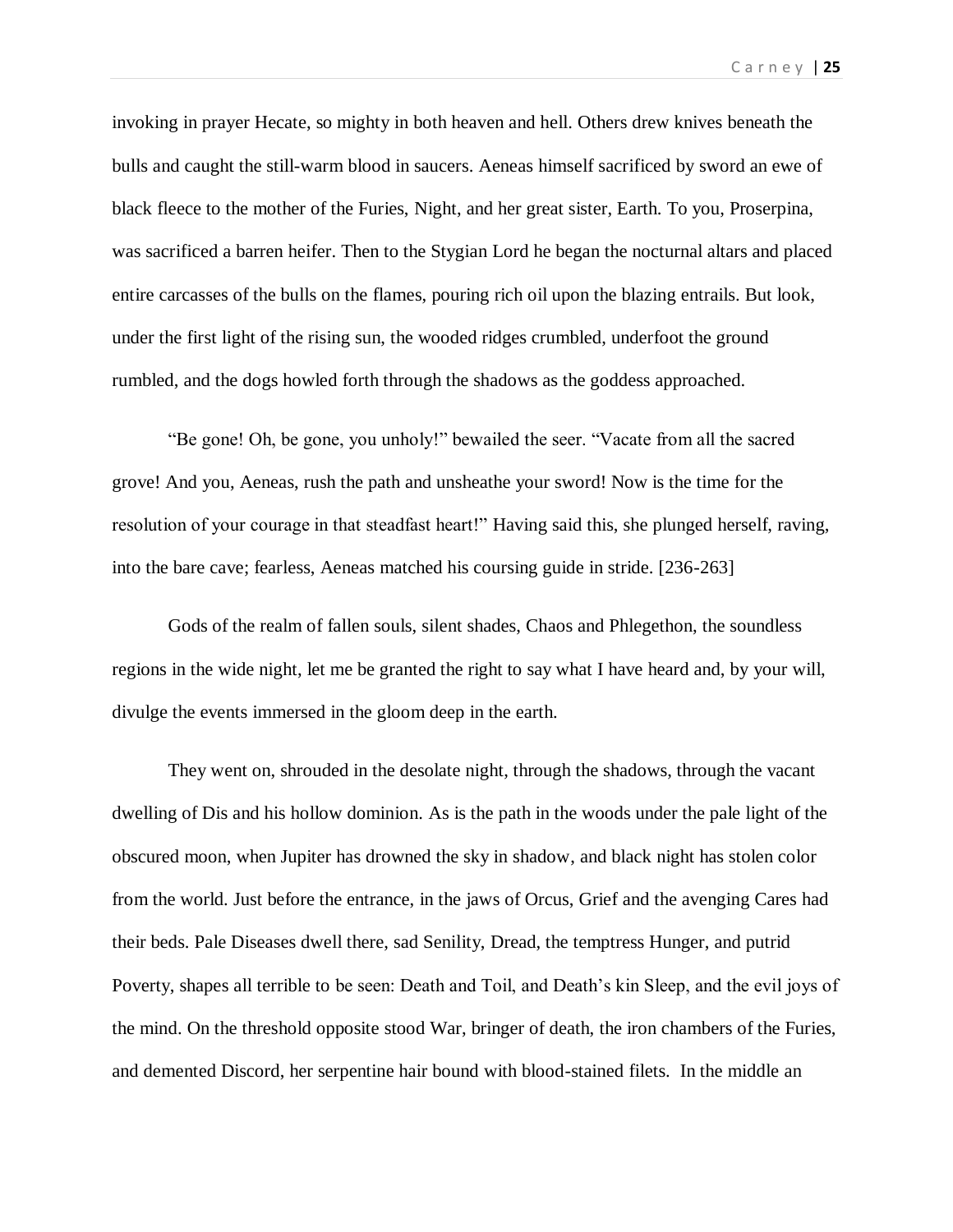enormous elm tree extends its shaded, ancient branches and boughs, which hold the throne of Empty Dreams that cling beneath every leaf. In addition there were the many monstrosities of the multitudinous creatures stabled at the gates: the Centaurs, bi-formed Scyllas, hundred-handed Briareus, and the Lernaean Hydra hissing horrendously, the fire-breathing Chimera, Gorgons, Harpies, and the ghost of three-bodied of Geryon. Aeneas, panicked by an abrupt terror, drew his sword and offered its narrow edge to the advancing hoards. If his learned guide would not have reminded him that these were meager and bodiless spirits flitting around under the hollow likeness of form, he would have rushed forth and cleaved the shadows in vain. [264-294]

From here there was the path which leads to the waves of Tartarean Acheron. Here a turbid whirlpool, seething thick with mire in the vast abyss, vomits its sand into Cocytus. The ferryman Charon, gruesome in his dreadful squalor, guarded these waters. Disheveled, hoary whiskers lie on his chin, and his eyes stand like flames. A sordid cloak is draped by a knot from his shoulder. All himself, he drove the boat by pole, trimmed the sails, and ferried the dead on his rusty barge. He was already aged, but old age for a god is hardy and fresh. The whole crowd rushed forth, cascading here to the banks - mothers and husbands, the bodies of magnanimous heroes finished with life, boys and unwedded girls, young men placed upon the pyre before their parents' eyes - as many as leaves that fall gliding in the forest at autumn's first frost, as many as the birds that migrate to the land from the open sea, when the cold year drives them across the sea to sun-baked lands. They stood begging to be first to be carried across; their hands stretched out in desire for the farther shore. The sad mariner received these and those, but kept the others denied passage at bay upon the sand. Aeneas, for he was astonished by this tumultuous riot, said, ―Speak, O virgin, what does it mean, this bedlam towards the river? Why do they strive so? By what division do some forsake the shore while others sweep the lead-blue shoals with oars?" The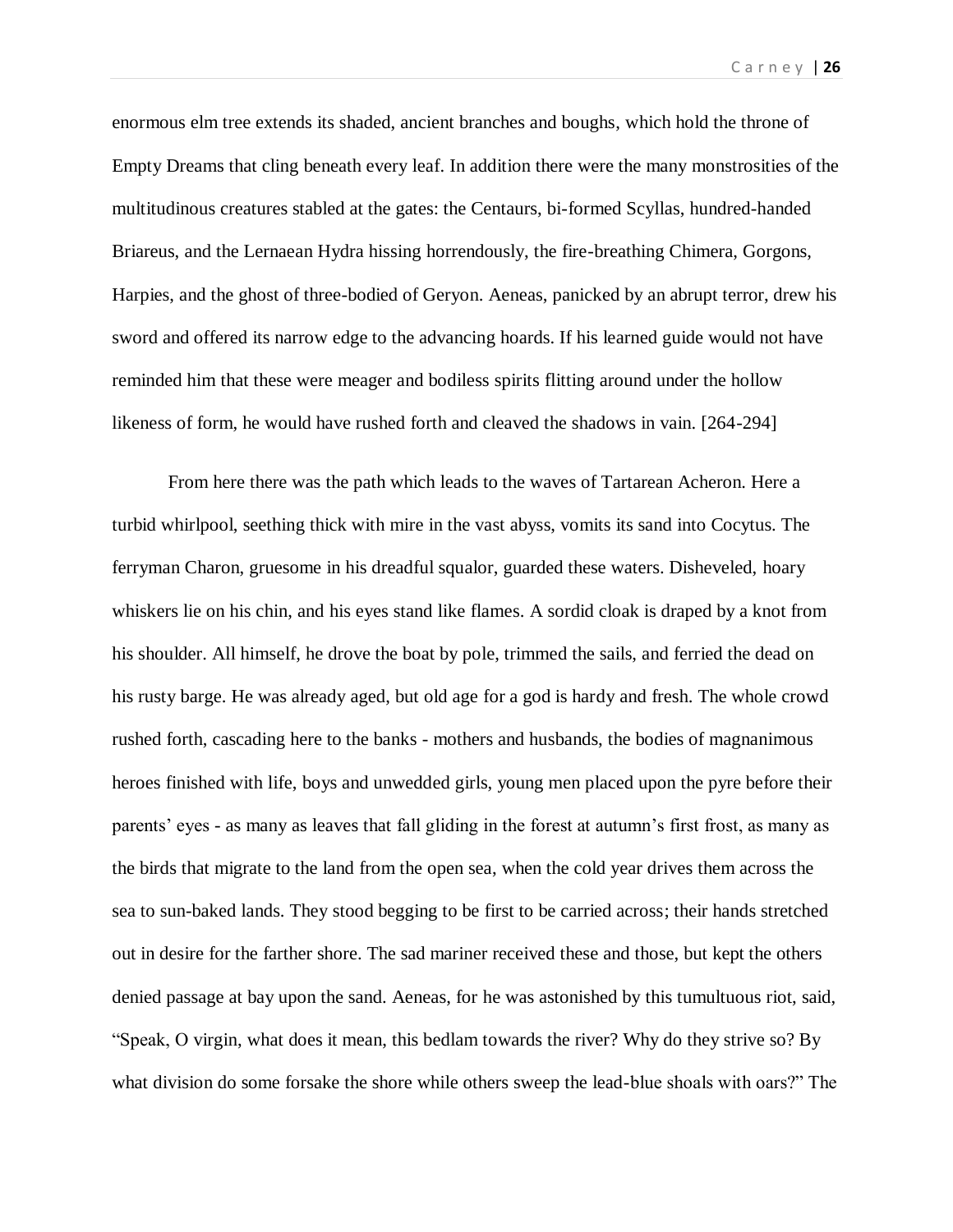ancient priestess briefly replied, "Begotten of Anchises and most true progeny of the gods, you are gazing upon the swamps of Cocytus and the bogs of Styx, whose name even the gods are afraid to swear falsely against. All these, this crowd which you see, are the hopeless unburied dead. The ferryman is Charon, and these, whom he transports upon the waves, are the entombed. He many not transport them on the raucous currents to the dread shore until their bones rest at peace in the grave. For one hundred years they must wander fluttering aimlessly around these shores, not until then may they return admitted across these lusted after swamps." Anchises' son stood stopped in his tracks, pondering all this and lamenting in his heart their unjust lot. There he descried, despondent and destitute of the honor of death, Leucaspis and Orontes, captain of the Lycian fleet, whom the South Wind, smothering both ship and men in the sea, overwhelmed as they were carried trough the windswept waters from Troy. [295-336]

Lo and behold, there came his helmsman, Palinurus, who just recently on the course from Libya had fallen from the stern while he was observing the stars. Aeneas barely recognized him, despondent in the many shadows, but then called forth, "Who amongst the gods, Palinurus, wrested you from us and plunged you into the open sea? Tell me. For Apollo, never once before found to be deceptive, deluded my soul with his one response in foretelling to me that you would survive unscathed from the sea and arrive upon Ausonian shores. Is this truly the faith promised me?" But Palinurus responded, "Phoebus' cauldron did not mislead you, my captain, nor did any god engulf me in the sea. Duty bound, I was keeping straight the course when the helm to which I was clinging was, as luck would have it, torn asunder by a mighty force, and I, cast down, dragged it with me. I swear by the stormy seas that I had not as much fear for myself than for your ship. Stripped of its reins and shaken of its guide, it would sink in the swelling waves. For three wintry nights the cruel South Wind dragged me through the vast sea. On the fourth dawn I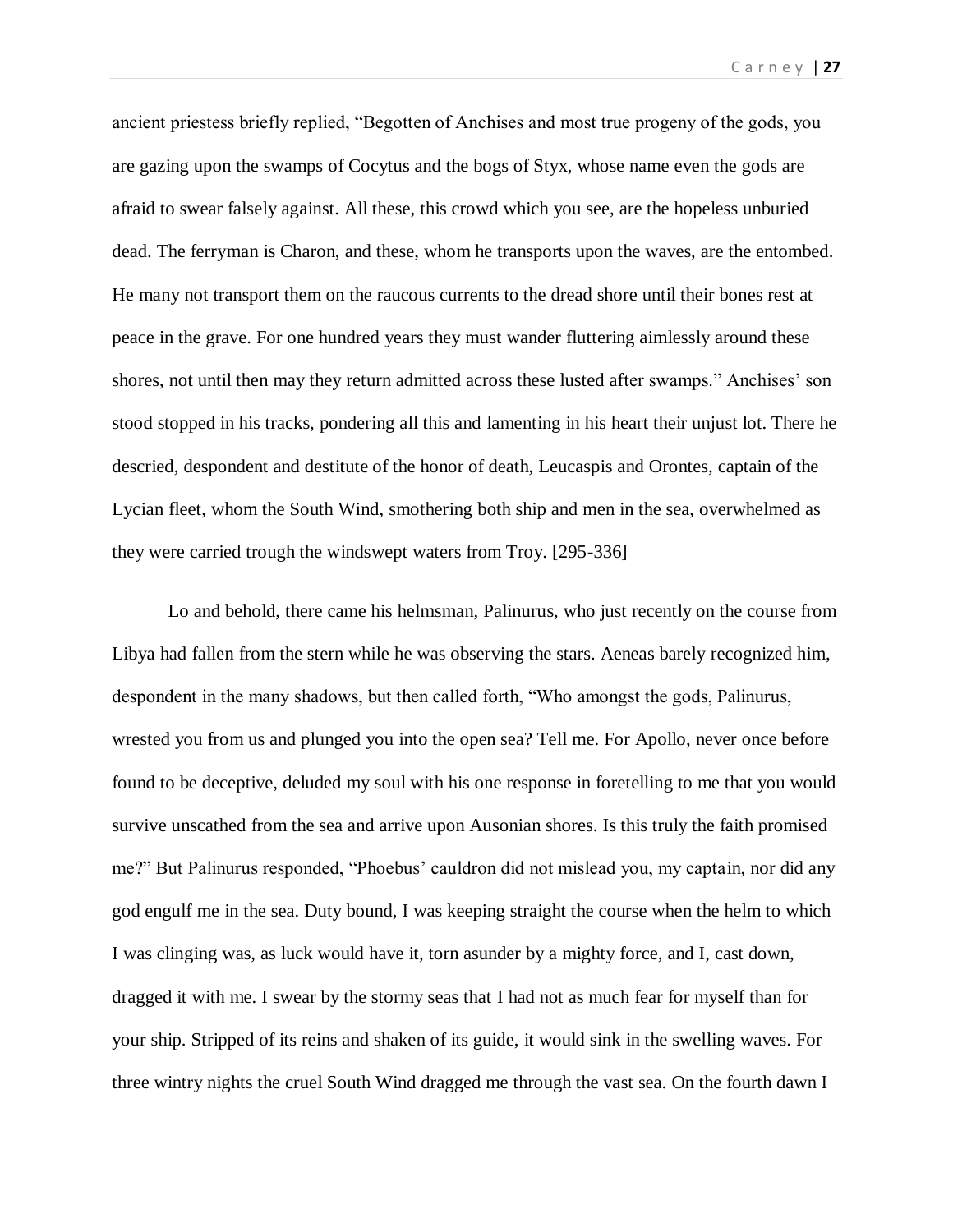saw Italy in the distance from atop the crest of a lofty wave. I swam little by little toward the shore; safety was now in my grasp. An unmerciful band ignorantly thought me as their spoils and ran me through, as I grasped the hopeless cliff of the mountain by the barb, burdened by my flooded clothes. Now the tide has me, and the winds toss me around on the shore. By the alluring light and breeze of heaven, by your father, by the rising hope of Iulus, I plead with you, Aeneas unconquered, wrest me from these misfortunes. Either pitch earth upon me – for it is within your power – seek again the Velian port, or, if there is such a way, if your mother shows you how – for I believe you would not sail over such waters, the Stygian bog, without the power of the gods – extend your hand to this miserable wretch and take me with you across the waves, so that at least in death I would find rest in a tranquil abode." [337-371]

Thus he spoke, and the prophetess answered, "From where, Palinurus, did you receive this ominous desire? You look upon the waters of Styx, the austere river of the Furies, unburied, and approach the banks without command? Abandon your hopes that you could bend the will of the gods in praying. But, being heedful, take these words as relief of your hard fortune. Neighboring peoples, driven by heavenly signs through cities far and wide, will appease your bones. They will build a tomb, and to this tomb dedicate solemn offerings, and this place will hold the eternal name of Palinurus." By these words his anguish was for a short time expelled, as was the beating pain of sadness within his heart, for he took pleasure in the land's name. [372- 384]

They continued their journey and drew close to the river. On the waves of Styx, the boatman now saw that they were walking through the silent grove and approaching the bank, so he addressed them first and rebuked the travelers unprovoked, "Whoever you are approaching our river in arms, cease your advance and state from where you are; speak of why you come.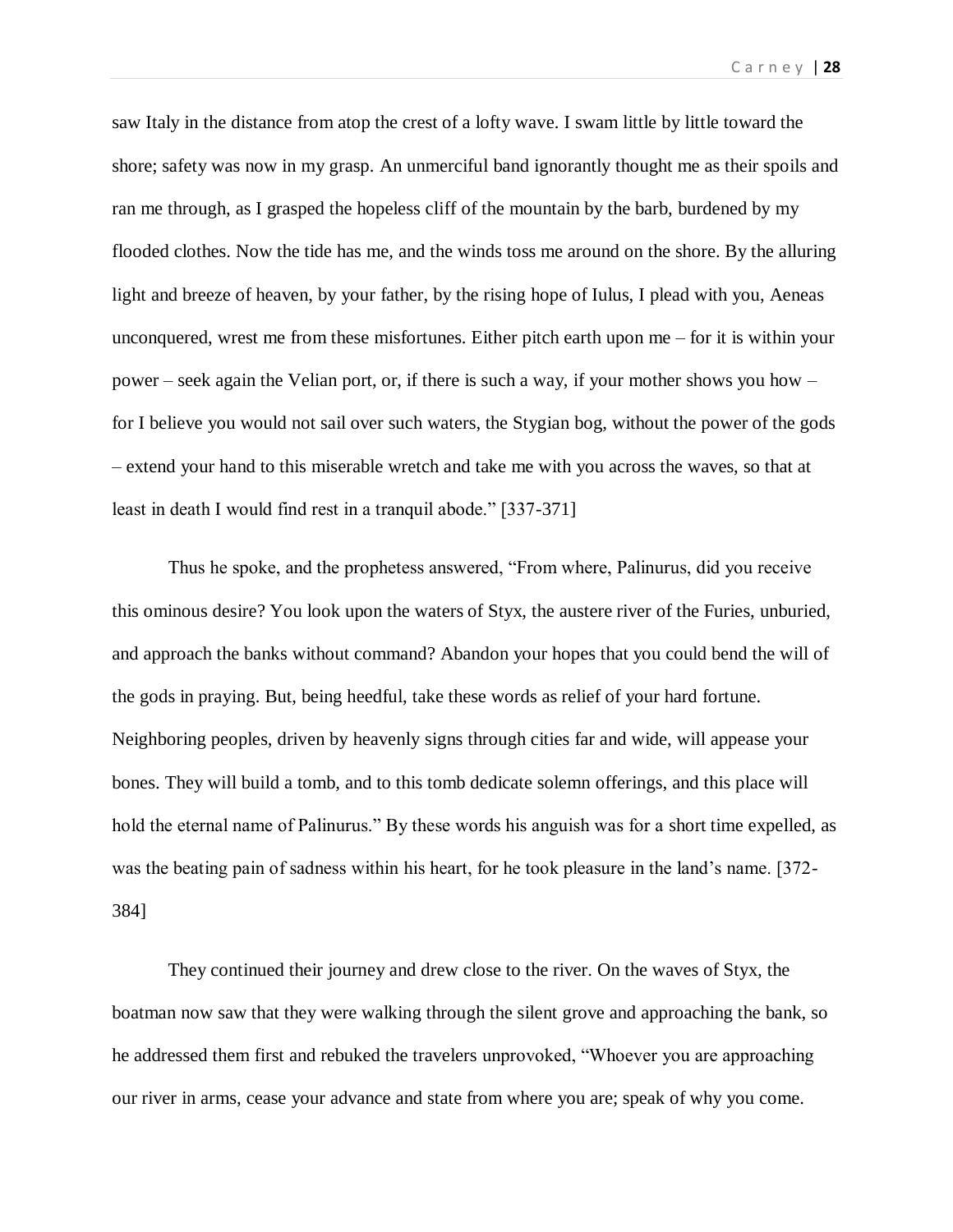This is the land of shadows, sleep, and somnolent night. It is sin that this keel would carry living bodies. In truth I am not delighted that I have received Hercules sailing on the lake, or Theseus, or Pirothous, progeny of gods and invincible in power though they were. One sought to enchain the Tartarean watchdog with his own hands from the throne of Pluto, and dragged the trembling hound away; the others assailed to abduct the queen of Dis from her chamber." The Amphrysian seer duly responded, "Here there is no such treachery. Fret no more. Our weapons bear no force. The colossal door-keeper barking from its cave may terrify the lifeless shades eternally, and Proserpina may remain safe and chaste in her uncle's threshold. Aeneas of Troy, renowned in arms and piety, descends to his father in the deepest shadows of Erebus. If no image of such piety moves you, this bough here (she uncovered the bough concealed by her robe) you must acknowledge." His swollen heart then subsided from rage. Admiring the venerable gift of that fateful bough, now seen after such a long time, he turned the dusky stern and made for the shore. He cleared away the other shades, which were sitting across the long thwarts, extended the gangplank, and, at once, accepted towering Aeneas onto the bilge. The tattered boat groaned under his weight and took much of the swampy water in its cracks. At last, he set both the man and the seer unharmed ashore across the river on the shapeless mire and grey-green sedge. [385- 416]

Monstrous Cerberus, lying in a cave there, resounds throughout the entire kingdom with barking from its three throats. The prophetess, close enough to discern its necks bristled with serpents, tossed to it a soporific morsel of honey and drugged meal. Thrusting its three, rabid necks, it snatched the morsel in hunger, and went slack, its enormous back brought down on the ground, and stretched out over the entire den. Aeneas seized the opening from the overwhelmed guardian and quickly embarked away from the bank of the waters of no return. [417-425]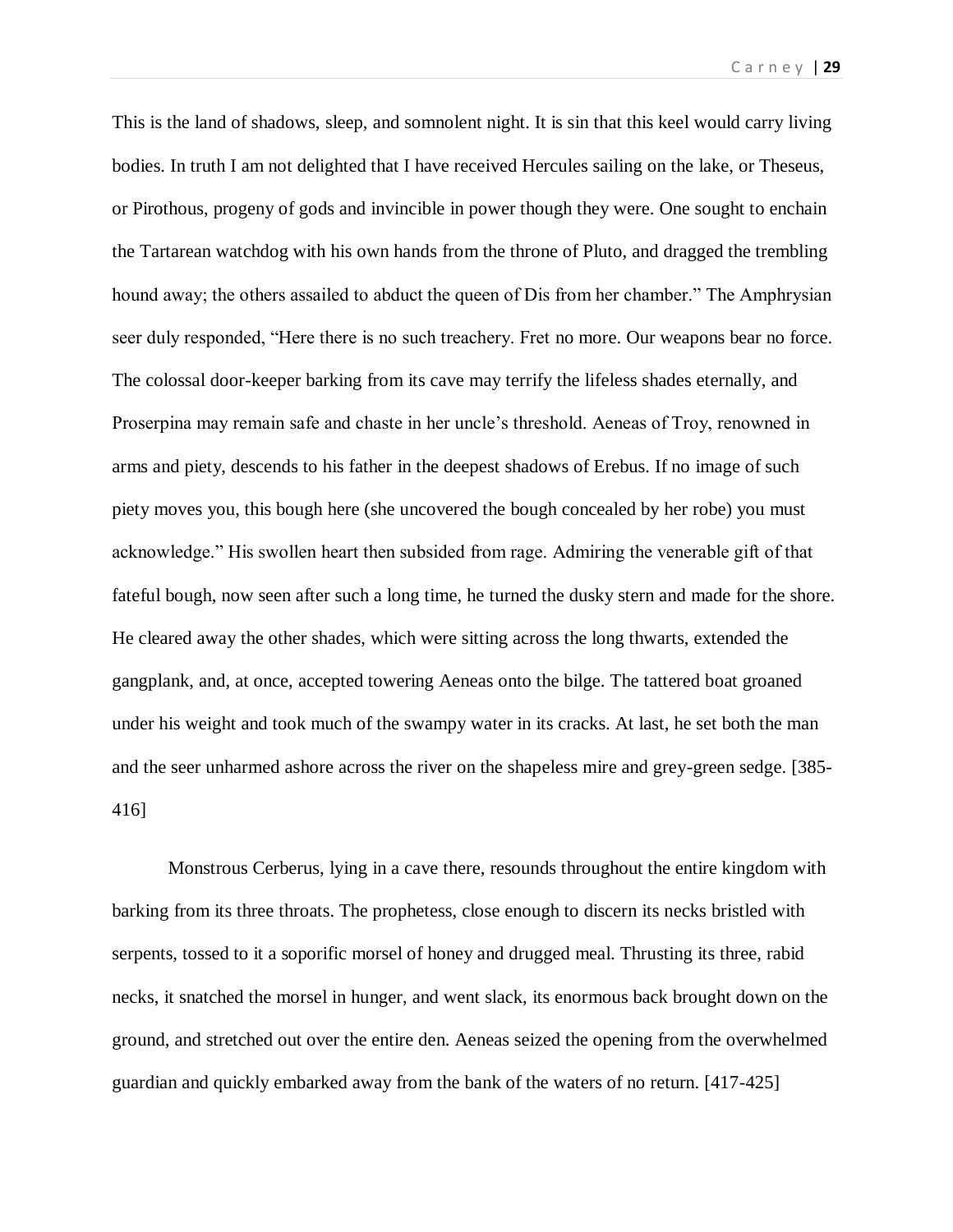Immediately voices were heard, wailing and loud, the crying souls of infants, torn from the teat at the very threshold of the sweet life they had no share of, whom a black day has hauled away and submerged into a bitter death. Nearby were those falsely condemned to die; yet these seats were not given without judge or jury. Minos, as inquisitor, shakes the urn, calls silent council, and reviews their lives and crimes. Next were those wretched souls, innocent but detesting the light, who discarded their souls, who authored their deaths by their own hand. How they would wish to now endure poverty and hardships in the upper air! However, divine law stands in opposition. Interposed, the forlorn and odious bog binds them and Styx surrounds them nine fold. Not far from here the Fields of Lamentation, as they are called, stretch into all the vastness. Here those whom pitiless love devours with a merciless decay are hidden by stony paths and covered all around by a myrtle forest. In this region Aeneas sees Phaedra, Procris, mournful Eriphyle, displaying the wounds received from her pernicious son, and Evadne and Pasiphaë; with them their companion Laodaima comes, and Caeneus, once a young man, then a woman, but by fate now turned back again into her original form. Among them Phoenician Dido, fresh from the wound, wandered in the great forest. The Trojan hero stood nearby and recognized her obscure form through the shadows, as faint as the newborn moon one sees, or thinks to have seen, rising through the haze. He broke down into tears and spoke with a saccharine love, "So the message sent to me was true, forlorn Dido, that you were dead, that you sought your own end with steel. Oh! Was I the cause of your demise? I swear by the stars, by the powers above, by whatever faith might exist beneath this most deep earth, my queen, that I departed from your shores unwilling. It was the command of the gods, which, in being set forth, now summon me to go through these shadows, these brutal places, this profound night; those commands drove me with their divine injunctions. I cannot believe myself to have brought you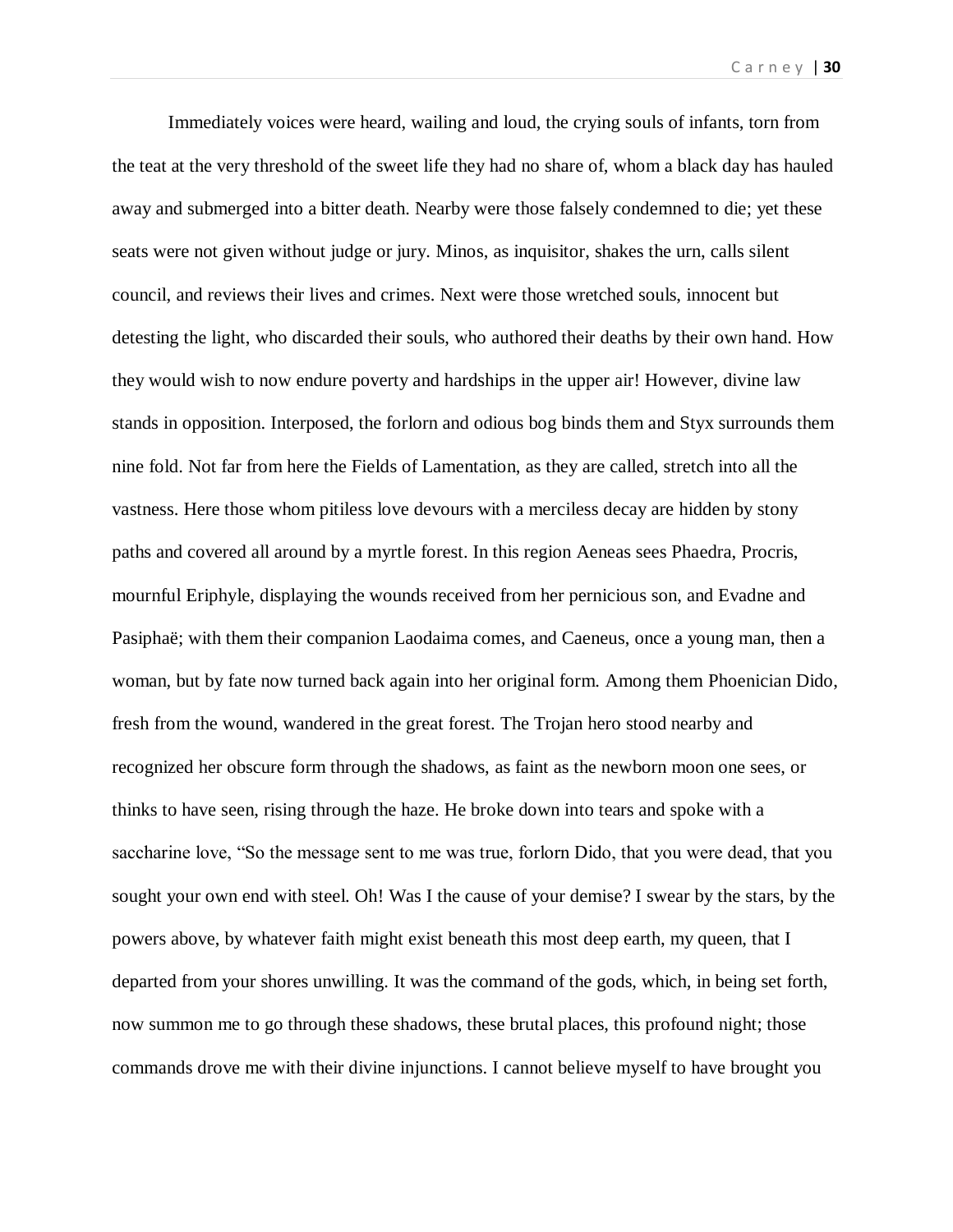so much grief in departing. Stop! Do not withdraw from our sight. This is the final exchange that Fate permits me to speak to you." With these words Aeneas was trying to soothe her blazing soul, savagely glaring. He was moved to tears, yet she held her eyes fixed on the ground. As if her face were rigid flint or Marpesian stone, she was no more moved by his speech. Acrimonious, she finally gathered herself and fled into the shade-bringing forest, where her former husband Sychaeus responded to her with care and returned her love. Nonetheless, Aeneas, shaken by her steep fall, gazed in tears and pitied her as she went. [426-476]

From there he strove down the given path. They came upon the farthest, secluded fields, in which those shining in war now populate. Here Tydeus met them, with Parthenopaeus, renowned in arms, and the pale shade of Adrastus. Here were many Trojans, fallen in war and lamented above. Aeneas moaned as he sifted through the long ranks: the three sons of Antenor, Glaucus, Medon and Thersilochus, Ceres' priest Polyboetes, and Ideaus, still with chariot, still bearing arms. The shades crowded around him on the left and right. It was not sufficient to have seen him once, it delighted them to linger more, unite with him in pace, and learn the reasons for his coming. The Danaan leaders and the phalanges of Agamemnon with a great fear roused into panic as they saw the man and his gleaming arms through the shadows. Some turned back, just as they had at one time made for their ships; others raised their paltry voices, but the faint clamor disappointed their gaping mouths. [477-493]

He saw Deiphobus, son of Priam, his whole body mangled, his visage maimed most cruelly, his hands and his face both dismembered, with his ears ripped from their temple and his nostrils defaced with a dishonorable wound. Aeneas barely recognized the man, trembling and trying to hide his dire suffering. He addressed the man with familiar tones, "Deiphobus, mighty warrior of Teucer's high blood, who delighted to treat you with such unmerciful punishment?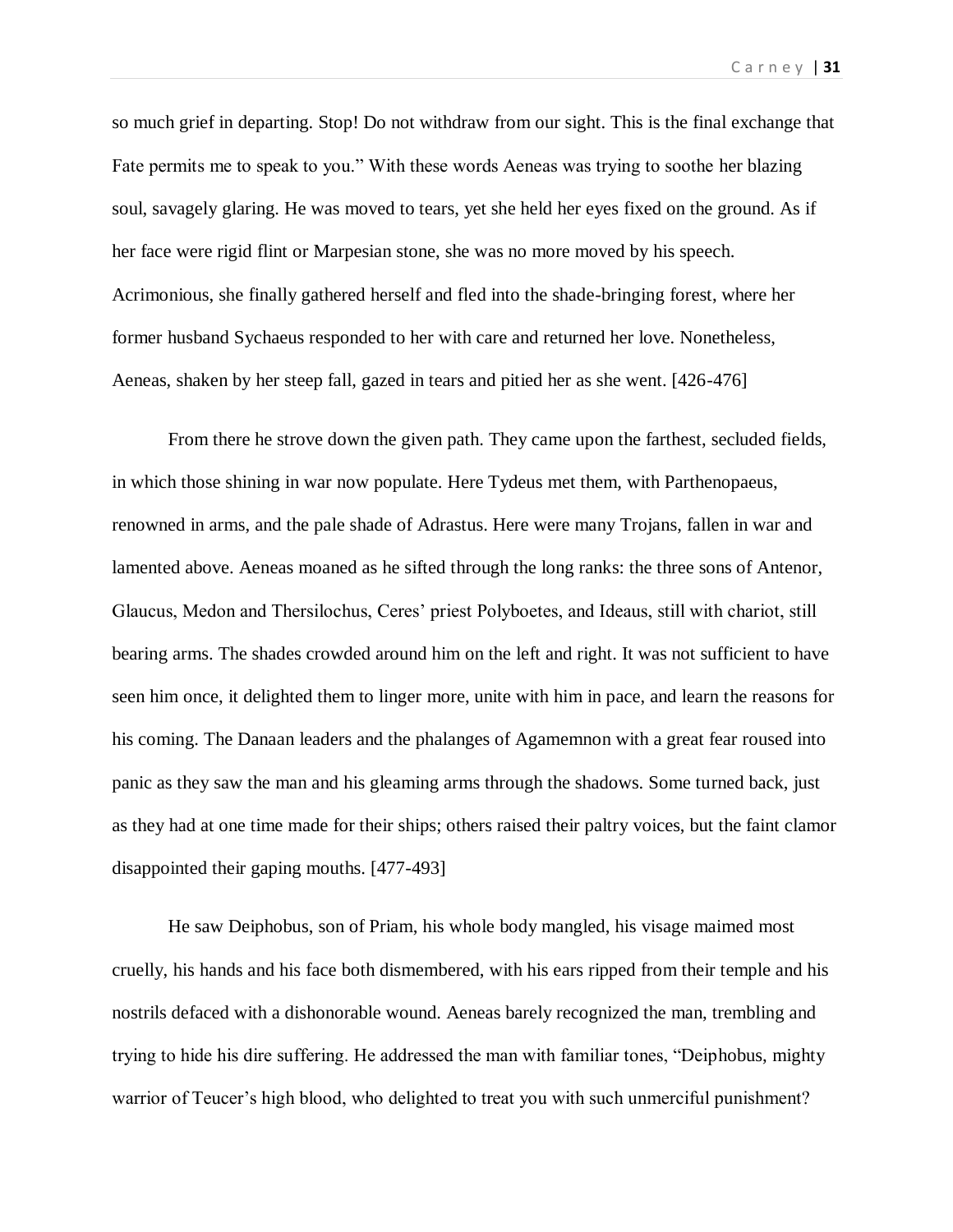Flying Rumor came to me that on that night, fatigued from your vast slaughter of Greeks, you had fallen atop a heap of amalgamated carnage. On that occasion I set up an empty tomb on the Rhoetean shore and, with a great voice, thrice called upon your shade. Your name and arms guard that place. I was not able to find sight of you, my friend, or bury you in the fatherland before departing." To which Priam's son replied, "Nothing was left undone, my friend. You fulfilled all the rites due to Deiphobus, to a ghost. My own fate and the wicked acts of a Spartan woman plunged me into this hell; she left these memorials. You knew that we spent that last night in delusive revelry - it's inevitable that you remember all too well. When that baneful horse came bounding above steep Pergamum and, burdened, brought armed soldiers from its depths, she, imitating a choral dance, led around Phrygians crying out in bacchic ecstasy. She held a bulky torch and signaled the Greeks from the top of the citadel. My unlucky chamber held me, worn out with cares and consummated in sleep. Repose, sweet and deep, pressed on me like gentle death. Meanwhile my incomparable wife moved all the arms from the dwelling; she had taken the trusty glaive from beneath my head. She called Menelaus within the abode, hoping, naturally, that this great service would be for her lover and that it could extinguish the old memory of her sins. They burst into my chamber; their companion, the ringleader of heinous acts, Ulysses, of the windking's line, accompanied them. Oh gods, I again plea for vengeance, if I am with pious enough mouth, wreak comparable horrors upon the Greeks! But, go, speak now in turn, what causes have brought you here alive. Did you come driven in wandering upon the sea or by instruction of the gods? Or does Fortune so fatigue you that you would come to these gloomy, sunless homes, these disordered places?" [494-534]

At this point, Aurora had crossed the meridian in her ethereal course with her four-horsed chariot of rose. Perhaps they would have spent all their given time on all these matters, but the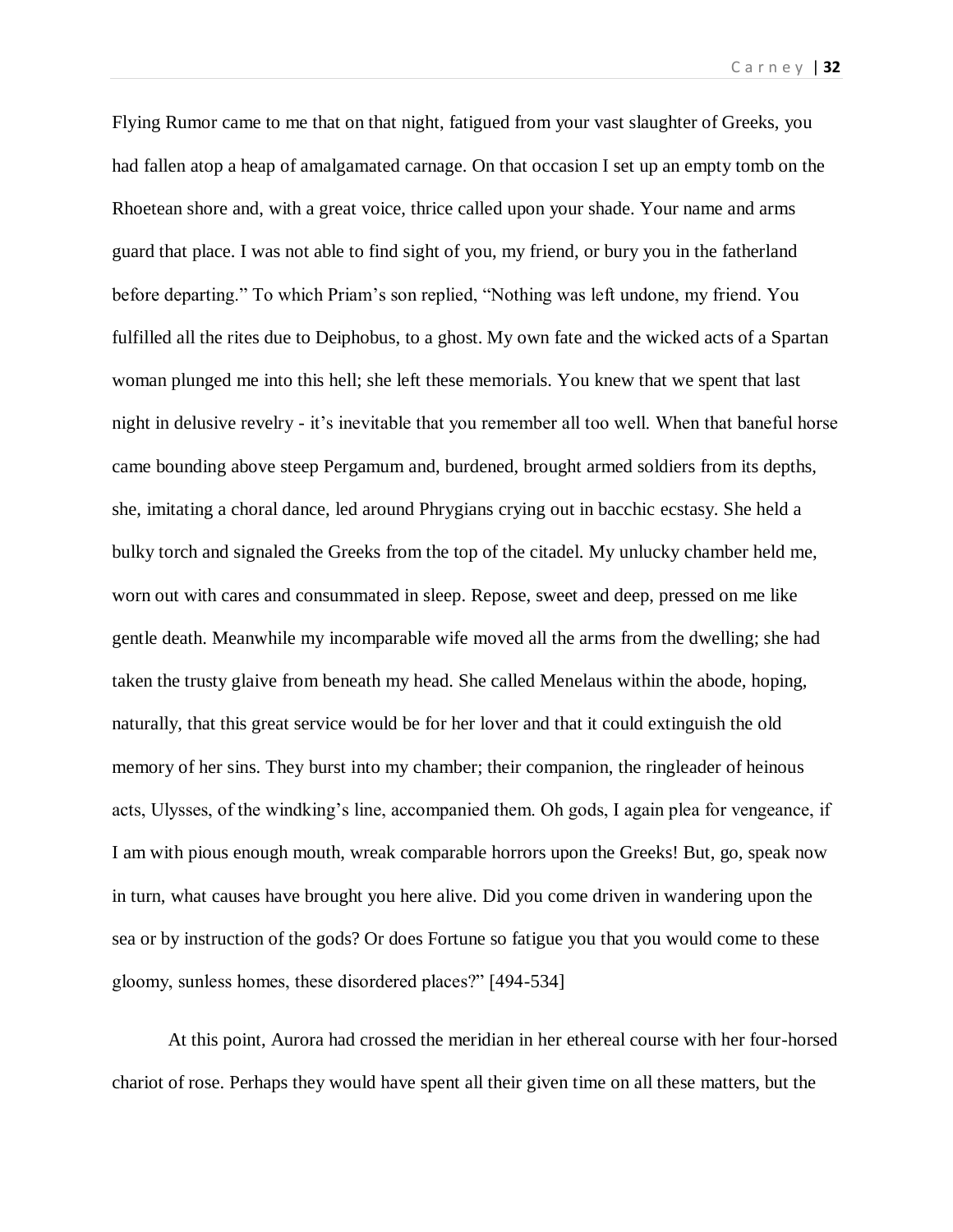Sibyl warned them and addressed them quickly, "The night hastens, yet we draw out our hours in weeping. Here is the place where the road is divided into two parts: the right road, stretching under the walls of great Dis is our path to Elysium; the left road oversees the punishment of the wicked, sending them to ungodly Tartarus." Deiphobus responded, "Do not be angry, great priestess. I will depart and realize my tally. I return to the shadows. Go, glory of our race! Go and enjoy a better fate!" He spoke and, on that word, turned away. [535-547]

Aeneas looked back and saw a wide fortification beneath a cliff to the left, surrounded by a threefold wall, which a raging river – infernal Phlegethon - circled with roaring flames, propelling thunderous boulders. The towering gate was flanked by columns of solid adamantine, such that no force of men or of the gods themselves would be able to destroy them. High in the air stood Tisiphone, sitting atop a tower of iron, girded in a bloodstained mantle, sleeplessly guarding the entrance night and day. Groaning was heard; the harsh cracking of whips, the clanking of iron, and the dragging chains resounded. Aeneas drank in the tumult and stood affright, "Tell me, virgin, what forms of depravity are incited here and with which tortures? Why is there such a lamentation on the air?"  $[548-561]$ 

So the prophetess began: "Glorious Teucrian leader, it is divine law that this defiled threshold may be tread by no virtuous man, but when Hecate placed me in authority over the sacred groves of Avernus she made me aware of the punishments of the gods and led me through them all. Rhadamanthus of Gnosus rules this merciless realm. He chastises the souls, hears them, and drives them to confess why they bear their incurred penance overdue into too late death, delighted in their empty tricks above the underworld. Vengeful Tisiphone, bounding forth, lashes the guilty with girded scourge forthwith, brandishing wild serpents in her left hand as she calls the unrelenting legion of her sisters. Then the Gates of hell are split open, grating at the hinge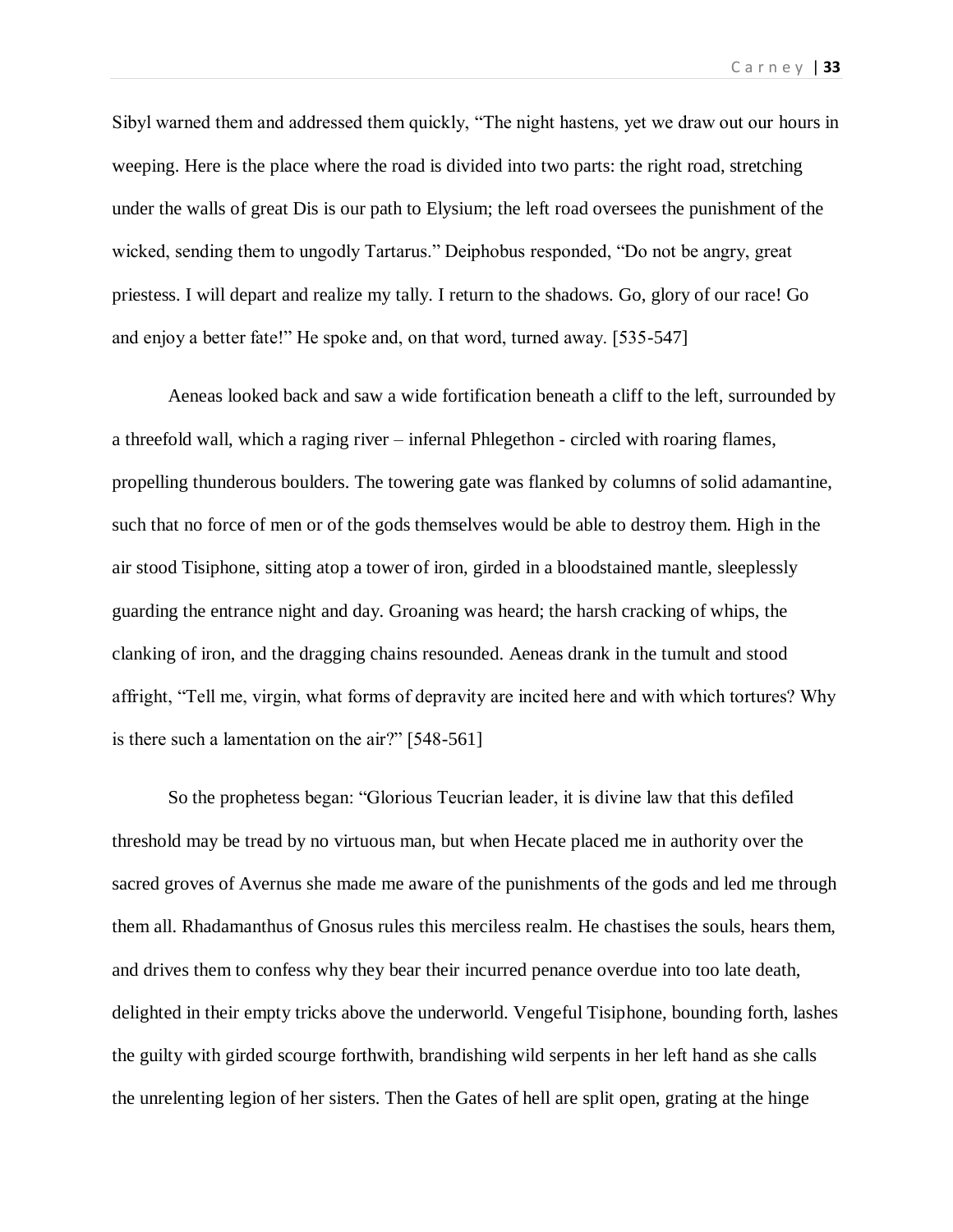with a horrid shriek. Do you see what sort of form would perch on the entrance in guard and tend the threshold? The monstrous Hydra, much more ferocious with its fifty gaping, black throats, holds a seat within. Then the pit of Tartarus itself unfolds beneath the shadows, opening straight downward twice as much the distance rising toward ethereal Olympus in the sky. Here the ancient brood of the Earth, the ripened Titans, torn down by the thunderbolt, writhe in the lowest depths. I saw the twin giant sons of Aloeus, who sought to tear open the great sky with their hands and drag down Jupiter from his kingdom above. I saw Salmoneus suffering severe punishment for counterfeiting the fires of Jove and the thunders of Olympus. On a four horse chariot he rode brandishing torches and rejoicing through the city of Elis and through all of Greece. Demented, he demanded the honors of divinity, for he had imitated the inimitable crash of thunder and rainstorms with the stomping of horse hooves on bronze. But the all-powerful Father launched his bolt – no firebrand, or smoky pitch-pine light – through the dense clouds and propelled him headlong with a mighty whirlwind. There was seen Tityos, suckling of allmothering Earth, whose body stretched across nine whole acres. A monstrous vulture tears open his bowels fertile with agonies, shearing his immortal liver with its hooked beak, and lives beneath his chest, where with ever renewing flesh he is given no rest. What ought I recount of the Lapiths, Ixion and Pirithous, above whom a black boulder teeters ever about to fall, such that it seems to have fallen already. Before them, dishes are prepared with regal luxury, and golden legs gleam from the high conjugal couches. Yet, the eldest of the Furies lies nearby, and hinders them from reaching toward the tables with sinful hands as she roars and springs forth waving her torch. [578-607]

―Here reside those who in life begrudged their brothers, struck their parents, or cheated their dependants; those who alone hoarded newfound riches and did not impart any to their kin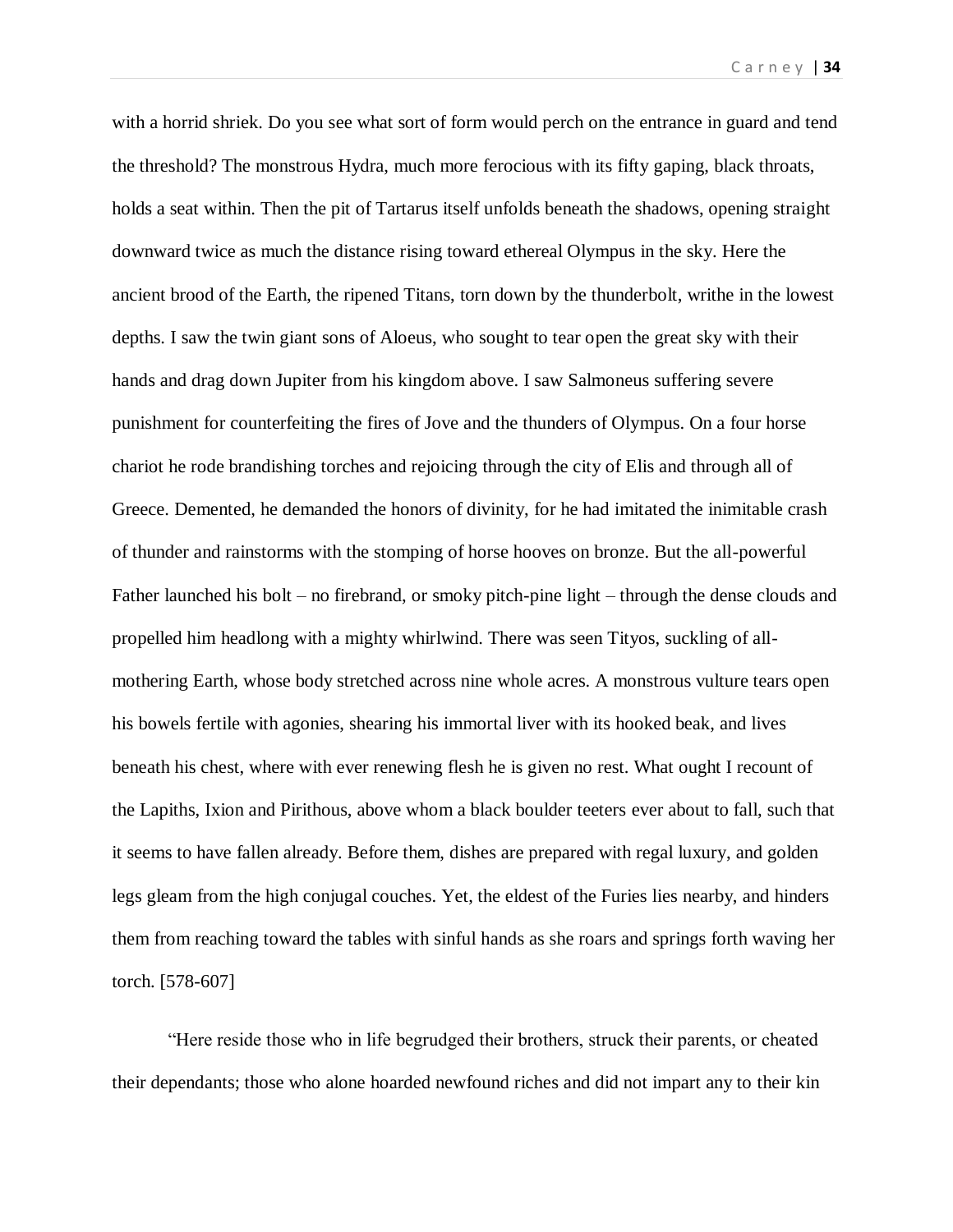(this is the largest group); those slain for adultery; those who sought unpatriotic arms and were not apprehensive in deserting the sides of their masters; all these await their punishment here. Do not seek to know what price or what form of fortune overwhelms these men. Some roll enormous stones, others hang outstretched on the spokes of wheels. Poor Theseus sits and will sit forever. Most wretched Phlegyas warns all, testifying with his loud voice amidst the shadows: ‗Learn justice! Do not slight the gods!' This one sold his country for gold and instilled a tyrant; another ratified or nullified laws for a price. Another entered the chamber of his daughter for forbidden nuptials. All dared monstrous crime and received what they dared for. Not if I had a hundred mouths, a hundred tongues, and a voice of iron would I be able to consolidate the kinds of their crimes and describe the forms of their punishments." So said the aged priestess of Apollo. [608-628]

"But come now, pick up your pace and complete the mission you have taken up," she spoke. "Let us hasten. I see the walls edified from the Cyclopes' forge and the gates in the archway opposite where we are to place our offerings." She had spoken, and, having advanced through the shadows of the paths, they hastened through that middle ground side by side and came upon the gates. Aeneas stood at the portal, sprinkled his body with fresh water, and set the bough on the threshold before him. [629-636]

With these actions done, with his duty to the goddess now complete, they finally came to the joyful places, the enchanting, green fields, the blissful seat of the Blessed Groves. The more bountiful firmament adorned these fields in a lavender glow, and the land knows its own sun and stars. Some exercise their bodies and contend in sport, wrestling upon the grassy gymnasia or upon the beige sand. Others stomp with their feet a choral dance and chant a choral song. In long robes as a Thracian priest, Orpheus, accompanies them, plucking his seven-stringed lyre both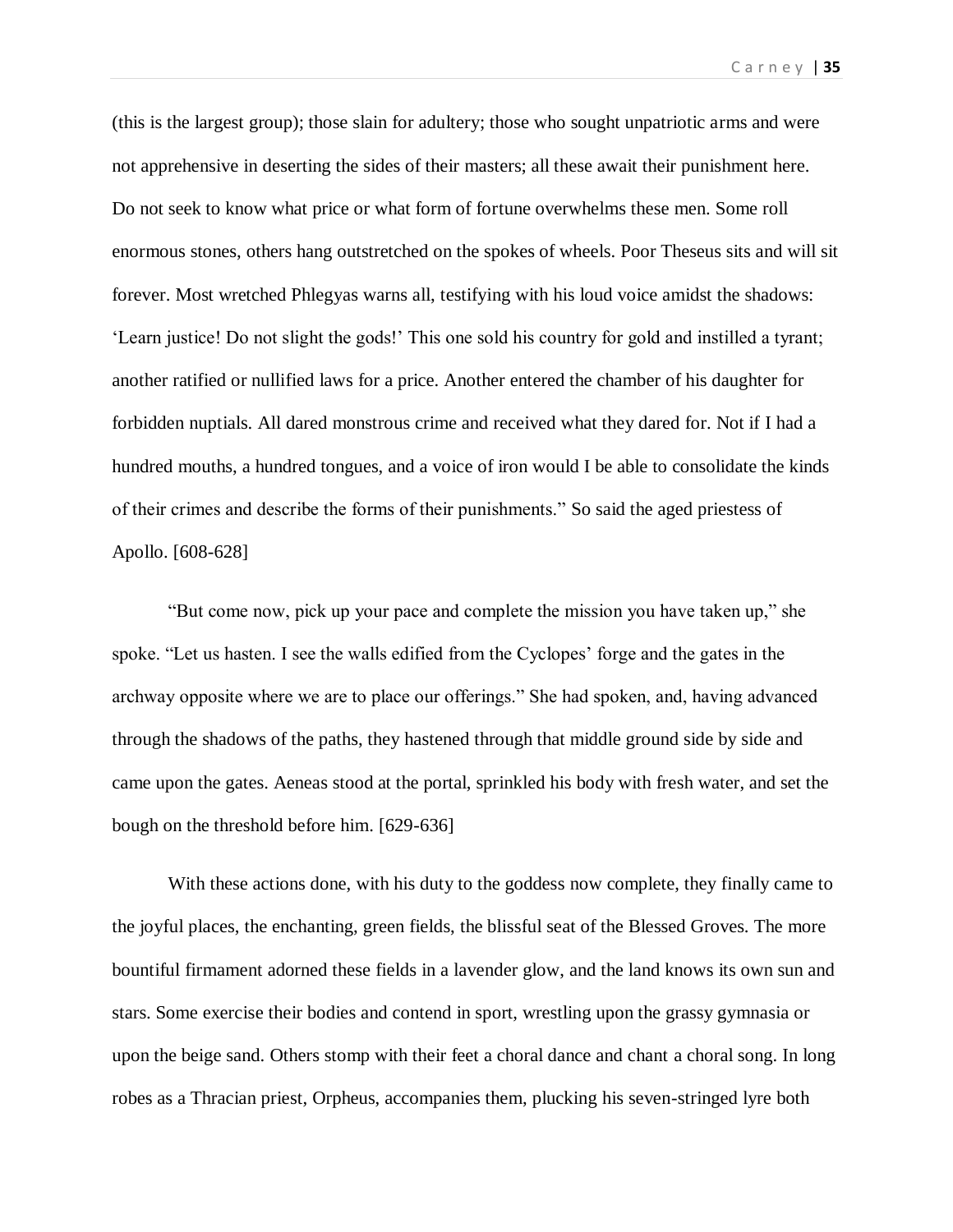with hands and ivory pick. Here is the ancient race of Teucer, a most fair stock, great-souled heroes born in a better time – Ilus, Assaracus, and Dardanus, founder of Troy. From afar Aeneas marvels at these phantom men and their chariots and weapons. Their spears stand fixed in the ground and their horses graze, far and wide, unfettered through the plains. The passion, which was theirs in living, for chariots and arms and for pasturing horses with care remained with them buried in the earth. He sees others on his left and right feasting through the foliage or singing paean hymns of praise among a fragrant grove of laurel, from which the broad river of Eridanus flows through the forest to the world above. Here were those who suffered wounds in fighting for their fatherland, those who in life remained morally pure as priests or were pious bards, and those who spoke their deserved words from Apollo. Also here were those who bettered life through invented arts, or those who made others mindful of their merit – for these things their brows were crowned with snow-white ribbon. [637-665]

The Sibyl addressed those who had gathered around, Musaeus especially, who stood towering shoulders above the others in the center of the crowd. "Tell me, blessed souls, and you, greatest of poets, which region, what resting place holds Anchises. For him we came and crossed the great waters of Erebus." The hero responded to her briefly, "None have fixed homes. We dwell in shady groves, recline on riverbanks, and occupy meadows freshened by streams. But if the desire so fills your heart, go over this ridge and I shall point out an easy path." He took his course forward and showed them the glistening fields below; then they departed from the lofty summit. [666-678]

Deep within a verdant valley, father Anchises was ardently reviewing a then confined group of souls about to go forth into the light above. By chance, he was now surveying the number of all his own beloved descendants, their fates and fortunes, their manners and their acts.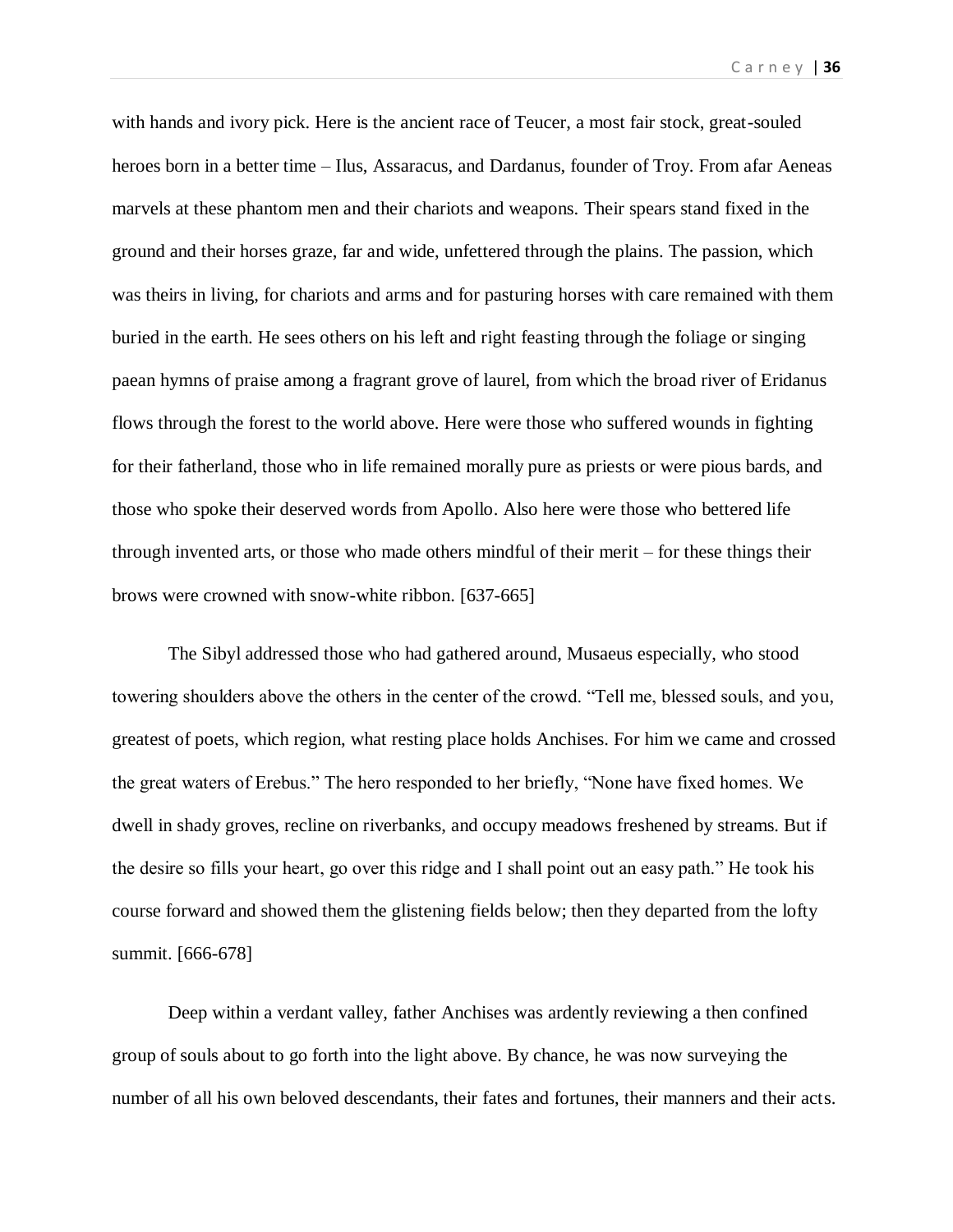When he saw Aeneas striding toward through the grass, he stretched out both of his eager hands, tears shed on his cheeks, and spoke the words falling from his lips, "You have come at last! Has the devotion expected from your father conquered the hard journey? Am I to behold your face, son, to hear your familiar voice and reply with my own? Verily, I knew it in my soul. Counting the time, I calculated what was yet to be, and my faith did not deceive me. I receive you now, my son, carried through so many lands and across so many seas, thrown into so many perils! How I feared the Libyan kingdom would harm you!" [679-694]

Aeneas replied, ―You, father, your sad image often met me and drove me to these thresholds. Our ships stand in the Tyrrhenian Sea. Give me your hands to hold, father, and do not withdraw yourself from our embrace." As he was saying this his face grew wet with shed tears. Three times he endeavored to wrap his harms around his father's neck; three times the captured image slipped through his hands in vain like a light wind, an alar dream. [695-702]

Meanwhile in that sequestered valley, Aeneas caught sight of a secluded grove with rustling stems and shrubbery, a peaceful place which the river Lethe flew past. Around it hovered the innumerable nations of souls – just as bees in a field on a sunny summer day settle upon the multicolored flowers and swarm around the alabaster lilies so that the whole meadow hums with buzzing. Aeneas was shaken by this sight and in his ignorance asked the reasons for it. What was this river afar, and who were these men crowding the banks as such a flock? Father Anchises answered, "These are the souls whom are owed another body by fate. In the waves of Lethe they drink the waters of forgetfulness and timeless oblivion. Truly, I have long desired to recount to you and exhibit before your eyes, to enumerate this progeny of mine so that you may rejoice with me at discovering Italy."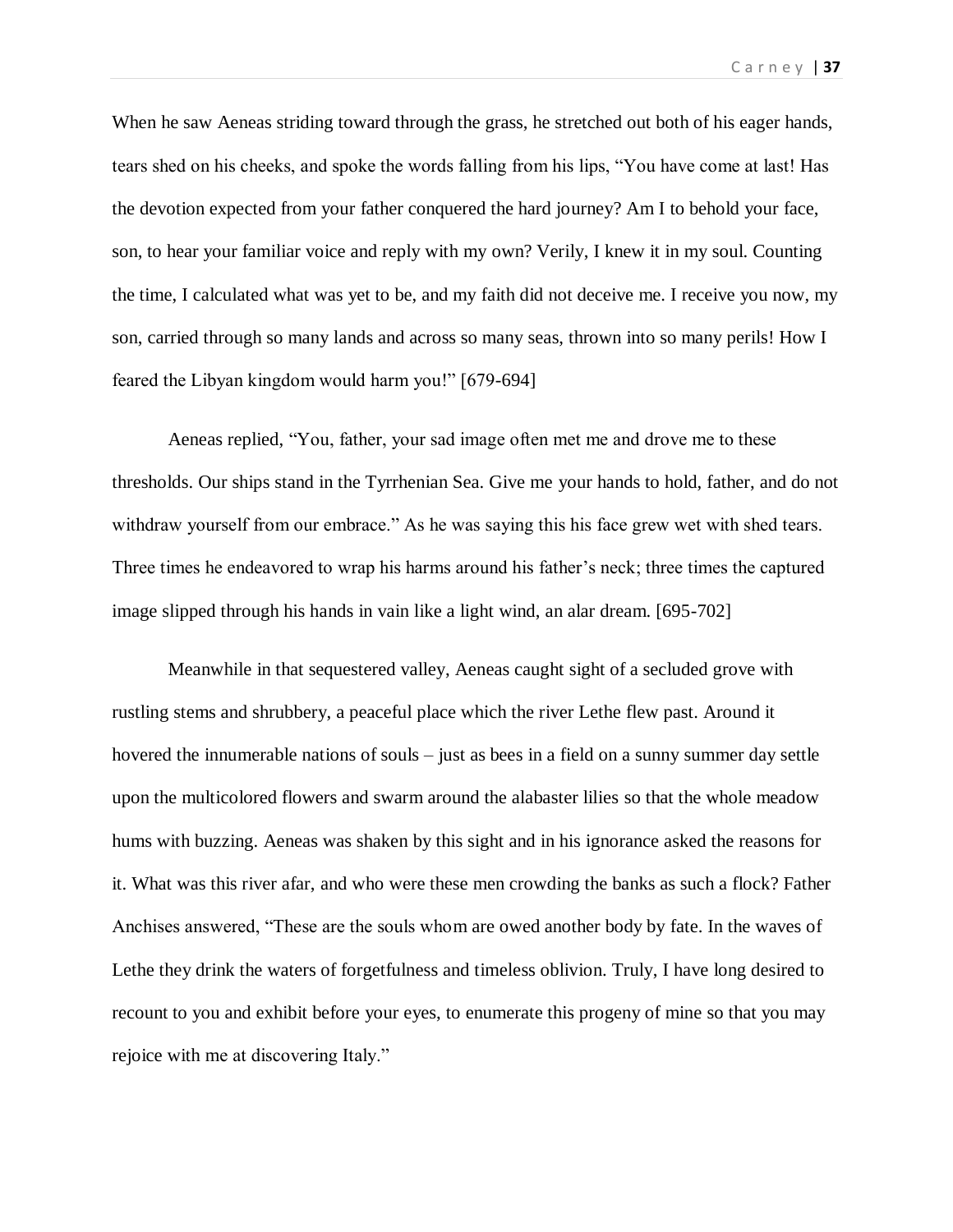―Are we to imagine, father, that some souls go from here to the skies above, returning again into their torpid bodies? What longing for the light do these poor souls bear?" [703-721]

"I will tell you, son, and not keep you in suspense." Anchises answered and revealed the mysteries one by one. "A spirit within sustains the heavens and the earth, the span of the sea, the shining globe of the moon, and the sun and the stars. Mind, poured through all the members, drives the whole and merges itself with the great body. From there comes the race of men and beasts, of winged life, and of the monsters beneath the marmoreal surface of the sea. A flaming vigor, celestial in origin, is within these seeds of life. Noxious, mortal bodies hinder them so, and the moribund elements of terrestrial limbs deaden them. Thus they fear and desire, suffer and rejoice, and, confined in their blind prisons and gloom, never see the sky. Nor, when life departs from the last light, are all the ills and the corporeal plagues uprooted from the foundation, but deep within it is unavoidable that many corporeal taints grow in countless ways. Thus we aged supplicants are driven by our punishments and atone for our sins. Some souls are hung, spread out to the winds; the tinged crimes of others are purged beneath a raging abyss or consumed in flame. We each bear our own ghosts. Thereafter, we are sent through the ample fields of Elysium, and a few of us enjoy the Blessed Fields, while the long day, with the orbit of time completed, removes the corporeal stain and leaves behind the pure, ethereal acumen and the fire of uncompounded spirit. When they have rolled the wheel through one thousand years, god will call all these forth in a great assembly to the river Lethe, so that without memory they might look again to the vaulted world above and begin again to desire to be returned into bodies." [722-751]

Anchises had spoken and he now led his son along with the Sibyl into the middle of the resounding commotion of the assembly. He chose a mound from which he would be able to scan all those in the long procession before him and scan their faces as they came.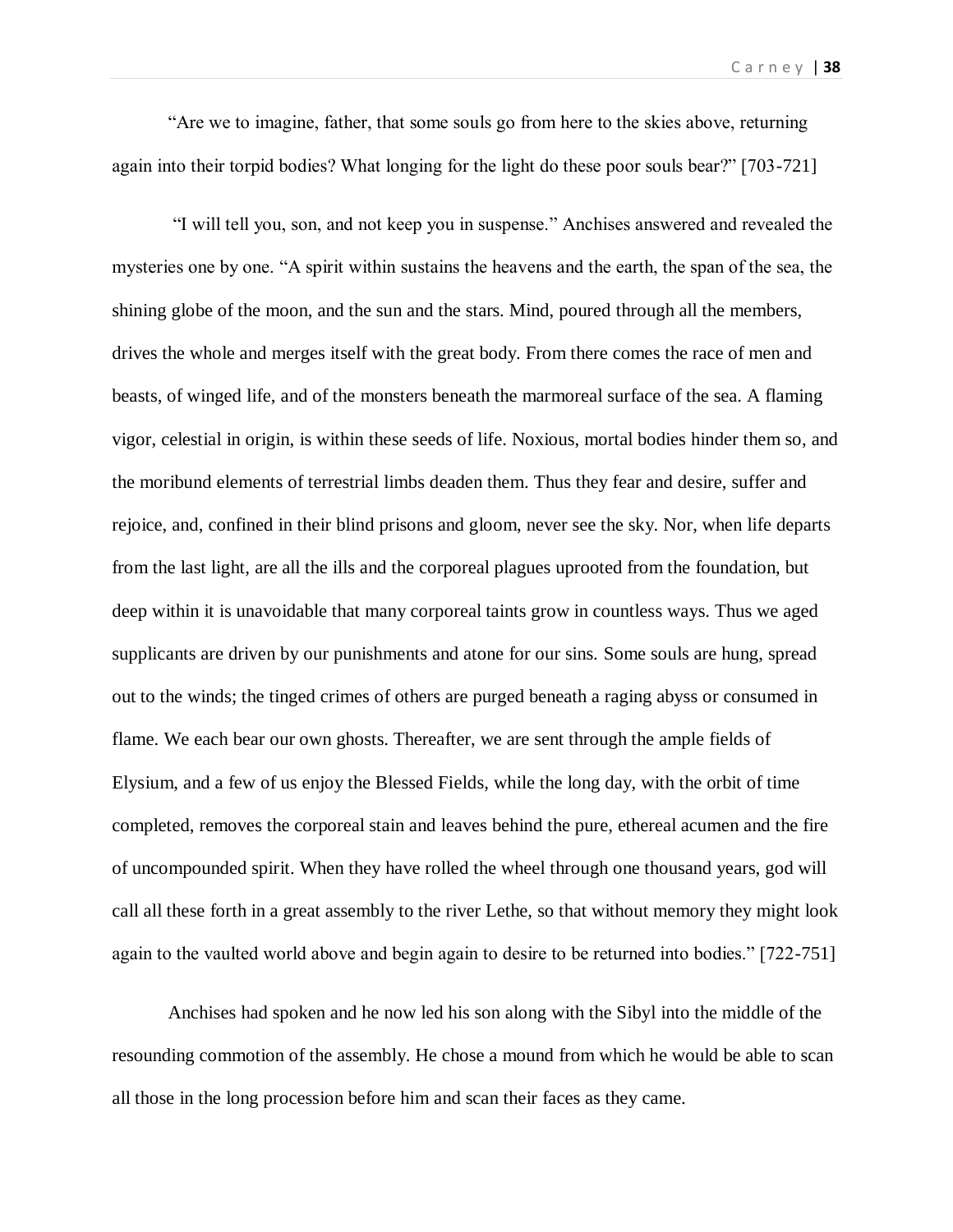―Come now! What glory awaits thence the Trojan race! I will reveal the noble children from the Italian race, the souls about to come into our name, and I will show your fate to you. That youth you see, who leans upon an unarmed spear, holding his allotted place nearest the light, who will first rise into the upper air intermingled with Italian blood, is Silvius, an Alban name, your last child, whom, in your twilight years, your wife Lavinia will rear in a sylvan home, a king and father of kings, from him our race will bear rule in Alba Longa. Next is Procas, pride of the Trojan race, then Capys and Numitor, and then he who will restore you in name, Aeneas Silvius, equally distinguished in piety and arms, if he ever succeeds to rule Alba. What young men! Such strength they exhibit; their brows shaded with civic oak. They will establish for you Nomentum, Gabii, and the town of Fidena; they will erect the citadels of Collatia in the mountains, and found Pometia, Cora, Bola, and the fortress of Inuus. These will then be names, now they are lands without name. [752-776]

―Then Romulus, son of Mars, *born* of Ilia with the blood of Assaracus, will place himself as companion to his grandfather. Do you see how the twin plumes stand upon his head and how the Father of the gods marks with the honors of his own? Lo, my son, by his auspices, illustrious Rome will commensurate her dominion with the earth, her spirits with Olympus. She will encircle for herself seven hills within one wall, blessed with the progeny of heroes, just as the crowned Berecynthian mother rides in her chariot through Phrygian towns joyous with the birth of gods, embracing her hundred grandsons, all dwellers of the sky, all occupying the heights above. [777-787]

―Now turn your twin eyes hither and gaze upon this race, upon your Romans. Here is Caesar and all the progeny of Iulus about to come beneath heaven's great axle. Here is the man whom you often hear to be promised to you, Augustus Caesar, born of the gods, who will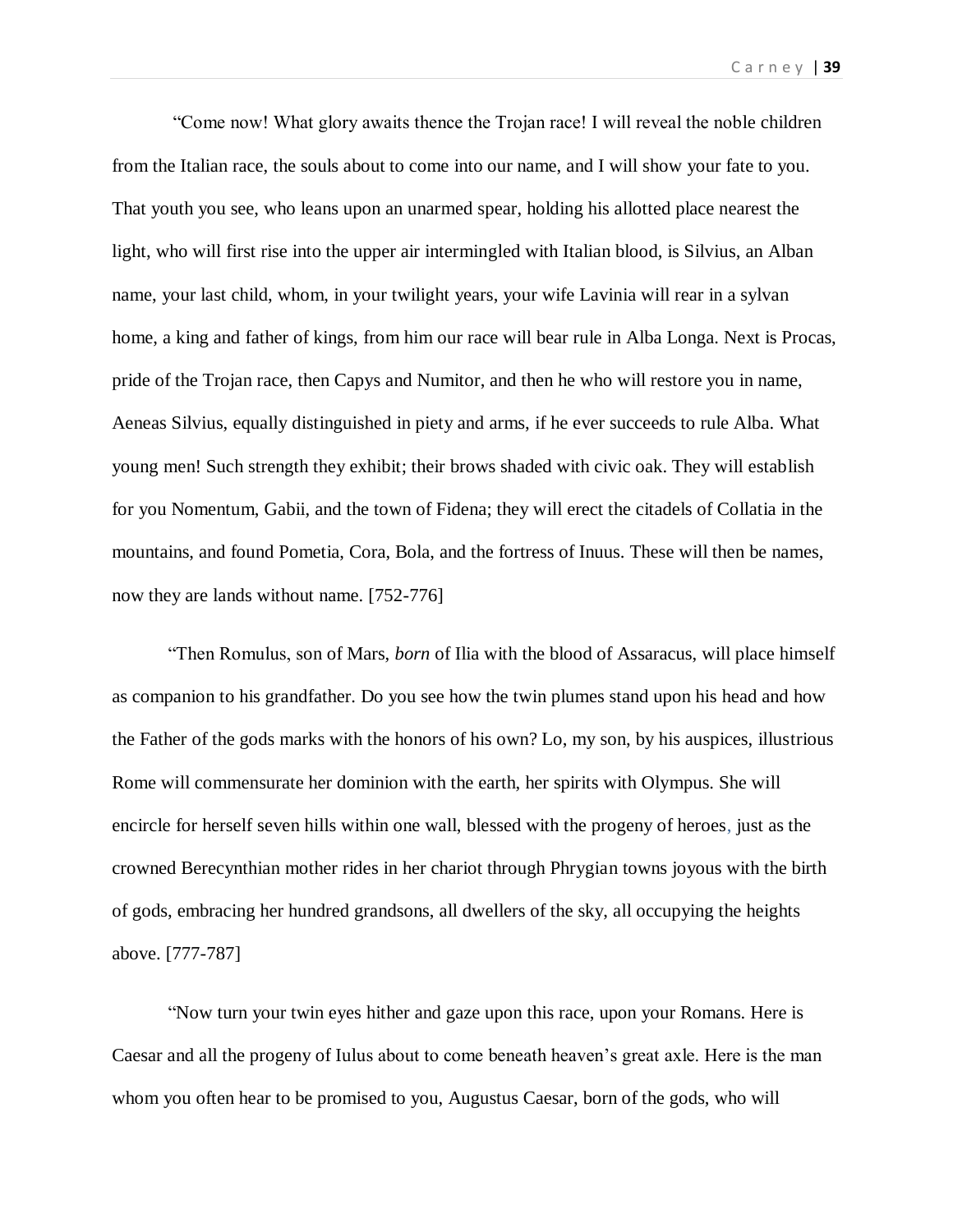establish a golden age again through the fields of Latium once ruled by Saturn and extend the empire beyond the Indus and the Garamantes: the earth cast beyond our stars, beyond the paths of the year's sun, where sky-bearing Atlas turns the axis, blazing with stars, on his shoulders. Even now the realms of Caspia and the land of Maeotia tremble and the sevenfold, trepid mouths of the Nile flow in disorder from the divinations of his coming. In truth, even Heracles did not range so much of the earth, though he could shoot the brazen-hoofed hind, pacify the groves of Erymanthus, or make Lerna grovel with his bow, nor did Bacchus, who, driving from the lofty heights of Nysa, steered yoked tigers with vine-leafed reins. And yet we still stagger to extend our force in valor, and that fear prevents us from taking a stand in Ausonia? [789-807]

―But who is that in the distance in crown of olive bearing sacred insignia? I know that hoary hair and beard. It is Numa, Roman king, who will establish the city on a base of laws, sent from the poverty in puny Cures to high command. After him then follows Tullus, who will fracture the leisure of the fatherland and rouse dormant, presently unaccustomed to triumph, men into arms. More ostentatiously, Ancus follows him in close proximity, delighting even now in popular winds. Do you wish to see the Tarquin kings, the arrogant spirit of avenging Brutus and the recovered *fasces*? He will be first to receive the order of consul and the fierce axes. He will call his own sons, stirring up new wars, to punishment on behalf of fair liberty. An unhappy man, for these deeds will seem smaller; love of country and a boundless desire for glory will prevail. Look upon the Drecii and Drusi in the distance, Torquatus ferocious with his axe, and Camillus bearing back the standards. Those, on the other hand, whom you see to glisten in equal arms, harmonious souls now while they are held by the night, oh what wars they will invoke against each other, what wars and carnage if they would ever come into the light! The father-in-law marches down the Alps from the stronghold of Monaco; the son-in-law draws up his opposing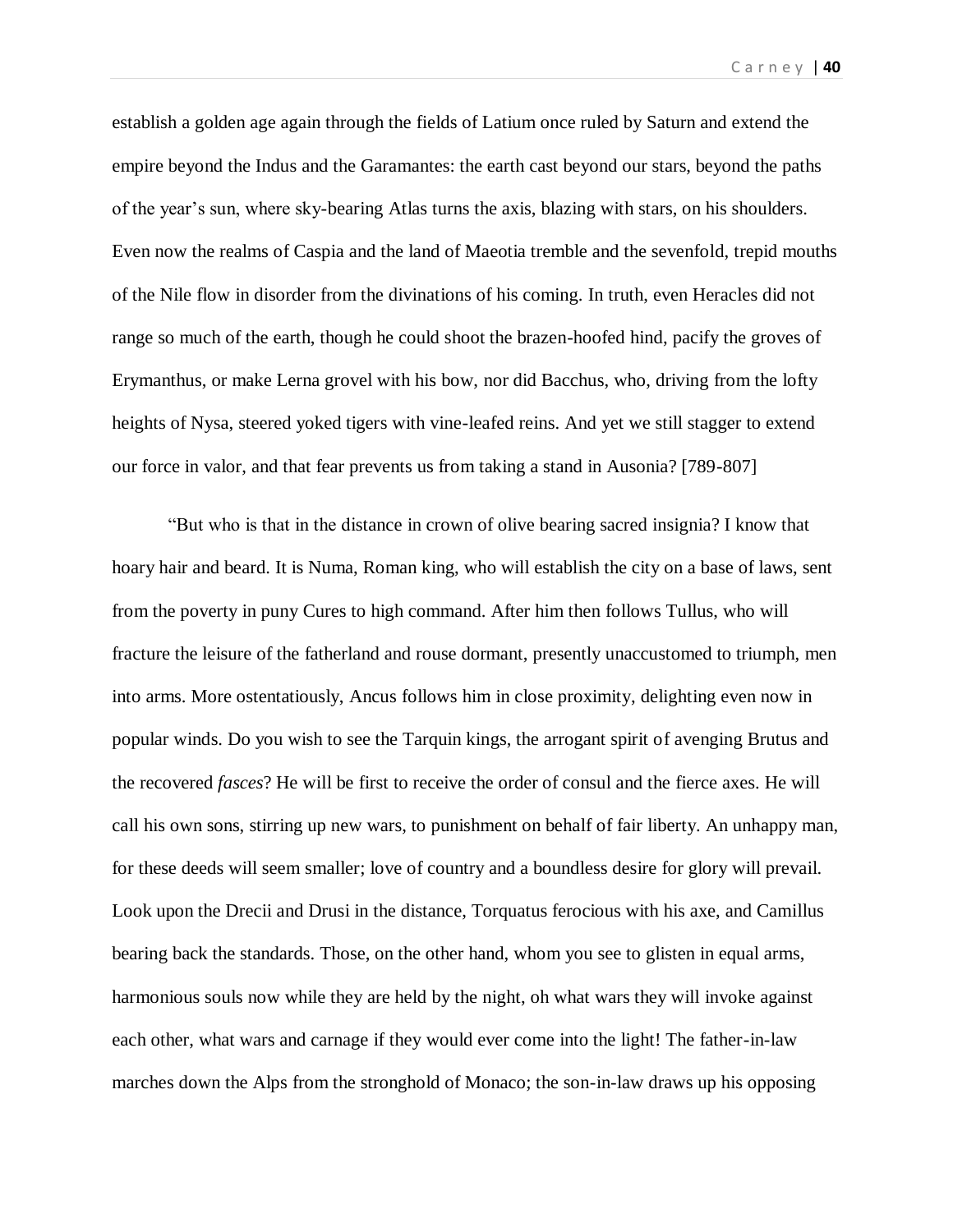Oriental troops. Do not accustom your souls to such wars, my sons, nor turn the vigorous avidity of the country into its own heart. And you, child of Olympus, be first to refrain; cast the weapons down from your hand, my flesh and blood. [808-835]

―There is the conqueror of Corinth who will drive his chariot to the top of the Capitoline Hill in triumph, marked by the felling of his Greek adversaries. There is he who will uproot Argos and Agamemnon's Mycenae, Aeacides himself, descendant of armipotent Achilles, having taken vengeance for our Trojan fathers and the desecrated temple of Minerva. Who would leave you unsung, Cato, or you, Cottus, the family of Gracchi, or the twin Scipios, two thunderbolts of war and bane of Libya, or Fabricus, powerful in poverty, or you, Serranus, sewing at the furrow? Where do you tug my weary eyes, Fabii? You are Fabius Maximus, the one who will restore the state in delaying. Others will hammer out bronze breathing more delicately, no doubt, and draw living faces from marble. They will speak cases better and transcribe the motion of the heavens by its axis and the rising stars. Keep in your memory, Roman, that you are to rule that you are to rule the people with your command. For these will be your arts: to establish the custom of peace, to spare the humbled, and to battle down the arrogant.‖ [836-853]

Thus father Anchises, as they marveled, added: "Look how Marcellus comes with corpulent spoils; the vanquisher towers over all other men! He will stand upright the Roman state when it is made stormy with a great disorder, scatter Carthaginian horsemen and rebel Gauls, and consecrate to father Quirinus a third set of arms."

Aeneas, for he saw an eminent youth in gleaming armor, whose brow was unhappy and whose eyes were downcast from his face, asked: "Who is this, father, who accompanies the hero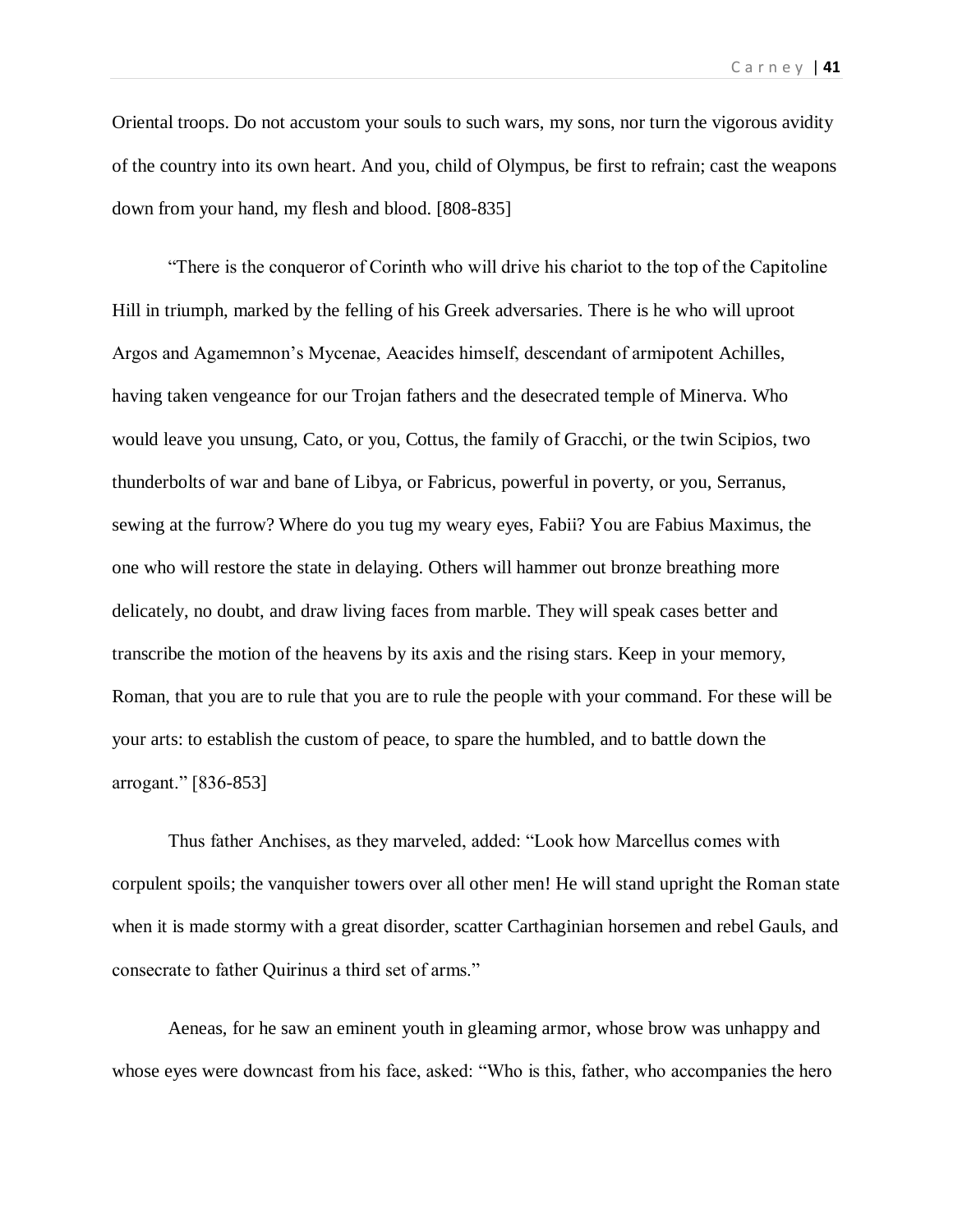in going? Is he his son or another in his great line of descendants? What a commotion there is around his followers! So great an impression! Yet the shadow of dark night sadly flies around his head."

And father Anchises proceeded with tears springing forth: "Son, do not seek the vast grief of your people. Fate will expose him to the earth for a brief while, but not let him go farther. Gods above, to you the Roman progeny seemed too powerful if these gifts would have remained. The fields of Mars will drive so many lamentations to the great city of Mars, or what funeral rites you will see, Tiber, when you flow over the recent burial mound. Not any boy of the clan of Ilium will raise the hope of his Latin forefathers so, nor will the land of Romulus ever be so proud of any son. Oh! Lament his piety, his old-world conviction, his sword arm invincible in battle! No man would have been borne themselves to meet him in arms unscathed, whether he came on foot or he dug his spurred heals into a frothing steed. Alas! If only you could rupture your inimical fate. You will be Marcellus. Let me scatter lilies and purple blossoms from filled hands; let me pile up these gifts at the least and execute hollow ritual for the shade of my descendant.‖ [854-886]

So they wandered the whole region in every direction and saw all there was in the wide, airy plain. When Anchises had led his son through each expanse and enflamed his soul with a love of what was to come, he thereafter spoke of the wars the man must next wage; he informed him of the Laurentine people and the town of Latinus and of how to face or flee each struggle. [887-892]

There are two gates of Sleep. One, they say, is horn, by which easy exit is given for true shades. The other glistens with brilliant, unflawed ivory, but through it the Manes send false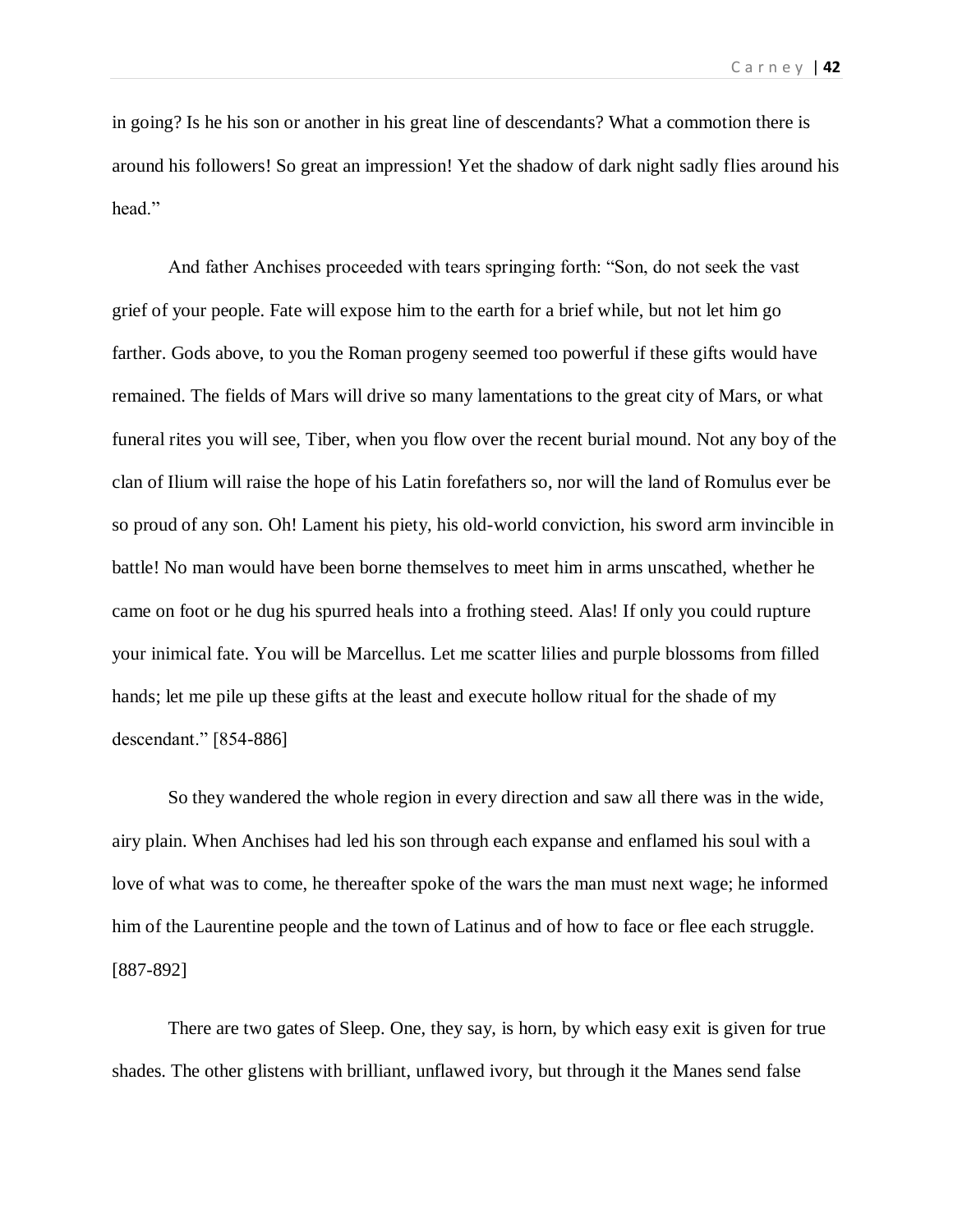dreams to the world above. Anchises with these words escorted his son and the Sibyl here and sent them through the ivory gate. Aeneas made his way to the ships and rejoined his men. They sailed along the straightforward shore to the harbor of Caieta. The anchor was cast from the prow; the sterns stood upon the shore. [893-901]